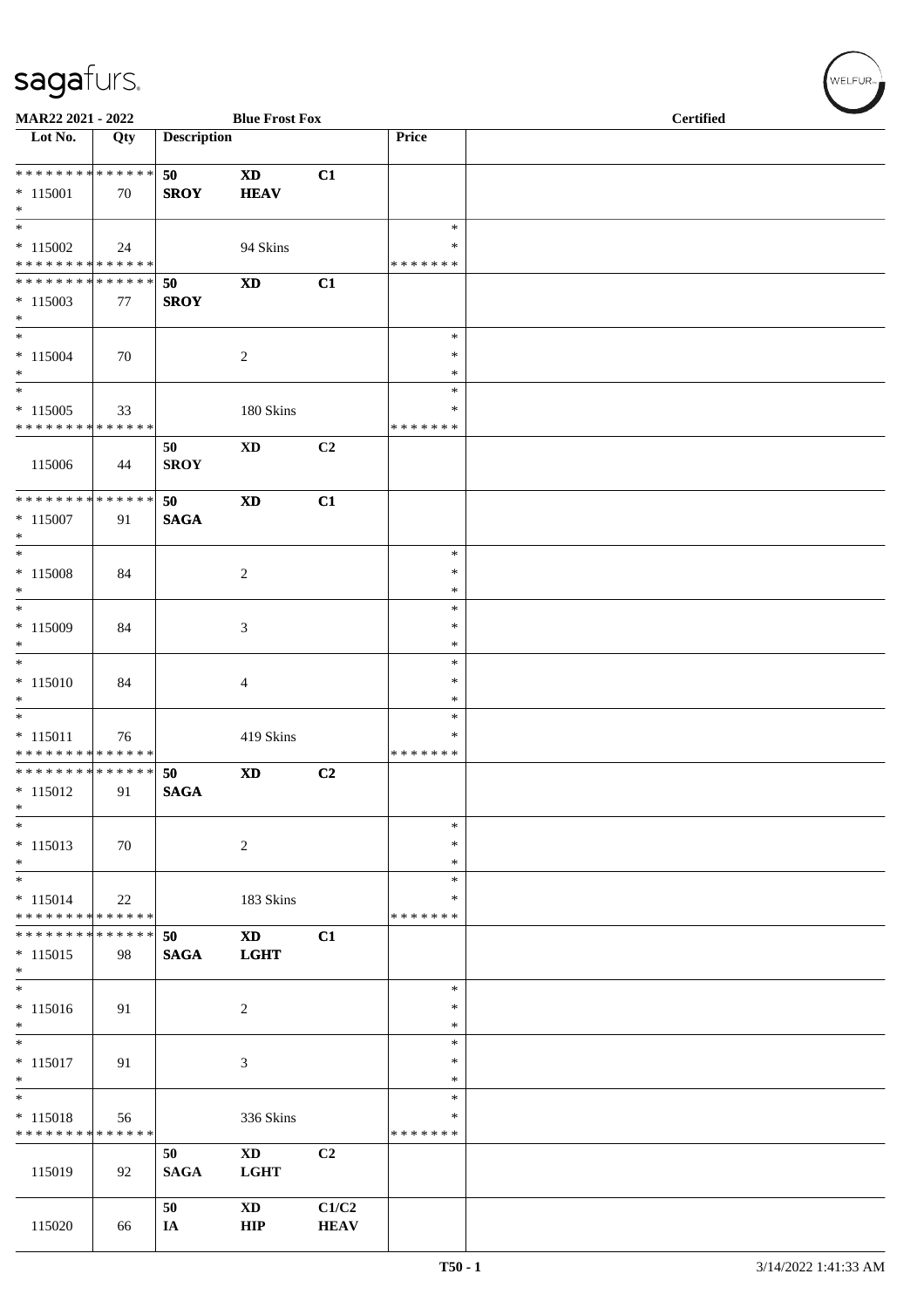| MAR22 2021 - 2022                                                       |     |                              | <b>Blue Frost Fox</b>                |       |                                   | <b>Certified</b> |  |  |  |
|-------------------------------------------------------------------------|-----|------------------------------|--------------------------------------|-------|-----------------------------------|------------------|--|--|--|
| Lot No.                                                                 | Qty | <b>Description</b>           |                                      |       | Price                             |                  |  |  |  |
| ******** <mark>******</mark><br>$* 115021$<br>$\ast$                    | 91  | 50<br>IA                     | $\mathbf{X}\mathbf{D}$<br><b>HIP</b> | C1/C2 |                                   |                  |  |  |  |
| $\overline{\phantom{a}^*}$<br>$* 115022$<br>$\ast$                      | 84  |                              | $\overline{c}$                       |       | $\ast$<br>$\ast$<br>$\ast$        |                  |  |  |  |
| $\ast$<br>$* 115023$<br>******** <mark>******</mark>                    | 38  |                              | 213 Skins                            |       | $\ast$<br>$\ast$<br>* * * * * * * |                  |  |  |  |
| 115024                                                                  | 80  | 50<br>${\bf S}{\bf I}$       | $\mathbf{X}\mathbf{D}$               | C1/C2 |                                   |                  |  |  |  |
| 115025                                                                  | 90  | 50<br>SI                     | $\mathbf{X}\mathbf{D}$<br>LGHT       | C1/C2 |                                   |                  |  |  |  |
| 115026                                                                  | 64  | 50<br>$\mathbf{I}\mathbf{B}$ | $\mathbf{X}\mathbf{D}$<br><b>HIP</b> | C1/C2 |                                   |                  |  |  |  |
| * * * * * * * * * * * * * *<br>$*115027$<br>$\ast$                      | 77  | 50<br><b>SROY</b>            | <b>Dark</b><br><b>HEAV</b>           | C1    |                                   |                  |  |  |  |
| $_{\ast}$<br>$* 115028$<br>* * * * * * * * <mark>* * * * * * *</mark>   | 52  |                              | 129 Skins                            |       | $\ast$<br>$\ast$<br>* * * * * * * |                  |  |  |  |
| **************<br>$*115029$<br>$*$                                      | 84  | 50<br><b>SROY</b>            | <b>Dark</b>                          | C1    |                                   |                  |  |  |  |
| $\overline{\phantom{0}}$<br>$*115030$<br>$\ast$                         | 77  |                              | $\sqrt{2}$                           |       | $\ast$<br>$\ast$<br>$\ast$        |                  |  |  |  |
| $\overline{\phantom{a}^*}$<br>$* 115031$<br>$\ast$                      | 77  |                              | 3                                    |       | $\ast$<br>$\ast$<br>$\ast$        |                  |  |  |  |
| $\overline{\phantom{0}}$<br>$*115032$<br>* * * * * * * * * * * * * *    | 31  |                              | 269 Skins                            |       | $\ast$<br>$\ast$<br>*******       |                  |  |  |  |
| 115033                                                                  | 81  | 50<br><b>SROY</b>            | <b>Dark</b>                          | C2    |                                   |                  |  |  |  |
| ******** <mark>******</mark><br>$* 115034$<br>$*$                       | 91  | 50<br><b>SAGA</b>            | <b>Dark</b>                          | C1    |                                   |                  |  |  |  |
| $*$<br>$* 115035$<br>$*$                                                | 84  |                              | $\overline{c}$                       |       | $\ast$<br>$\ast$<br>$\ast$        |                  |  |  |  |
| $\overline{\phantom{a}^*}$<br>$*115036$<br>$*$                          | 84  |                              | 3                                    |       | $\ast$<br>$\ast$<br>$\ast$        |                  |  |  |  |
| $\overline{\phantom{0}}$<br>$* 115037$<br>$\ast$                        | 84  |                              | $\overline{4}$                       |       | $\ast$<br>$\ast$<br>$\ast$        |                  |  |  |  |
| $\ast$<br>$* 115038$<br>$\ast$                                          | 84  |                              | $\mathfrak{S}$                       |       | $\ast$<br>$\ast$<br>$\ast$        |                  |  |  |  |
| $\frac{1}{*}$<br>$*115039$<br>$\ast$                                    | 84  |                              | 6                                    |       | $\ast$<br>$\ast$<br>$\ast$        |                  |  |  |  |
| $\overline{\phantom{a}^*}$<br>$*115040$<br>******** <mark>******</mark> | 84  |                              | 595 Skins                            |       | $\ast$<br>$\ast$<br>* * * * * * * |                  |  |  |  |

 $w$ ELFUR-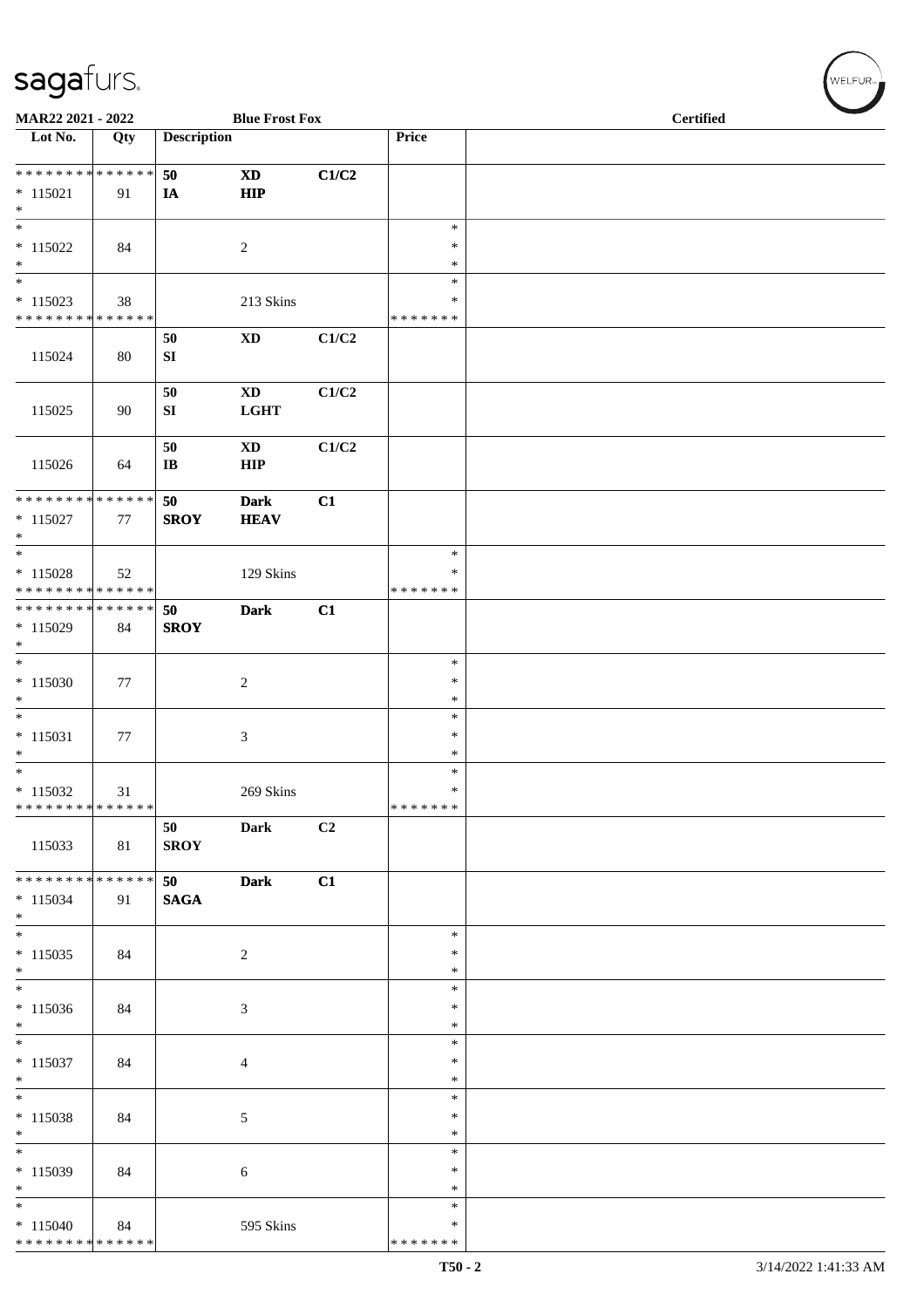| MAR22 2021 - 2022                                                         |     |                    | <b>Blue Frost Fox</b>      |                      |                                 | <b>Certified</b> |
|---------------------------------------------------------------------------|-----|--------------------|----------------------------|----------------------|---------------------------------|------------------|
| Lot No.                                                                   | Qty | <b>Description</b> |                            |                      | Price                           |                  |
| * * * * * * * * * * * * * *<br>$* 115041$<br>$*$                          | 84  | 50<br><b>SAGA</b>  | <b>Dark</b>                | C2                   |                                 |                  |
| $* 115042$<br>* * * * * * * * * * * * * *                                 | 47  |                    | 131 Skins                  |                      | $\ast$<br>∗<br>* * * * * * *    |                  |
| * * * * * * * * * * * * * *<br>$*115043$<br>$*$                           | 91  | 50<br><b>SAGA</b>  | <b>Dark</b>                | C2                   |                                 |                  |
| $\ast$<br>$* 115044$<br>$*$                                               | 84  |                    | $\sqrt{2}$                 |                      | $\ast$<br>$\ast$<br>$\ast$      |                  |
| $\ast$<br>$* 115045$<br>$*$<br>$\overline{\ast}$                          | 84  |                    | $\mathfrak{Z}$             |                      | $\ast$<br>$\ast$<br>*           |                  |
| $* 115046$<br>$*$<br>$*$                                                  | 77  |                    | $\overline{4}$             |                      | $\ast$<br>∗<br>$\ast$<br>$\ast$ |                  |
| $* 115047$<br>* * * * * * * * * * * * * *<br>* * * * * * * * * * * * * *  | 27  |                    | 363 Skins                  |                      | *<br>* * * * * * *              |                  |
| $* 115048$<br>$*$<br>$\overline{\phantom{0}}$                             | 91  | 50<br><b>SAGA</b>  | <b>Dark</b><br><b>LGHT</b> | C1                   | $\ast$                          |                  |
| $* 115049$<br>$*$<br>$*$                                                  | 84  |                    | $\sqrt{2}$                 |                      | $\ast$<br>$\ast$<br>$\ast$      |                  |
| $* 115050$<br>$*$<br>$*$                                                  | 84  |                    | 3                          |                      | $\ast$<br>$\ast$<br>$\ast$      |                  |
| $* 115051$<br>$\ast$<br>$\overline{\phantom{0}}$                          | 84  |                    | $\overline{4}$             |                      | $\ast$<br>*<br>$\ast$           |                  |
| $* 115052$<br>$\ast$<br>$\ast$                                            | 70  |                    | 5 <sub>5</sub>             |                      | $\ast$<br>$\ast$<br>∗           |                  |
| $*115053$<br>* * * * * * * * * * * * * *<br>* * * * * * * * * * * * * * * | 22  | 50                 | 435 Skins                  | C2                   | ∗<br>* * * * * * *              |                  |
| $*115054$<br>$*$<br>$\ast$                                                | 98  | <b>SAGA</b>        | <b>Dark</b><br><b>LGHT</b> |                      | $\ast$                          |                  |
| $*115055$<br>* * * * * * * * * * * * * *<br>* * * * * * * * * * * * * *   | 33  |                    | 131 Skins                  |                      | ∗<br>* * * * * * *              |                  |
| $*115056$<br>$*$<br>$*$                                                   | 84  | 50<br>IA           | <b>Dark</b><br><b>HIP</b>  | C1/C2<br><b>HEAV</b> | $\ast$                          |                  |
| $* 115057$<br>* * * * * * * * * * * * * *                                 | 59  |                    | 143 Skins                  |                      | ∗<br>* * * * * * *              |                  |
| * * * * * * * * * * * * * *<br>$* 115058$<br>$\ast$                       | 91  | 50<br>IA           | <b>Dark</b><br><b>HIP</b>  | C1/C2                |                                 |                  |
| $\ast$<br>* 115059<br>$\ast$                                              | 77  |                    | 2                          |                      | $\ast$<br>∗<br>$\ast$           |                  |
| $\ast$<br>* 115060<br>$*$                                                 | 77  |                    | 3                          |                      | $\ast$<br>*<br>$\ast$           |                  |

 $w$ ELFUR<sub>m</sub>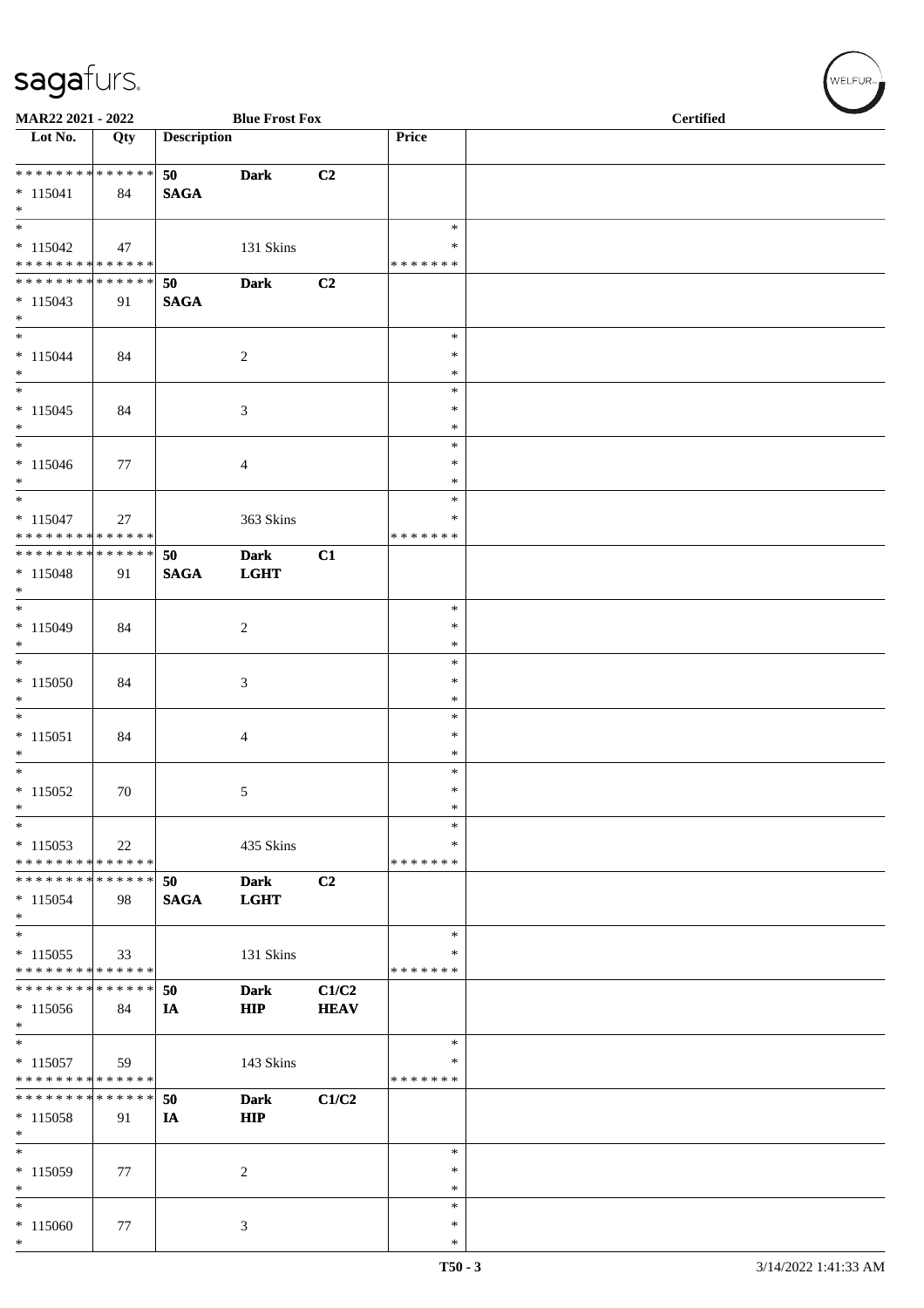| MAR22 2021 - 2022                                    |                   |                    | <b>Blue Frost Fox</b>                                                                                               |       |                                   | <b>Certified</b> |  |  |
|------------------------------------------------------|-------------------|--------------------|---------------------------------------------------------------------------------------------------------------------|-------|-----------------------------------|------------------|--|--|
| Lot No.                                              | Qty               | <b>Description</b> |                                                                                                                     |       | Price                             |                  |  |  |
| $*$<br>$* 115061$<br>$*$                             | 77                | 50<br>IA           | Dark<br>HIP                                                                                                         | C1/C2 | $\ast$<br>$\ast$<br>$\ast$        |                  |  |  |
| $\ast$<br>$* 115062$<br>* * * * * * * * * * * * * *  | 78                |                    | 400 Skins                                                                                                           |       | $\ast$<br>*<br>* * * * * * *      |                  |  |  |
| * * * * * * * * * * * * * *<br>$*115063$<br>$*$      | 91                | 50<br>IA           | $\boldsymbol{\text{X}}\boldsymbol{\text{D}}\boldsymbol{/}\boldsymbol{\text{D}}\boldsymbol{\text{K}}$<br><b>SPAR</b> | C1/C2 |                                   |                  |  |  |
| $*$<br>$*115064$<br>* * * * * * * * * * * * * *      | 36                |                    | 127 Skins                                                                                                           |       | $\ast$<br>∗<br>* * * * * * *      |                  |  |  |
| * * * * * * * * * * * * * *<br>$*115065$<br>$*$      | 98                | 50<br>SI           | <b>Dark</b>                                                                                                         | C1    |                                   |                  |  |  |
| $\ast$<br>$*115066$<br>* * * * * * * * * * * * * *   | 69                |                    | 167 Skins                                                                                                           |       | $\ast$<br>*<br>* * * * * * *      |                  |  |  |
| * * * * * * * * * * * * * * *<br>$* 115067$<br>$*$   | 89                | 50<br>SI           | <b>Dark</b>                                                                                                         | C2    |                                   |                  |  |  |
| $\ast$<br>$* 115068$<br>* * * * * * * * * * * * * *  | 21                |                    | 110 Skins                                                                                                           |       | $\ast$<br>$\ast$<br>* * * * * * * |                  |  |  |
| * * * * * * * * * * * * * *<br>$*115069$<br>$\ast$   | 105               | 50<br>SI           | <b>Dark</b><br><b>LGHT</b>                                                                                          | C1/C2 |                                   |                  |  |  |
| $*$<br>$* 115070$<br>* * * * * * * * * * * * * *     | 80                |                    | 185 Skins                                                                                                           |       | $\ast$<br>*<br>* * * * * * *      |                  |  |  |
| * * * * * * * * * * * * * *<br>$*115071$<br>$*$      | 98                | 50<br>$\mathbf{I}$ | <b>Dark</b><br>HIP                                                                                                  | C1/C2 |                                   |                  |  |  |
| $*$<br>$* 115072$<br>* * * * * * * * * * * * * *     | 54                |                    | 152 Skins                                                                                                           |       | $\ast$<br>$\ast$<br>*******       |                  |  |  |
| * * * * * * * *<br>$*115073$<br>$*$                  | * * * * * *<br>77 | 50<br><b>SROY</b>  | <b>MED</b><br><b>HEAV</b>                                                                                           | C1    |                                   |                  |  |  |
| $*$<br>$* 115074$<br>$*$                             | 70                |                    | 2                                                                                                                   |       | $\ast$<br>$\ast$<br>$\ast$        |                  |  |  |
| $\ast$<br>$* 115075$<br>* * * * * * * * * * * * * *  | 53                |                    | 200 Skins                                                                                                           |       | ∗<br>∗<br>* * * * * * *           |                  |  |  |
| * * * * * * * * * * * * * * *<br>$*115076$<br>$\ast$ | 84                | 50<br><b>SROY</b>  | <b>MED</b>                                                                                                          | C1    |                                   |                  |  |  |
| $\overline{\ast}$<br>$* 115077$<br>$*$               | 77                |                    | 2                                                                                                                   |       | $\ast$<br>$\ast$<br>*             |                  |  |  |
| $*$<br>$* 115078$<br>$*$                             | 73                |                    | 3                                                                                                                   |       | ∗<br>∗<br>$\ast$                  |                  |  |  |
| $*$<br>$* 115079$<br>* * * * * * * * * * * * * *     | 21                |                    | 255 Skins                                                                                                           |       | *<br>*<br>* * * * * * *           |                  |  |  |
| * * * * * * * * * * * * * *<br>* 115080<br>$*$       | 91                | 50<br><b>SAGA</b>  | <b>MED</b>                                                                                                          | C1    |                                   |                  |  |  |

WELFUR<sub>"</sub>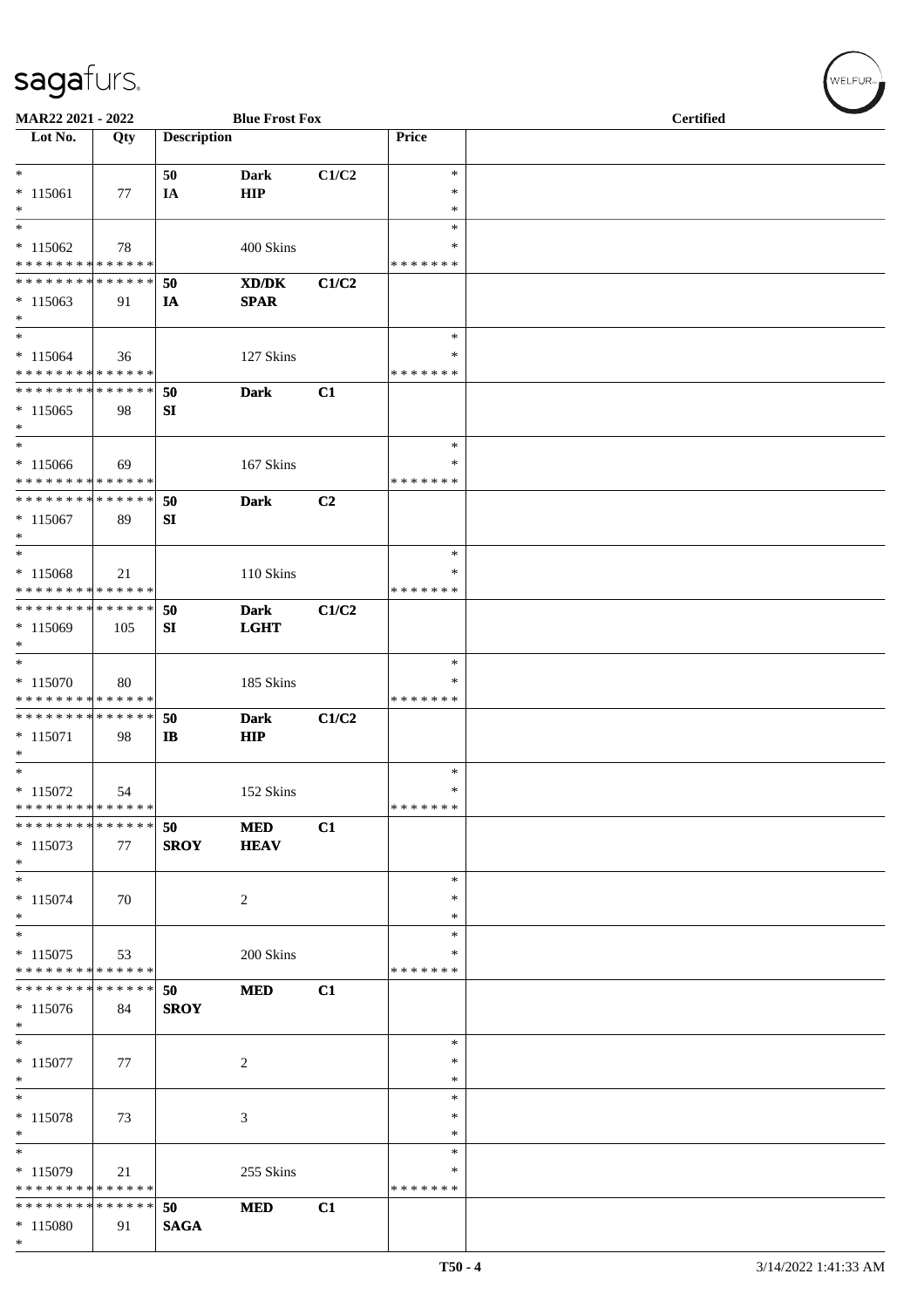| MAR22 2021 - 2022                                              |     |                    | <b>Blue Frost Fox</b> |    |                  | <b>Certified</b> |  |  |
|----------------------------------------------------------------|-----|--------------------|-----------------------|----|------------------|------------------|--|--|
| $\overline{\phantom{1}}$ Lot No.                               | Qty | <b>Description</b> |                       |    | Price            |                  |  |  |
| $*$                                                            |     | 50                 | $\bf MED$             | C1 | $\ast$           |                  |  |  |
| $* 115081$<br>$*$                                              | 84  | $\mathbf{SAGA}$    |                       |    | $\ast$<br>$\ast$ |                  |  |  |
|                                                                |     |                    |                       |    | $\ast$           |                  |  |  |
| $* 115082$                                                     | 84  |                    | $\mathfrak{Z}$        |    | $\ast$           |                  |  |  |
| $*$                                                            |     |                    |                       |    | $\ast$<br>$\ast$ |                  |  |  |
| $* 115083$                                                     | 84  |                    | $\overline{4}$        |    | $\ast$           |                  |  |  |
| $*$                                                            |     |                    |                       |    | $\ast$           |                  |  |  |
| $*$                                                            |     |                    |                       |    | $\ast$<br>$\ast$ |                  |  |  |
| $* 115084$<br>$*$                                              | 84  |                    | $\sqrt{5}$            |    | $\ast$           |                  |  |  |
| $*$                                                            |     |                    |                       |    | $\ast$           |                  |  |  |
| $* 115085$                                                     | 84  |                    | $\sqrt{6}$            |    | $\ast$<br>$\ast$ |                  |  |  |
| $\ast$<br>$*$                                                  |     |                    |                       |    | $\ast$           |                  |  |  |
| $* 115086$                                                     | 84  |                    | $\tau$                |    | $\ast$           |                  |  |  |
| $*$<br>$*$                                                     |     |                    |                       |    | $\ast$<br>$\ast$ |                  |  |  |
| $* 115087$                                                     | 84  |                    | $8\,$                 |    | $\ast$           |                  |  |  |
| $*$                                                            |     |                    |                       |    | $\ast$           |                  |  |  |
|                                                                |     |                    |                       |    | $\ast$           |                  |  |  |
| $* 115088$<br>$\ast$                                           | 84  |                    | 9                     |    | $\ast$<br>$\ast$ |                  |  |  |
| $\overline{\phantom{0}}$                                       |     |                    |                       |    | $\ast$           |                  |  |  |
| * 115089<br>* * * * * * * * * * * * * *                        | 53  |                    | 816 Skins             |    | $\ast$           |                  |  |  |
| **************                                                 |     | 50                 | $\bf MED$             | C2 | * * * * * * *    |                  |  |  |
| $*115090$                                                      | 91  | <b>SAGA</b>        |                       |    |                  |                  |  |  |
| $\ast$                                                         |     |                    |                       |    |                  |                  |  |  |
| $*$<br>$* 115091$                                              | 84  |                    | $\overline{c}$        |    | $\ast$<br>$\ast$ |                  |  |  |
| $*$                                                            |     |                    |                       |    | $\ast$           |                  |  |  |
| $*$                                                            |     |                    |                       |    | $\ast$           |                  |  |  |
| $* 115092$<br>$*$                                              | 84  |                    | 3                     |    | $\ast$<br>$\ast$ |                  |  |  |
| $\ast$                                                         |     |                    |                       |    | $\ast$           |                  |  |  |
| $*115093$                                                      | 60  |                    | 319 Skins             |    | $\ast$           |                  |  |  |
| * * * * * * * * * * * * * * *<br>* * * * * * * * * * * * * * * |     | 50                 | <b>MED</b>            | C1 | * * * * * * *    |                  |  |  |
| $*115094$                                                      | 98  | <b>SAGA</b>        | <b>LGHT</b>           |    |                  |                  |  |  |
| $*$<br>$*$                                                     |     |                    |                       |    |                  |                  |  |  |
| $*115095$                                                      | 91  |                    | 2                     |    | $\ast$<br>$\ast$ |                  |  |  |
| $*$                                                            |     |                    |                       |    | $\ast$           |                  |  |  |
|                                                                |     |                    |                       |    | $\ast$           |                  |  |  |
| $*115096$<br>$*$                                               | 91  |                    | 3                     |    | $\ast$<br>$\ast$ |                  |  |  |
| $\overline{\phantom{0}}$                                       |     |                    |                       |    | $\ast$           |                  |  |  |
| $* 115097$                                                     | 91  |                    | $\overline{4}$        |    | $\ast$           |                  |  |  |
| $*$<br>$*$                                                     |     |                    |                       |    | $\ast$<br>$\ast$ |                  |  |  |
| $* 115098$                                                     | 91  |                    | 5                     |    | $\ast$           |                  |  |  |
| $*$                                                            |     |                    |                       |    | ∗                |                  |  |  |
| $*$<br>$*115099$                                               | 79  |                    | 541 Skins             |    | $\ast$<br>∗      |                  |  |  |
| * * * * * * * * <mark>* * * * * * *</mark>                     |     |                    |                       |    | * * * * * * *    |                  |  |  |
| * * * * * * * * * * * * * * *                                  |     | 50                 | <b>MED</b>            | C2 |                  |                  |  |  |
| $* 115100$<br>$*$                                              | 98  | <b>SAGA</b>        | <b>LGHT</b>           |    |                  |                  |  |  |

WELFUR<sub>"</sub>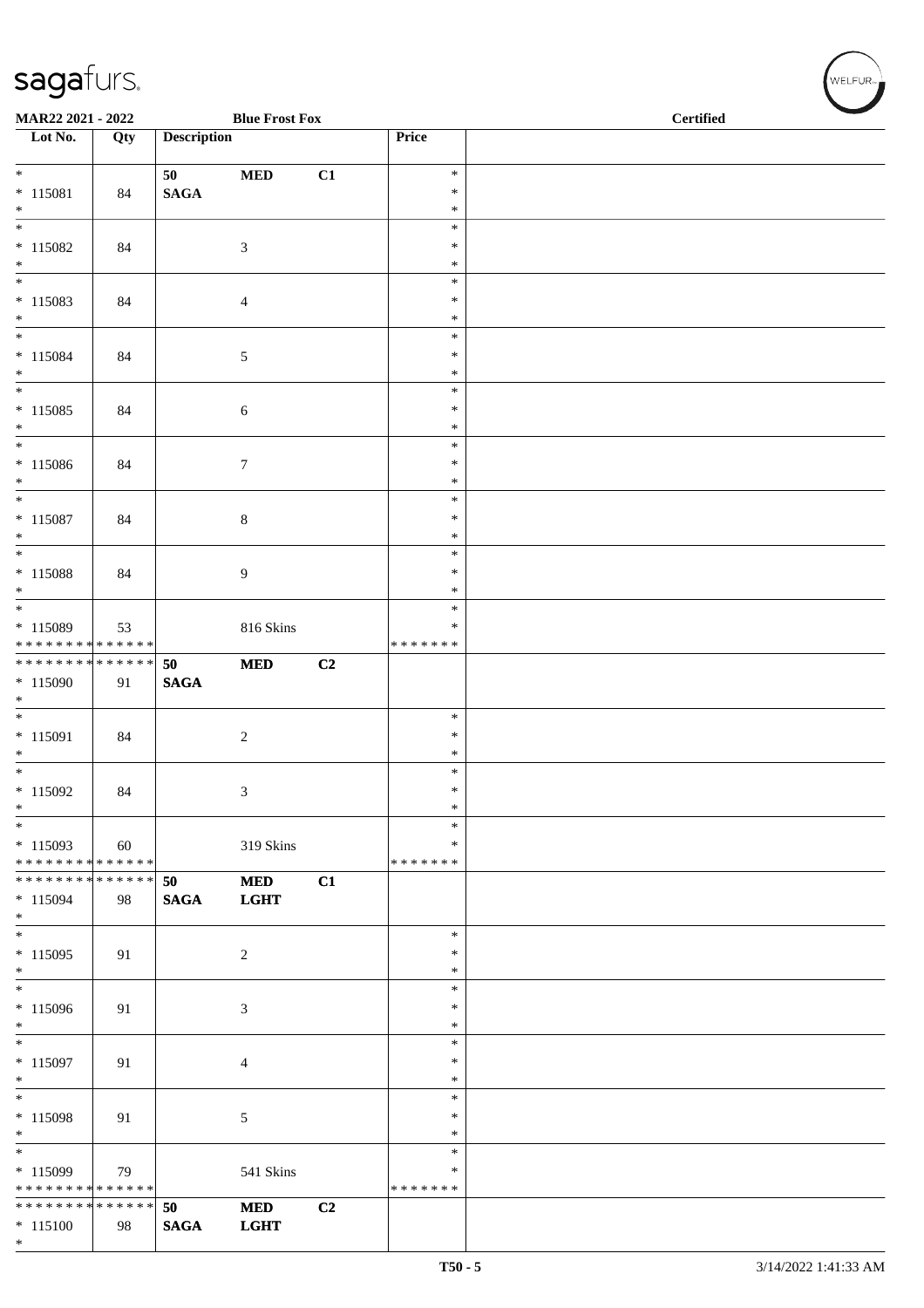| MAR22 2021 - 2022                                          |     |                    | <b>Blue Frost Fox</b> |             |                    | <b>Certified</b> |
|------------------------------------------------------------|-----|--------------------|-----------------------|-------------|--------------------|------------------|
| Lot No.                                                    | Qty | <b>Description</b> |                       |             | Price              |                  |
| $*$                                                        |     | 50                 | <b>MED</b>            | C2          | $\ast$             |                  |
| $* 115101$                                                 | 74  | <b>SAGA</b>        | <b>LGHT</b>           |             | *                  |                  |
| * * * * * * * * * * * * * *                                |     |                    |                       |             | * * * * * * *      |                  |
| * * * * * * * * * * * * * *                                |     | 50                 | <b>MED</b>            | C1/C2       |                    |                  |
| $*115102$                                                  | 68  | IA                 | <b>HIP</b>            | <b>HEAV</b> |                    |                  |
| $*$                                                        |     |                    |                       |             |                    |                  |
| $\ast$                                                     |     |                    |                       |             | $\ast$<br>∗        |                  |
| $* 115103$<br>* * * * * * * * * * * * * *                  | 21  |                    | 89 Skins              |             | * * * * * * *      |                  |
| * * * * * * * * * * * * * *                                |     | 50                 | <b>MED</b>            | C1/C2       |                    |                  |
| $* 115104$                                                 | 91  | IA                 | <b>HIP</b>            |             |                    |                  |
| $\ast$                                                     |     |                    |                       |             |                    |                  |
| $\ast$                                                     |     |                    |                       |             | $\ast$             |                  |
| $* 115105$                                                 | 77  |                    | 2                     |             | $\ast$             |                  |
| $\ast$<br>$\ast$                                           |     |                    |                       |             | $\ast$<br>$\ast$   |                  |
| $* 115106$                                                 | 77  |                    | 3                     |             | *                  |                  |
| $*$                                                        |     |                    |                       |             | $\ast$             |                  |
| $\ast$                                                     |     |                    |                       |             | $\ast$             |                  |
| $* 115107$                                                 | 77  |                    | 4                     |             | $\ast$             |                  |
| $*$                                                        |     |                    |                       |             | $\ast$             |                  |
| $*$                                                        |     |                    |                       |             | $\ast$             |                  |
| $* 115108$<br>* * * * * * * * * * * * * *                  | 75  |                    | 397 Skins             |             | *<br>* * * * * * * |                  |
| * * * * * * * * * * * * * *                                |     | 50                 | <b>MED</b>            | C1          |                    |                  |
| $* 115109$                                                 | 98  | SI                 |                       |             |                    |                  |
| $\ast$                                                     |     |                    |                       |             |                    |                  |
| $\ast$                                                     |     |                    |                       |             | $\ast$             |                  |
| $* 115110$                                                 | 92  |                    | 190 Skins             |             | *                  |                  |
| * * * * * * * * * * * * * *<br>* * * * * * * * * * * * * * |     |                    |                       |             | * * * * * * *      |                  |
| $* 115111$                                                 | 91  | 50<br>SI           | <b>MED</b>            | C2          |                    |                  |
| $\ast$                                                     |     |                    |                       |             |                    |                  |
| $\overline{\phantom{0}}$                                   |     |                    |                       |             | $\ast$             |                  |
| $* 115112$                                                 | 22  |                    | 113 Skins             |             | $\ast$             |                  |
| * * * * * * * * * * * * * *                                |     |                    |                       |             | * * * * * * *      |                  |
|                                                            |     | 50                 | $\bf MED$             | C1/C2       |                    |                  |
| 115113                                                     | 97  | SI                 | <b>LGHT</b>           |             |                    |                  |
| * * * * * * * * * * * * * *                                |     | 50                 | <b>MED</b>            | C1/C2       |                    |                  |
| $* 115114$                                                 | 98  | IB                 | <b>HIP</b>            |             |                    |                  |
| $*$                                                        |     |                    |                       |             |                    |                  |
| $*$                                                        |     |                    |                       |             | $\ast$             |                  |
| $* 115115$<br>* * * * * * * * * * * * * *                  | 65  |                    | 163 Skins             |             | ∗<br>* * * * * * * |                  |
| * * * * * * * * * * * * * *                                |     | 50                 | <b>PALE</b>           | C1          |                    |                  |
| $* 115116$                                                 | 77  | <b>SROY</b>        | <b>HEAV</b>           |             |                    |                  |
| $\ast$                                                     |     |                    |                       |             |                    |                  |
| $\ast$                                                     |     |                    |                       |             | ∗                  |                  |
| $* 115117$                                                 | 30  |                    | 107 Skins             |             | *                  |                  |
| * * * * * * * * * * * * * *<br>* * * * * * * * * * * * * * |     |                    |                       |             | * * * * * * *      |                  |
| $* 115118$                                                 | 84  | 50<br><b>SROY</b>  | <b>PALE</b>           | C1          |                    |                  |
| $*$                                                        |     |                    |                       |             |                    |                  |
| $\ast$                                                     |     |                    |                       |             | $\ast$             |                  |
| $* 115119$                                                 | 78  |                    | 162 Skins             |             | ∗                  |                  |
| * * * * * * * * * * * * * *                                |     |                    |                       |             | * * * * * * *      |                  |
| * * * * * * * * * * * * * *                                |     | 50                 | <b>PALE</b>           | C1          |                    |                  |
| $* 115120$<br>$*$                                          | 91  | <b>SAGA</b>        |                       |             |                    |                  |
|                                                            |     |                    |                       |             |                    |                  |

 $w$ ELFUR-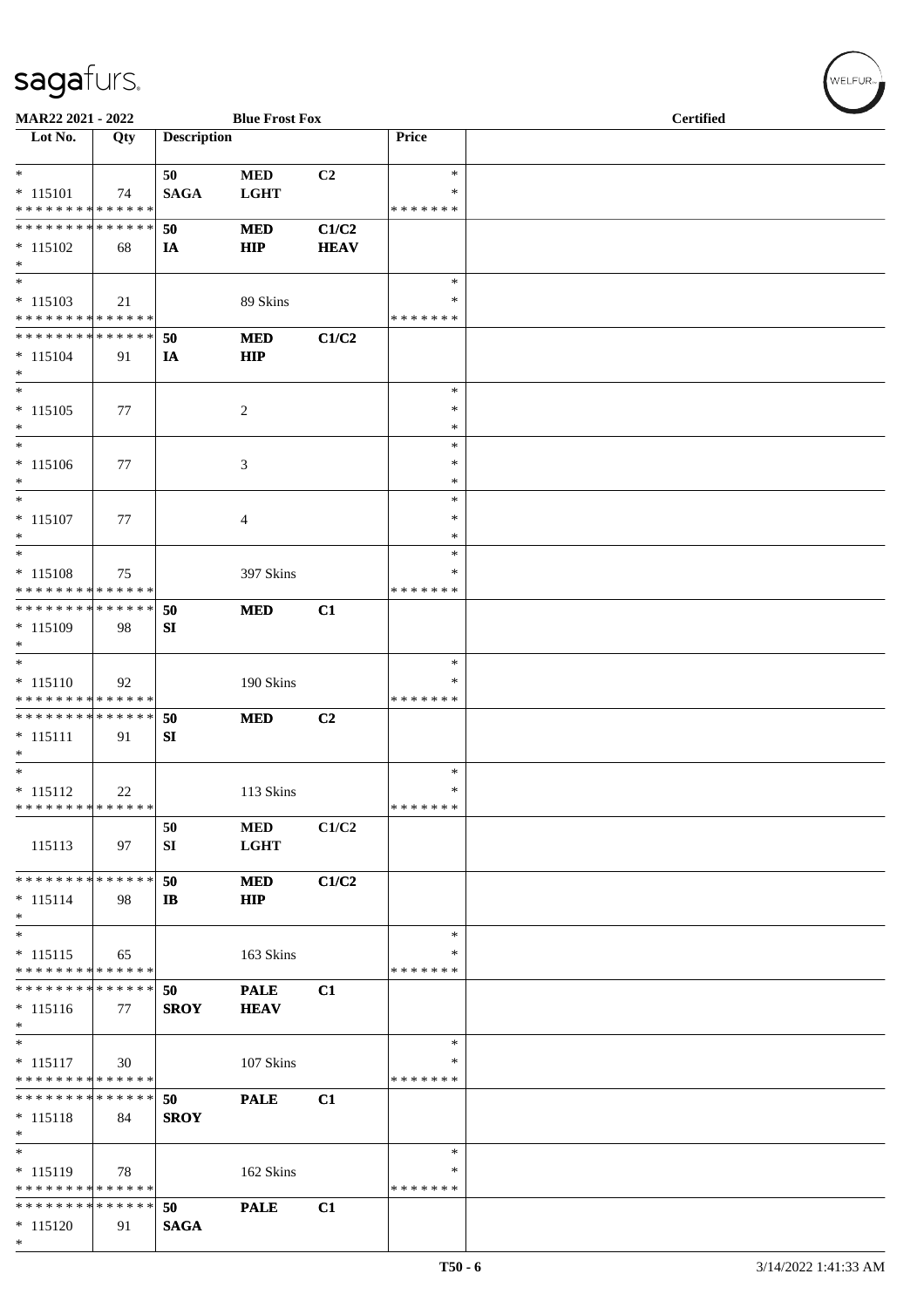| MAR22 2021 - 2022                                          |     |                    | <b>Blue Frost Fox</b>      |                      |                  | <b>Certified</b> |  |  |
|------------------------------------------------------------|-----|--------------------|----------------------------|----------------------|------------------|------------------|--|--|
| $\overline{\phantom{1}}$ Lot No.                           | Qty | <b>Description</b> |                            |                      | Price            |                  |  |  |
| $\ast$                                                     |     | 50                 | <b>PALE</b>                | C1                   | $\ast$           |                  |  |  |
| $* 115121$                                                 | 84  | <b>SAGA</b>        |                            |                      | $\ast$           |                  |  |  |
| $*$<br>$\overline{\phantom{0}}$                            |     |                    |                            |                      | $\ast$           |                  |  |  |
| $* 115122$                                                 | 84  |                    | 3                          |                      | $\ast$<br>∗      |                  |  |  |
| $*$                                                        |     |                    |                            |                      | $\ast$           |                  |  |  |
| $\overline{\ast}$                                          |     |                    |                            |                      | $\ast$           |                  |  |  |
| $* 115123$                                                 | 84  |                    | 4                          |                      | $\ast$           |                  |  |  |
| $*$<br>$\overline{\phantom{0}}$                            |     |                    |                            |                      | $\ast$<br>$\ast$ |                  |  |  |
| $* 115124$                                                 | 84  |                    | $\sqrt{5}$                 |                      | $\ast$           |                  |  |  |
| $*$                                                        |     |                    |                            |                      | $\ast$           |                  |  |  |
| $*$                                                        |     |                    |                            |                      | $\ast$           |                  |  |  |
| $* 115125$                                                 | 84  |                    | 511 Skins                  |                      | *                |                  |  |  |
| * * * * * * * * * * * * * *<br>* * * * * * * * * * * * * * |     | 50                 | <b>PALE</b>                | C2                   | * * * * * * *    |                  |  |  |
| $* 115126$                                                 | 91  | <b>SAGA</b>        |                            |                      |                  |                  |  |  |
| $*$                                                        |     |                    |                            |                      |                  |                  |  |  |
| $\overline{\phantom{0}}$                                   |     |                    |                            |                      | $\ast$           |                  |  |  |
| $* 115127$<br>$\ast$                                       | 82  |                    | $\overline{c}$             |                      | $\ast$<br>$\ast$ |                  |  |  |
|                                                            |     |                    |                            |                      | $\ast$           |                  |  |  |
| $* 115128$                                                 | 21  |                    | 194 Skins                  |                      | $\ast$           |                  |  |  |
| * * * * * * * * * * * * * *                                |     |                    |                            |                      | * * * * * * *    |                  |  |  |
| * * * * * * * * * * * * * *                                |     | 50                 | <b>PALE</b>                | C1                   |                  |                  |  |  |
| * 115129<br>$\ast$                                         | 98  | <b>SAGA</b>        | <b>LGHT</b>                |                      |                  |                  |  |  |
| $\overline{\phantom{0}}$                                   |     |                    |                            |                      | $\ast$           |                  |  |  |
| $* 115130$                                                 | 91  |                    | $\boldsymbol{2}$           |                      | $\ast$           |                  |  |  |
| $\ast$                                                     |     |                    |                            |                      | $\ast$           |                  |  |  |
| $\overline{\ast}$                                          |     |                    |                            |                      | $\ast$<br>$\ast$ |                  |  |  |
| $* 115131$<br>* * * * * * * * * * * * * *                  | 79  |                    | 268 Skins                  |                      | * * * * * * *    |                  |  |  |
|                                                            |     | 50                 | <b>PALE</b>                | C2                   |                  |                  |  |  |
| 115132                                                     | 75  | <b>SAGA</b>        | <b>LGHT</b>                |                      |                  |                  |  |  |
|                                                            |     |                    |                            |                      |                  |                  |  |  |
| 115133                                                     | 85  | 50<br>IA           | <b>PALE</b><br>${\bf HIP}$ | C1/C2<br><b>HEAV</b> |                  |                  |  |  |
|                                                            |     |                    |                            |                      |                  |                  |  |  |
| * * * * * * * * * * * * * *                                |     | 50                 | <b>PALE</b>                | C1/C2                |                  |                  |  |  |
| $* 115134$                                                 | 91  | IA                 | <b>HIP</b>                 |                      |                  |                  |  |  |
| $\ast$<br>$\ast$                                           |     |                    |                            |                      | $\ast$           |                  |  |  |
| $* 115135$                                                 | 84  |                    | 2                          |                      | $\ast$           |                  |  |  |
| $\ast$                                                     |     |                    |                            |                      | $\ast$           |                  |  |  |
| $\overline{\phantom{a}^*}$                                 |     |                    |                            |                      | $\ast$           |                  |  |  |
| $* 115136$                                                 | 70  |                    | 3                          |                      | ∗                |                  |  |  |
| $*$<br>$*$                                                 |     |                    |                            |                      | $\ast$<br>$\ast$ |                  |  |  |
| $* 115137$                                                 | 21  |                    | 266 Skins                  |                      | *                |                  |  |  |
| * * * * * * * * * * * * * *                                |     |                    |                            |                      | * * * * * * *    |                  |  |  |
| * * * * * * * * * * * * * *                                |     | 50                 | <b>PALE</b>                | C1                   |                  |                  |  |  |
| $* 115138$<br>$*$                                          | 98  | SI                 |                            |                      |                  |                  |  |  |
| $\ast$                                                     |     |                    |                            |                      | $\ast$           |                  |  |  |
| $* 115139$                                                 | 31  |                    | 129 Skins                  |                      | ∗                |                  |  |  |
| * * * * * * * * * * * * * *                                |     |                    |                            |                      | * * * * * * *    |                  |  |  |
|                                                            |     | 50                 | <b>PALE</b>                | C <sub>2</sub>       |                  |                  |  |  |
| 115140                                                     | 50  | SI                 |                            |                      |                  |                  |  |  |

WELFUR<sub>R</sub>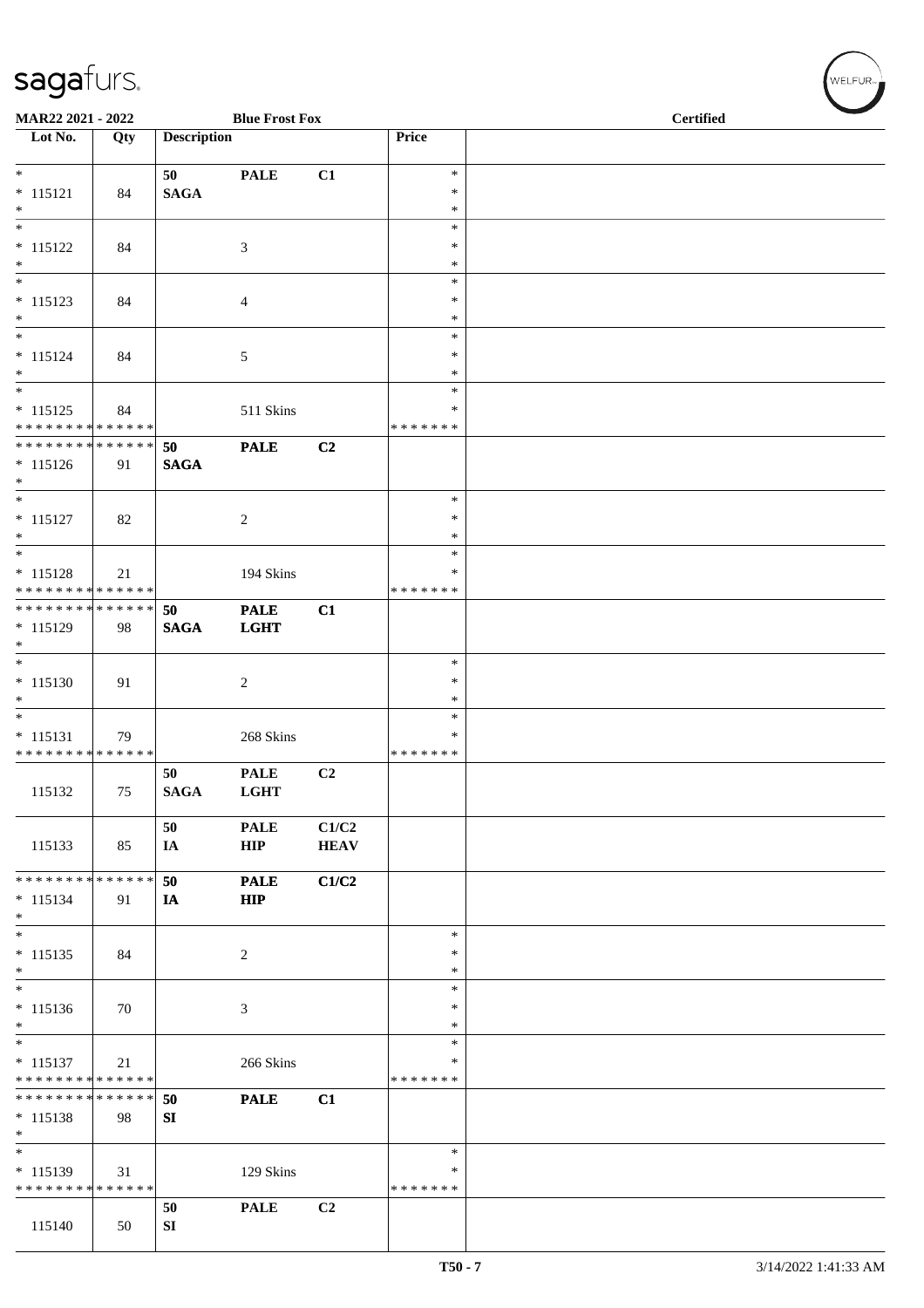#### $\epsilon$ anafurc

| sayarurs.                |     |                    |                            |                  |       |                  | ∣WELFUR <sub>™∎</sub> |  |  |
|--------------------------|-----|--------------------|----------------------------|------------------|-------|------------------|-----------------------|--|--|
| <b>MAR22 2021 - 2022</b> |     |                    | <b>Blue Frost Fox</b>      |                  |       | <b>Certified</b> |                       |  |  |
| Lot No.                  | Qty | <b>Description</b> |                            |                  | Price |                  |                       |  |  |
| 115141                   | 95  | 50<br><b>SI</b>    | <b>PALE</b><br><b>LGHT</b> | C1/C2            |       |                  |                       |  |  |
| 115142                   | 98  | 50<br><b>IB</b>    | <b>PALE</b><br><b>HIP</b>  | C1/C2            |       |                  |                       |  |  |
| 115143                   | 6   | 50<br><b>LUMI</b>  | <b>MED</b><br><b>HEAV</b>  | C1<br><b>TOP</b> |       |                  |                       |  |  |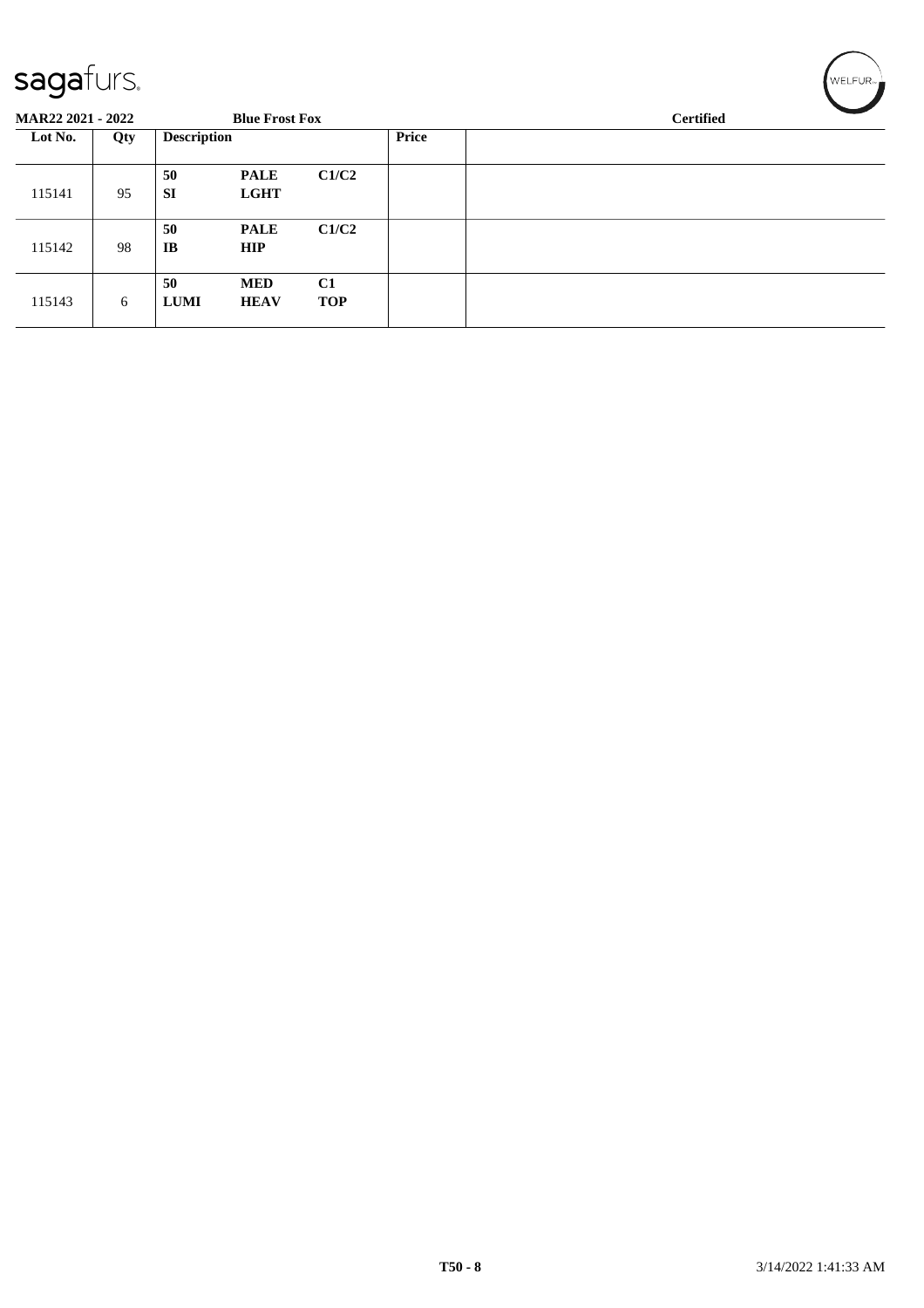| MAR22 2021 - 2022                             |     |                    | <b>Blue Frost Fox</b>      |                |                         | <b>Certified</b> |  |  |  |
|-----------------------------------------------|-----|--------------------|----------------------------|----------------|-------------------------|------------------|--|--|--|
| $\overline{\phantom{1}}$ Lot No.              | Qty | <b>Description</b> |                            |                | Price                   |                  |  |  |  |
| **************                                |     | 40                 | $\boldsymbol{\mathrm{XD}}$ | C1/C2          |                         |                  |  |  |  |
| $* 115181$<br>$*$                             | 91  | <b>SROY</b>        |                            |                |                         |                  |  |  |  |
| $\ast$                                        |     |                    |                            |                | $\ast$                  |                  |  |  |  |
| $* 115182$<br>******** <mark>******</mark>    | 24  |                    | 115 Skins                  |                | $\ast$<br>* * * * * * * |                  |  |  |  |
| * * * * * * * * * * * * * *                   |     | 40                 | $\boldsymbol{\mathrm{XD}}$ | C1             |                         |                  |  |  |  |
| $* 115183$<br>$\ast$                          | 98  | <b>SAGA</b>        |                            |                |                         |                  |  |  |  |
| $\ast$                                        |     |                    |                            |                | $\ast$<br>$\ast$        |                  |  |  |  |
| $* 115184$<br>$\ast$                          | 91  |                    | $\sqrt{2}$                 |                | $\ast$                  |                  |  |  |  |
| $\ast$<br>$* 115185$                          | 91  |                    | 3                          |                | $\ast$<br>$\ast$        |                  |  |  |  |
| $\ast$<br>$_{\ast}^{-}$                       |     |                    |                            |                | $\ast$                  |                  |  |  |  |
|                                               |     |                    |                            |                | $\ast$<br>$\ast$        |                  |  |  |  |
| $* 115186$<br>$*$                             | 91  |                    | $\overline{4}$             |                | $\ast$                  |                  |  |  |  |
| $\overline{\ast}$                             |     |                    |                            |                | $\ast$                  |                  |  |  |  |
| $* 115187$<br>* * * * * * * * * * * * * *     | 41  |                    | 412 Skins                  |                | $\ast$<br>* * * * * * * |                  |  |  |  |
| **************                                |     | 40                 | <b>XD</b>                  | C2             |                         |                  |  |  |  |
| $* 115188$<br>$*$                             | 98  | <b>SAGA</b>        |                            |                |                         |                  |  |  |  |
| $\overline{\phantom{0}}$                      |     |                    |                            |                | $\ast$                  |                  |  |  |  |
| $* 115189$<br>$\ast$                          | 91  |                    | $\overline{c}$             |                | $\ast$<br>$\ast$        |                  |  |  |  |
| $\overline{\ast}$                             |     |                    |                            |                | $\ast$                  |                  |  |  |  |
| $* 115190$                                    | 59  |                    | 248 Skins                  |                | $\ast$                  |                  |  |  |  |
| * * * * * * * * * * * * * *<br>************** |     |                    |                            |                | * * * * * * *           |                  |  |  |  |
| $* 115191$<br>$\ast$                          | 105 | 40<br><b>SAGA</b>  | <b>XD</b><br><b>LGHT</b>   | C1             |                         |                  |  |  |  |
| $\overline{\phantom{0}}$                      |     |                    |                            |                | $\ast$                  |                  |  |  |  |
| $* 115192$<br>* * * * * * * * * * * * * *     | 80  |                    | 185 Skins                  |                | $\ast$<br>* * * * * * * |                  |  |  |  |
|                                               |     | 40                 | $\boldsymbol{\mathrm{XD}}$ | C <sub>2</sub> |                         |                  |  |  |  |
| 115193                                        | 92  | <b>SAGA</b>        | <b>LGHT</b>                |                |                         |                  |  |  |  |
| * * * * * * * * * * * * * *                   |     | 40                 | <b>XD</b>                  | C1             |                         |                  |  |  |  |
| $* 115194$<br>$*$                             | 81  | IA                 | <b>HIP</b>                 |                |                         |                  |  |  |  |
| $\overline{\phantom{a}^*}$                    |     |                    |                            |                | $\ast$                  |                  |  |  |  |
| $* 115195$<br>* * * * * * * * * * * * * *     | 21  |                    | 102 Skins                  |                | ∗<br>* * * * * * *      |                  |  |  |  |
|                                               |     | 40                 | <b>XD</b>                  | C2             |                         |                  |  |  |  |
| 115196                                        | 47  | IA                 | <b>HIP</b>                 |                |                         |                  |  |  |  |
| * * * * * * * * * * * * * *                   |     | 40                 | <b>XD</b>                  | C1             |                         |                  |  |  |  |
| $* 115197$<br>$\ast$                          | 105 | SI                 |                            |                |                         |                  |  |  |  |
| $\overline{\phantom{0}}$                      |     |                    |                            |                | $\ast$                  |                  |  |  |  |
| * 115198<br>$\ast$                            | 98  |                    | $\sqrt{2}$                 |                | $\ast$<br>$\ast$        |                  |  |  |  |
| $_{\ast}^{-}$                                 |     |                    |                            |                | $\ast$                  |                  |  |  |  |
| $* 115199$<br>$\ast$                          | 98  |                    | $\mathfrak{Z}$             |                | $\ast$<br>$\ast$        |                  |  |  |  |
| $\ast$                                        |     |                    |                            |                | $\ast$                  |                  |  |  |  |
| $*115200$                                     | 78  |                    | 379 Skins                  |                | $\ast$                  |                  |  |  |  |
| **************                                |     |                    |                            |                | * * * * * * *           |                  |  |  |  |

 $(\forall ELFUR_{\approx})$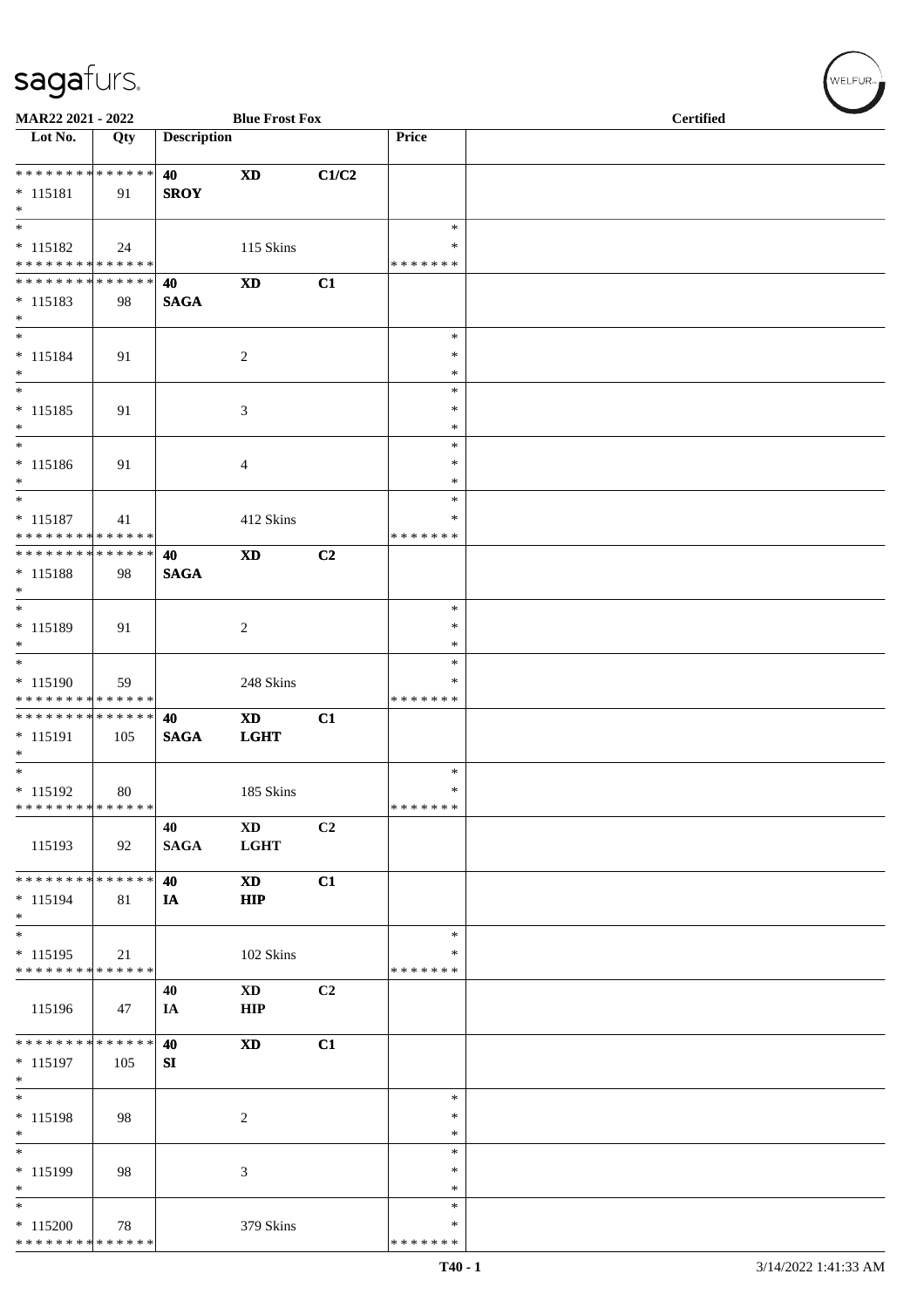\*

| MAR22 2021 - 2022                                                     |     |                              | <b>Blue Frost Fox</b>                                      |       |                            | <b>Certified</b> |  |  |
|-----------------------------------------------------------------------|-----|------------------------------|------------------------------------------------------------|-------|----------------------------|------------------|--|--|
| Lot No.                                                               | Qty | <b>Description</b>           |                                                            |       | Price                      |                  |  |  |
| **************                                                        |     | 40                           | $\mathbf{X}\mathbf{D}$                                     | C2    |                            |                  |  |  |
| $*115201$<br>$\ast$                                                   | 105 | SI                           |                                                            |       |                            |                  |  |  |
| $\overline{\phantom{0}}$<br>$* 115202$                                | 82  |                              | $\overline{c}$                                             |       | $\ast$<br>$\ast$           |                  |  |  |
| $\ast$                                                                |     |                              |                                                            |       | $\ast$                     |                  |  |  |
| $\overline{\phantom{0}}$<br>$* 115203$                                | 22  |                              | 209 Skins                                                  |       | $\ast$<br>$\ast$           |                  |  |  |
| * * * * * * * * * * * * * *                                           |     |                              |                                                            |       | * * * * * * *              |                  |  |  |
| 115204                                                                | 75  | 40<br>$\mathbf{I}\mathbf{B}$ | $\mathbf{X}\mathbf{D}$<br>${\bf HIP}$                      | C1/C2 |                            |                  |  |  |
| 115205                                                                | 73  | 40<br><b>SROY</b>            | $\mathbf{X}\mathbf{D}/\mathbf{D}\mathbf{K}$<br><b>HEAV</b> | C1/C2 |                            |                  |  |  |
| ******** <mark>******</mark><br>$*115206$                             | 91  | 40<br><b>SROY</b>            | <b>Dark</b>                                                | C1/C2 |                            |                  |  |  |
| $\ast$<br>$\overline{\phantom{a}^*}$                                  |     |                              |                                                            |       | $\ast$                     |                  |  |  |
| $* 115207$<br>$*$                                                     | 84  |                              | $\sqrt{2}$                                                 |       | $\ast$<br>$\ast$           |                  |  |  |
| $_{\ast}$                                                             |     |                              |                                                            |       | $\ast$                     |                  |  |  |
| $* 115208$<br>* * * * * * * * * * * * * *                             | 47  |                              | 222 Skins                                                  |       | ∗<br>* * * * * * *         |                  |  |  |
| **************                                                        |     | 40                           | <b>Dark</b>                                                | C1    |                            |                  |  |  |
| $*115209$<br>$*$                                                      | 98  | $\mathbf{SAGA}$              |                                                            |       |                            |                  |  |  |
| $\overline{\phantom{a}^*}$<br>$* 115210$<br>$\ast$                    | 91  |                              | $\overline{c}$                                             |       | $\ast$<br>$\ast$<br>$\ast$ |                  |  |  |
| $\ast$<br>$* 115211$                                                  | 91  |                              | 3                                                          |       | $\ast$<br>$\ast$           |                  |  |  |
| $\ast$<br>$\overline{\phantom{0}}$                                    |     |                              |                                                            |       | $\ast$<br>$\ast$           |                  |  |  |
| $* 115212$<br>$\ast$                                                  | 91  |                              | $\overline{4}$                                             |       | $\ast$<br>$\ast$           |                  |  |  |
| $\overline{\phantom{0}}$<br>$* 115213$                                | 91  |                              | $\sqrt{5}$                                                 |       | $\ast$<br>$\ast$           |                  |  |  |
| $\ast$<br>$\overline{\phantom{0}}$                                    |     |                              |                                                            |       | $\ast$<br>$\ast$           |                  |  |  |
| $* 115214$<br>$*$                                                     | 91  |                              | 6                                                          |       | $\ast$<br>$\ast$           |                  |  |  |
| $\overline{\phantom{a}^*}$                                            |     |                              |                                                            |       | $\ast$                     |                  |  |  |
| $* 115215$<br>$\ast$                                                  | 91  |                              | $\tau$                                                     |       | $\ast$<br>$\ast$           |                  |  |  |
| $_{\ast}^{-}$<br>$* 115216$                                           | 91  |                              |                                                            |       | $\ast$<br>$\ast$           |                  |  |  |
| $*$                                                                   |     |                              | 8                                                          |       | $\ast$                     |                  |  |  |
| $\overline{\phantom{0}}$<br>$* 115217$<br>* * * * * * * * * * * * * * | 50  |                              | 785 Skins                                                  |       | ∗<br>∗<br>* * * * * * *    |                  |  |  |
| * * * * * * * * * * * * * *                                           |     | 40                           | <b>Dark</b>                                                | C1    |                            |                  |  |  |
| $* 115218$<br>$\ast$                                                  | 84  | <b>SAGA</b>                  |                                                            |       |                            |                  |  |  |
| $\overline{\phantom{0}}$                                              |     |                              |                                                            |       | $\ast$                     |                  |  |  |
| $* 115219$<br>* * * * * * * * * * * * * *                             | 30  |                              | 114 Skins                                                  |       | $\ast$<br>* * * * * * *    |                  |  |  |
| * * * * * * * * * * * * * *                                           |     | 40                           | <b>Dark</b>                                                | C2    |                            |                  |  |  |
| $*115220$                                                             | 98  | <b>SAGA</b>                  |                                                            |       |                            |                  |  |  |

 $w$ ELFUR<sub>m</sub>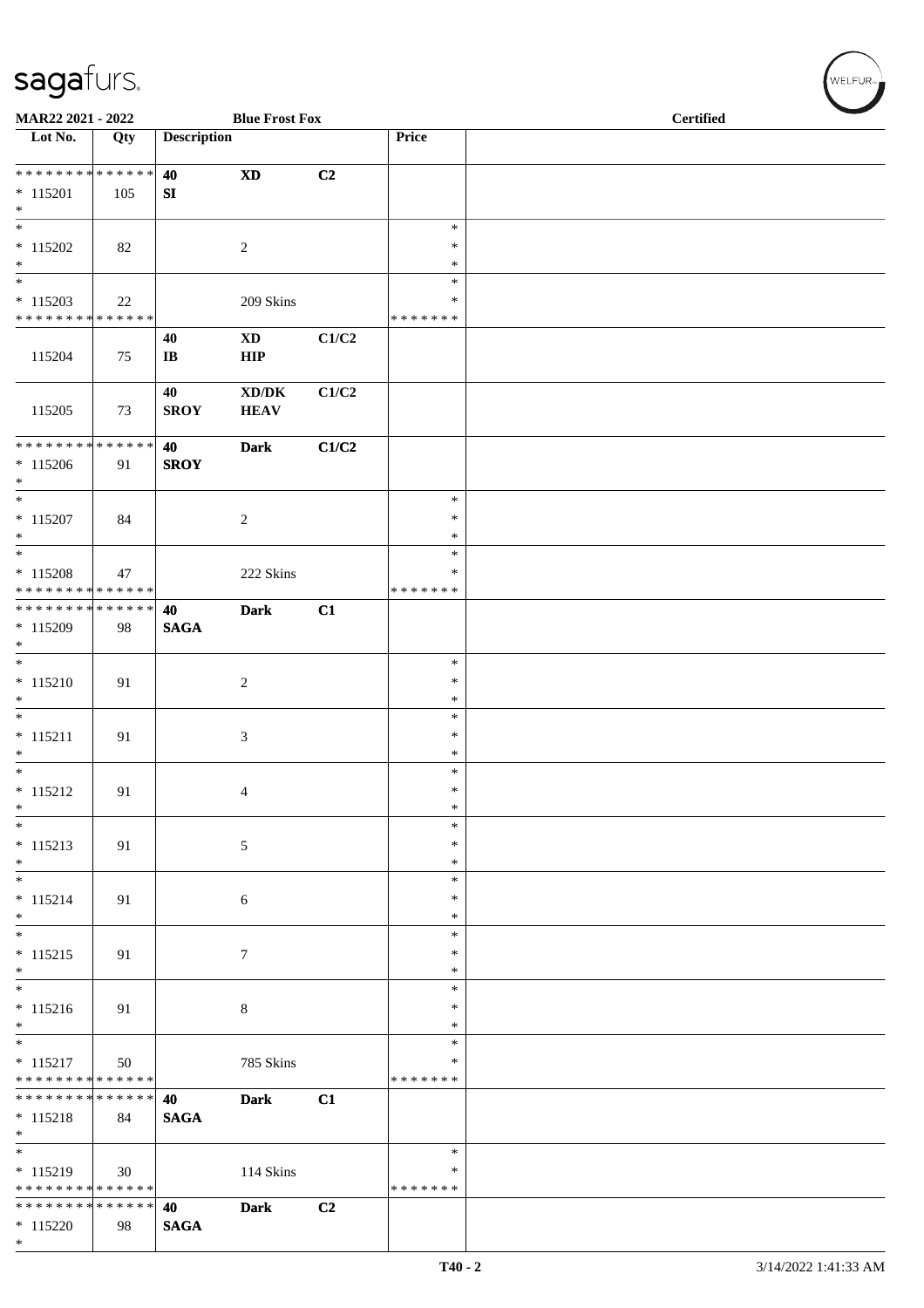| MAR22 2021 - 2022                           |     |                       | <b>Blue Frost Fox</b>      |                |                    | <b>Certified</b> |  |  |
|---------------------------------------------|-----|-----------------------|----------------------------|----------------|--------------------|------------------|--|--|
| $\overline{\phantom{1}}$ Lot No.            | Qty | <b>Description</b>    |                            |                | Price              |                  |  |  |
| $*$                                         |     |                       |                            |                | $\ast$             |                  |  |  |
| $* 115221$                                  | 91  | 40<br>$\mathbf{SAGA}$ | <b>Dark</b>                | C <sub>2</sub> | $\ast$             |                  |  |  |
| $*$                                         |     |                       |                            |                | $\ast$             |                  |  |  |
| $\overline{\phantom{a}^*}$                  |     |                       |                            |                | $\ast$             |                  |  |  |
| $* 115222$<br>$*$                           | 91  |                       | 3                          |                | $\ast$<br>$\ast$   |                  |  |  |
|                                             |     |                       |                            |                | $\ast$             |                  |  |  |
| $* 115223$                                  | 79  |                       | 359 Skins                  |                | ∗                  |                  |  |  |
| ******** <mark>******</mark>                |     |                       |                            |                | * * * * * * *      |                  |  |  |
| * * * * * * * * * * * * * * *<br>$* 115224$ | 91  | 40<br><b>SAGA</b>     | <b>Dark</b>                | C2             |                    |                  |  |  |
| $*$                                         |     |                       |                            |                |                    |                  |  |  |
| $\overline{\phantom{0}}$                    |     |                       |                            |                | $\ast$             |                  |  |  |
| $* 115225$<br>$*$                           | 91  |                       | $\sqrt{2}$                 |                | ∗<br>$\ast$        |                  |  |  |
| $*$                                         |     |                       |                            |                | $\ast$             |                  |  |  |
| $* 115226$                                  | 91  |                       | $\mathfrak{Z}$             |                | $\ast$             |                  |  |  |
| $*$<br>$*$                                  |     |                       |                            |                | $\ast$             |                  |  |  |
| $* 115227$                                  | 91  |                       | $\overline{4}$             |                | $\ast$<br>$\ast$   |                  |  |  |
| $*$                                         |     |                       |                            |                | $\ast$             |                  |  |  |
| $\overline{\phantom{a}^*}$                  |     |                       |                            |                | $\ast$             |                  |  |  |
| $* 115228$<br>$*$                           | 91  |                       | 5                          |                | ∗<br>$\ast$        |                  |  |  |
|                                             |     |                       |                            |                | $\ast$             |                  |  |  |
| $* 115229$                                  | 91  |                       | 546 Skins                  |                | ∗                  |                  |  |  |
| * * * * * * * * * * * * * *                 |     |                       |                            |                | * * * * * * *      |                  |  |  |
| ******** <mark>******</mark><br>$*115230$   | 105 | 40<br><b>SAGA</b>     | <b>Dark</b><br><b>LGHT</b> | C1             |                    |                  |  |  |
| $*$                                         |     |                       |                            |                |                    |                  |  |  |
|                                             |     |                       |                            |                | $\ast$             |                  |  |  |
| $* 115231$<br>$*$                           | 98  |                       | $\overline{c}$             |                | $\ast$<br>$\ast$   |                  |  |  |
| $*$                                         |     |                       |                            |                | $\ast$             |                  |  |  |
| $* 115232$                                  | 98  |                       | $\mathfrak{Z}$             |                | $\ast$             |                  |  |  |
| $\ast$                                      |     |                       |                            |                | $\ast$             |                  |  |  |
| $\ast$<br>$* 115233$                        | 98  |                       | $\overline{4}$             |                | $\ast$<br>$\ast$   |                  |  |  |
| $\ast$                                      |     |                       |                            |                | $\ast$             |                  |  |  |
| $\overline{\phantom{0}}$                    |     |                       |                            |                | $\ast$             |                  |  |  |
| $* 115234$<br>* * * * * * * * * * * * * *   | 23  |                       | 422 Skins                  |                | ∗<br>* * * * * * * |                  |  |  |
| * * * * * * * * * * * * * *                 |     | 40                    | <b>Dark</b>                | C1/C2          |                    |                  |  |  |
| $* 115235$                                  | 98  | <b>SAGA</b>           | <b>LGHT</b>                |                |                    |                  |  |  |
| $\ast$                                      |     |                       |                            |                |                    |                  |  |  |
| $*$<br>$* 115236$                           | 98  |                       | $\sqrt{2}$                 |                | $\ast$<br>$\ast$   |                  |  |  |
| $\ast$                                      |     |                       |                            |                | $\ast$             |                  |  |  |
| $\overline{\phantom{0}}$                    |     |                       |                            |                | $\ast$             |                  |  |  |
| $* 115237$                                  | 98  |                       | $\mathfrak{Z}$             |                | ∗                  |                  |  |  |
| $\ast$<br>$\overline{\phantom{a}^*}$        |     |                       |                            |                | ∗<br>$\ast$        |                  |  |  |
| $* 115238$                                  | 98  |                       | $\overline{4}$             |                | $\ast$             |                  |  |  |
| $\ast$                                      |     |                       |                            |                | ∗                  |                  |  |  |
| $\ast$<br>$* 115239$                        | 73  |                       | 465 Skins                  |                | $\ast$<br>$\ast$   |                  |  |  |
| * * * * * * * * * * * * * *                 |     |                       |                            |                | * * * * * * *      |                  |  |  |
| ******** <mark>******</mark>                |     | 40                    | <b>Dark</b>                | C2             |                    |                  |  |  |
| $* 115240$<br>$*$                           | 105 | <b>SAGA</b>           | <b>LGHT</b>                |                |                    |                  |  |  |
|                                             |     |                       |                            |                |                    |                  |  |  |

WELFUR<sub>"</sub>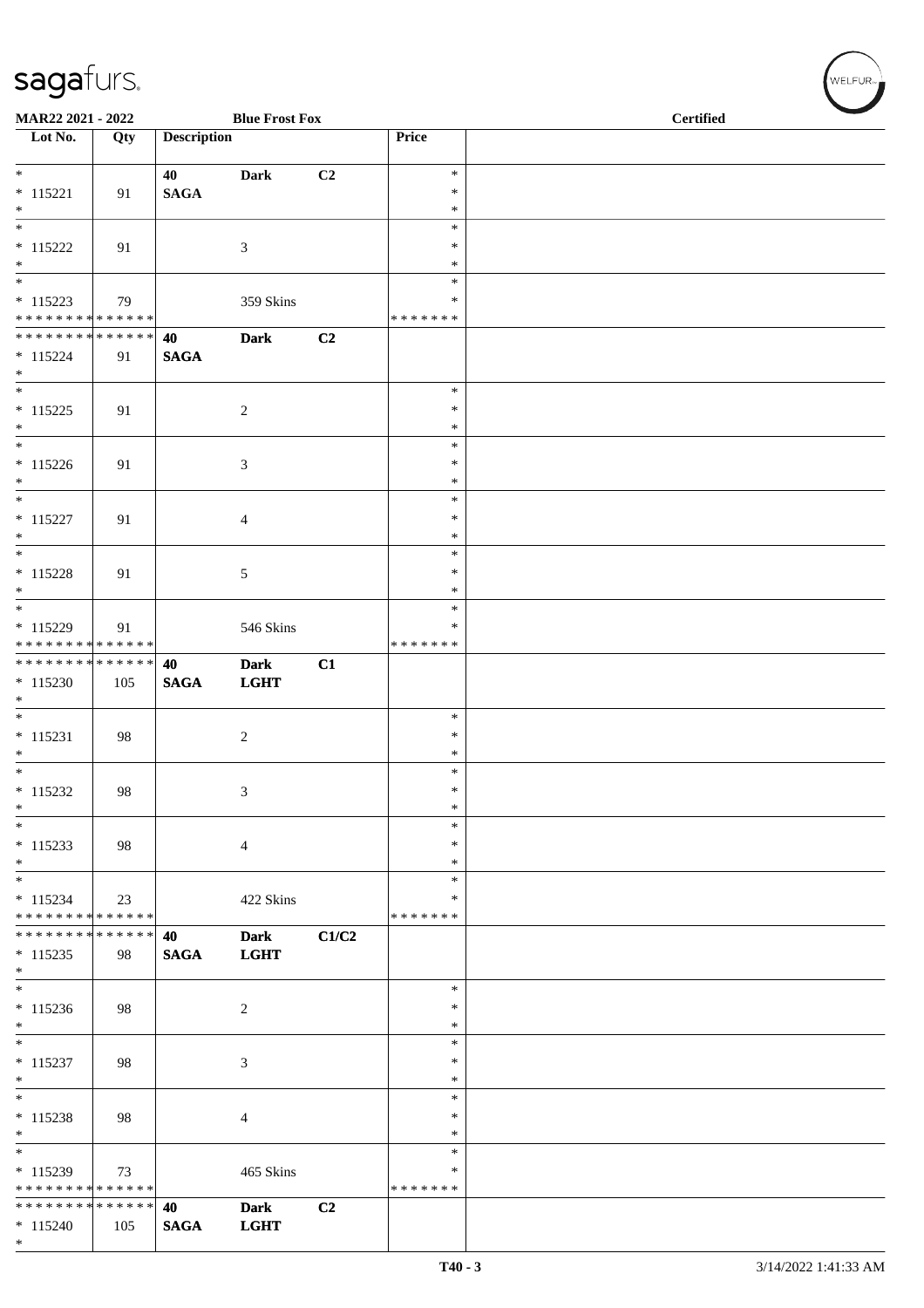| MAR22 2021 - 2022                                                       |     |                    | <b>Blue Frost Fox</b>      |       |                                   | <b>Certified</b> |  |  |
|-------------------------------------------------------------------------|-----|--------------------|----------------------------|-------|-----------------------------------|------------------|--|--|
| $\overline{\phantom{1}}$ Lot No.                                        | Qty | <b>Description</b> |                            |       | Price                             |                  |  |  |
| $*$<br>$* 115241$                                                       | 41  | 40<br><b>SAGA</b>  | <b>Dark</b><br><b>LGHT</b> | C2    | $\ast$<br>$\ast$                  |                  |  |  |
| * * * * * * * * * * * * * *<br>******** <mark>******</mark>             |     |                    |                            |       | * * * * * * *                     |                  |  |  |
| $* 115242$<br>$*$                                                       | 98  | 40<br>IA           | <b>Dark</b><br>HIP         | C1    |                                   |                  |  |  |
| $\ast$<br>$* 115243$                                                    | 91  |                    | $\overline{2}$             |       | $\ast$<br>$\ast$                  |                  |  |  |
| $\ast$<br>$_{\ast}$                                                     |     |                    |                            |       | $\ast$<br>$\ast$                  |                  |  |  |
| $* 115244$<br>$\ast$<br>$\overline{\phantom{a}^*}$                      | 91  |                    | 3                          |       | $\ast$<br>$\ast$                  |                  |  |  |
| $* 115245$<br>* * * * * * * * * * * * * *                               | 41  |                    | 321 Skins                  |       | $\ast$<br>$\ast$<br>* * * * * * * |                  |  |  |
| **************<br>$* 115246$<br>$*$                                     | 88  | 40<br>IA           | <b>Dark</b><br>HIP         | C2    |                                   |                  |  |  |
| $\overline{\phantom{0}}$<br>$* 115247$<br>* * * * * * * * * * * * * *   | 21  |                    | 109 Skins                  |       | $\ast$<br>∗<br>* * * * * * *      |                  |  |  |
| ******** <mark>******</mark><br>$* 115248$<br>$*$                       | 105 | 40<br>SI           | <b>Dark</b>                | C1    |                                   |                  |  |  |
| $\ast$<br>$* 115249$<br>$\ast$                                          | 98  |                    | $\sqrt{2}$                 |       | $\ast$<br>$\ast$<br>$\ast$        |                  |  |  |
| $\overline{\phantom{a}^*}$<br>$* 115250$<br>$\ast$                      | 98  |                    | 3                          |       | $\ast$<br>$\ast$<br>$\ast$        |                  |  |  |
| $\overline{\phantom{a}^*}$<br>$* 115251$<br>$\ast$                      | 98  |                    | $\overline{4}$             |       | $\ast$<br>$\ast$<br>$\ast$        |                  |  |  |
| $\overline{\ast}$<br>$* 115252$<br>$\ast$                               | 98  |                    | $\sqrt{5}$                 |       | $\ast$<br>$\ast$<br>$\ast$        |                  |  |  |
| $\ast$<br>$* 115253$<br>$\ast$                                          | 98  |                    | $\sqrt{6}$                 |       | $\ast$<br>$\ast$<br>$\ast$        |                  |  |  |
| $\overline{\phantom{0}}$<br>$* 115254$<br>$\ast$                        | 98  |                    | $\boldsymbol{7}$           |       | $\ast$<br>$\ast$<br>$\ast$        |                  |  |  |
| $\overline{\phantom{0}}$<br>$* 115255$<br>$\ast$                        | 98  |                    | $\,8\,$                    |       | $\ast$<br>$\ast$<br>$\ast$        |                  |  |  |
| $\overline{\phantom{a}^*}$<br>$* 115256$<br>* * * * * * * * * * * * * * | 60  |                    | 851 Skins                  |       | $\ast$<br>$\ast$<br>* * * * * * * |                  |  |  |
| 115257                                                                  | 87  | 40<br>${\bf SI}$   | <b>Dark</b>                | C1/C2 |                                   |                  |  |  |
| * * * * * * * * * * * * * *<br>$* 115258$<br>$\ast$                     | 105 | 40<br>SI           | <b>Dark</b>                | C1/C2 |                                   |                  |  |  |
| $\overline{\phantom{a}^*}$<br>$* 115259$<br>$\ast$                      | 98  |                    | $\sqrt{2}$                 |       | $\ast$<br>$\ast$<br>$\ast$        |                  |  |  |
| $\overline{\phantom{a}^*}$<br>$* 115260$<br>$\ast$                      | 98  |                    | $\mathfrak{Z}$             |       | $\ast$<br>$\ast$<br>$\ast$        |                  |  |  |

 $(w$ ELFUR<sub><sup>n</sub></sub></sub></sup>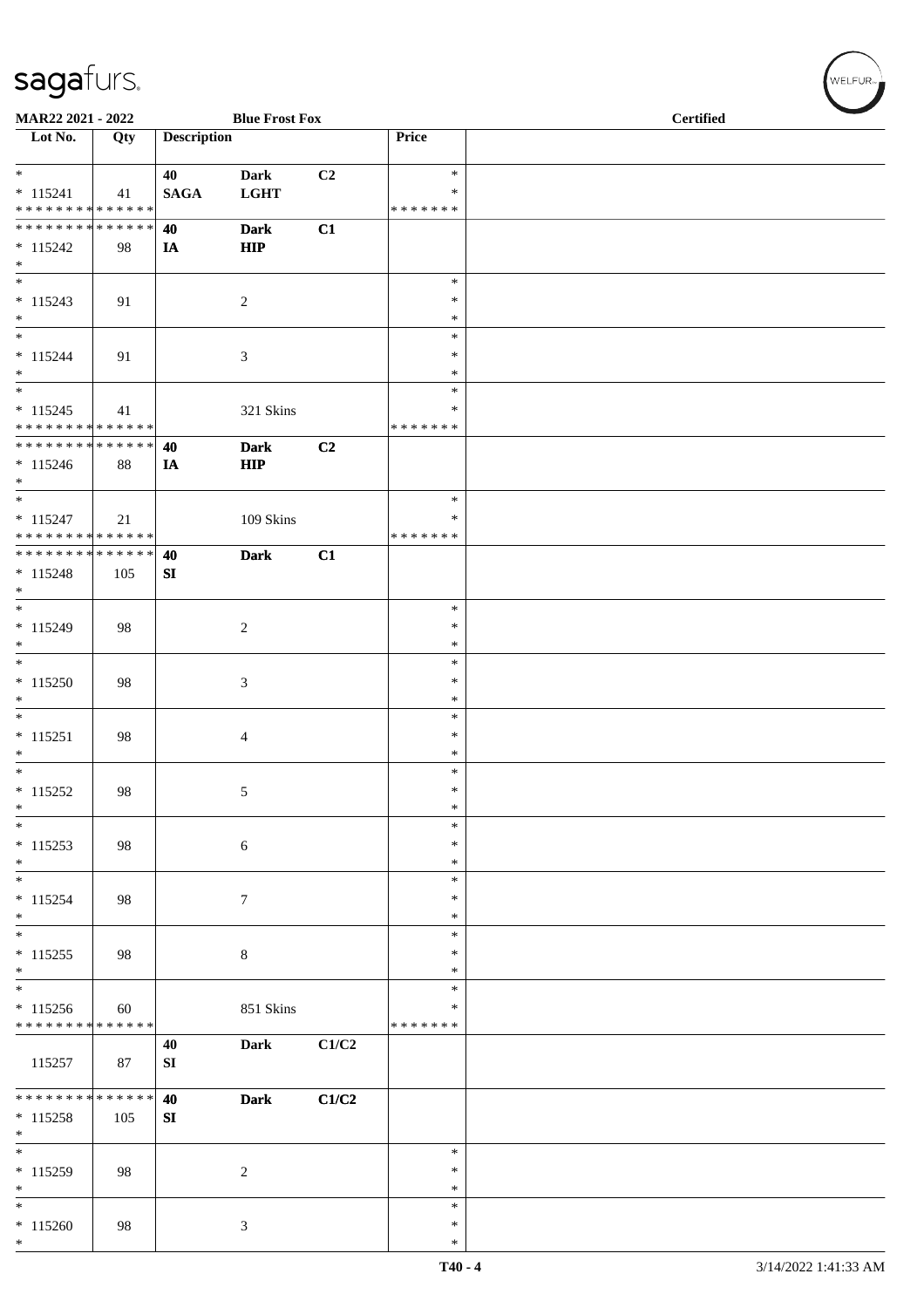| MAR22 2021 - 2022                                                       |     |                    | <b>Blue Frost Fox</b>     |                |                                   | <b>Certified</b> |  |
|-------------------------------------------------------------------------|-----|--------------------|---------------------------|----------------|-----------------------------------|------------------|--|
| $\overline{\phantom{1}}$ Lot No.                                        | Qty | <b>Description</b> |                           |                | Price                             |                  |  |
| $\ast$<br>$* 115261$<br>* * * * * * * * * * * * * *                     | 98  | 40<br>SI           | <b>Dark</b>               | C1/C2          | $\ast$<br>$\ast$<br>* * * * * * * |                  |  |
| ******** <mark>******</mark><br>$* 115262$<br>$\ast$                    | 105 | 40<br>SI           | <b>Dark</b>               | C <sub>2</sub> |                                   |                  |  |
| $\ast$<br>$* 115263$<br>$\ast$                                          | 98  |                    | $\overline{c}$            |                | $\ast$<br>$\ast$<br>$\ast$        |                  |  |
| $\ast$<br>$* 115264$<br>* * * * * * * * * * * * * *                     | 84  |                    | 287 Skins                 |                | $\ast$<br>∗<br>* * * * * * *      |                  |  |
| * * * * * * * * * * * * * *<br>$* 115265$<br>$\ast$                     | 112 | 40<br>SI           | XD/DK<br><b>LGHT</b>      | C1/C2          |                                   |                  |  |
| $\overline{\phantom{1}}$<br>$*115266$<br>* * * * * * * * * * * * * *    | 46  |                    | 158 Skins                 |                | $\ast$<br>∗<br>* * * * * * *      |                  |  |
| **************<br>$* 115267$<br>$\ast$                                  | 105 | 40<br>$\mathbf{I}$ | <b>Dark</b><br><b>HIP</b> | C1/C2          |                                   |                  |  |
| $\ast$<br>$* 115268$<br>* * * * * * * * * * * * * *                     | 86  |                    | 191 Skins                 |                | $\ast$<br>$\ast$<br>* * * * * * * |                  |  |
| 115269                                                                  | 40  | 40<br><b>SROY</b>  | $\bf MED$<br><b>HEAV</b>  | C1/C2          |                                   |                  |  |
| **************<br>$* 115270$<br>$\ast$                                  | 91  | 40<br><b>SROY</b>  | <b>MED</b>                | C1             |                                   |                  |  |
| $\ast$<br>$* 115271$<br>$\ast$                                          | 84  |                    | $\sqrt{2}$                |                | $\ast$<br>$\ast$<br>$\ast$        |                  |  |
| $\overline{\phantom{a}^*}$<br>$* 115272$<br>* * * * * * * * * * * * * * | 78  |                    | 253 Skins                 |                | $\ast$<br>$\ast$<br>*******       |                  |  |
| 115273                                                                  | 60  | 40<br><b>SROY</b>  | $\bf MED$                 | C2             |                                   |                  |  |
| * * * * * * * * * * * * * *<br>$* 115274$<br>$*$                        | 98  | 40<br><b>SAGA</b>  | <b>MED</b>                | C1             |                                   |                  |  |
| $\overline{\phantom{0}}$<br>$* 115275$<br>$*$                           | 91  |                    | $\overline{c}$            |                | $\ast$<br>∗<br>$\ast$             |                  |  |
| $\overline{\phantom{a}^*}$<br>$* 115276$<br>$*$                         | 91  |                    | 3                         |                | $\ast$<br>$\ast$<br>$\ast$        |                  |  |
| $*$<br>$* 115277$<br>$\ast$                                             | 91  |                    | $\overline{4}$            |                | $\ast$<br>$\ast$<br>$\ast$        |                  |  |
| $\frac{1}{*}$<br>$* 115278$<br>$\ast$                                   | 91  |                    | $\sqrt{5}$                |                | $\ast$<br>∗<br>$\ast$             |                  |  |
| $\overline{\phantom{0}}$<br>$* 115279$<br>$*$                           | 91  |                    | $6\,$                     |                | $\ast$<br>$\ast$<br>$\ast$        |                  |  |
| $*$<br>$*115280$<br>$*$                                                 | 91  |                    | $\tau$                    |                | $\ast$<br>$\ast$<br>$\ast$        |                  |  |

WELFUR<sub><sup>N</sub></sub></sub></sup>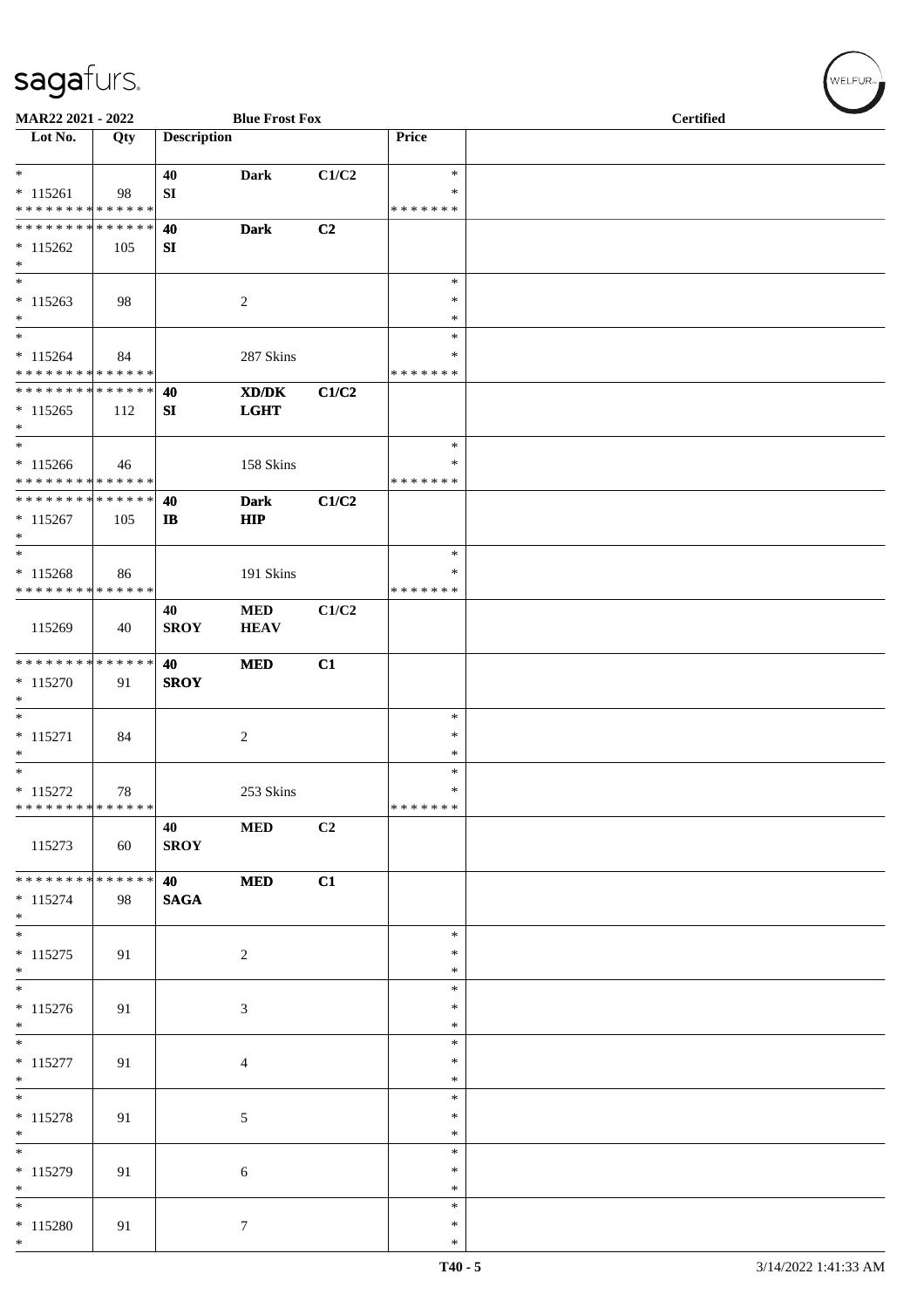| MAR22 2021 - 2022                                            |     |                    | <b>Blue Frost Fox</b> |       |                         | <b>Certified</b> |
|--------------------------------------------------------------|-----|--------------------|-----------------------|-------|-------------------------|------------------|
| Lot No.                                                      | Qty | <b>Description</b> |                       |       | Price                   |                  |
| $*$                                                          |     | 40                 | $\bf MED$             | C1    | $\ast$                  |                  |
| $* 115281$                                                   | 91  | $\mathbf{SAGA}$    |                       |       | $\ast$                  |                  |
| $*$                                                          |     |                    |                       |       | $\ast$<br>$\ast$        |                  |
| $* 115282$                                                   | 91  |                    | 9                     |       | $\ast$                  |                  |
| $*$                                                          |     |                    |                       |       | $\ast$                  |                  |
| $\overline{\phantom{0}}$                                     |     |                    |                       |       | $\ast$                  |                  |
| $* 115283$<br>$*$                                            | 91  |                    | 10                    |       | $\ast$<br>$\ast$        |                  |
| $*$                                                          |     |                    |                       |       | $\ast$                  |                  |
| $* 115284$                                                   | 91  |                    | 11                    |       | $\ast$                  |                  |
| $*$<br>$\overline{\ast}$                                     |     |                    |                       |       | $\ast$                  |                  |
| $* 115285$                                                   | 91  |                    | 12                    |       | $\ast$<br>$\ast$        |                  |
| $*$                                                          |     |                    |                       |       | $\ast$                  |                  |
| $\overline{\phantom{0}}$                                     |     |                    |                       |       | $\ast$                  |                  |
| $* 115286$                                                   | 31  |                    | 1130 Skins            |       | $\ast$                  |                  |
| * * * * * * * * * * * * * *<br>* * * * * * * * * * * * * * * |     | 40                 | <b>MED</b>            | C2    | * * * * * * *           |                  |
| $* 115287$                                                   | 98  | <b>SAGA</b>        |                       |       |                         |                  |
| $*$                                                          |     |                    |                       |       |                         |                  |
|                                                              |     |                    |                       |       | $\ast$                  |                  |
| * 115288<br>$\ast$                                           | 91  |                    | $\overline{c}$        |       | $\ast$<br>$\ast$        |                  |
|                                                              |     |                    |                       |       | $\ast$                  |                  |
| * 115289                                                     | 91  |                    | 3                     |       | $\ast$                  |                  |
| $*$<br>$\overline{\phantom{0}}$                              |     |                    |                       |       | $\ast$<br>$\ast$        |                  |
| $*115290$                                                    | 84  |                    | 4                     |       | $\ast$                  |                  |
| $*$                                                          |     |                    |                       |       | $\ast$                  |                  |
|                                                              |     |                    |                       |       | $\ast$                  |                  |
| $* 115291$<br>******** <mark>******</mark>                   | 21  |                    | 385 Skins             |       | $\ast$<br>* * * * * * * |                  |
| * * * * * * * * * * * * * * *                                |     | 40                 | <b>MED</b>            | C1    |                         |                  |
| $* 115292$                                                   | 105 | <b>SAGA</b>        | <b>LGHT</b>           |       |                         |                  |
| $\ast$                                                       |     |                    |                       |       |                         |                  |
| $\ast$<br>$* 115293$                                         | 98  |                    | $\overline{c}$        |       | $\ast$<br>$\ast$        |                  |
| $*$                                                          |     |                    |                       |       | $\ast$                  |                  |
| $*$                                                          |     |                    |                       |       | $\ast$                  |                  |
| $* 115294$                                                   | 98  |                    | 3                     |       | $\ast$                  |                  |
| $*$<br>$\overline{\ast}$                                     |     |                    |                       |       | $\ast$<br>$\ast$        |                  |
| $* 115295$                                                   | 98  |                    | 4                     |       | $\ast$                  |                  |
| $*$                                                          |     |                    |                       |       | $\ast$                  |                  |
| $* 115296$                                                   |     |                    |                       |       | $\ast$<br>∗             |                  |
| $*$                                                          | 98  |                    | $\sqrt{5}$            |       | $\ast$                  |                  |
| $\overline{\ast}$                                            |     |                    |                       |       | $\ast$                  |                  |
| $* 115297$                                                   | 98  |                    | $\sqrt{6}$            |       | $\ast$                  |                  |
| $*$<br>$*$                                                   |     |                    |                       |       | $\ast$<br>$\ast$        |                  |
| $* 115298$                                                   | 50  |                    | 645 Skins             |       | $\ast$                  |                  |
| * * * * * * * * * * * * * * *                                |     |                    |                       |       | * * * * * * *           |                  |
| * * * * * * * * * * * * * *                                  |     | 40                 | <b>MED</b>            | C1/C2 |                         |                  |
| * 115299<br>$*$                                              | 98  | <b>SAGA</b>        | <b>LGHT</b>           |       |                         |                  |
| $*$                                                          |     |                    |                       |       | $\ast$                  |                  |
| $* 115300$                                                   | 98  |                    | $\overline{c}$        |       | $\ast$                  |                  |
| $*$                                                          |     |                    |                       |       | $\ast$                  |                  |

WELFUR<sub><sup>N</sup></sub>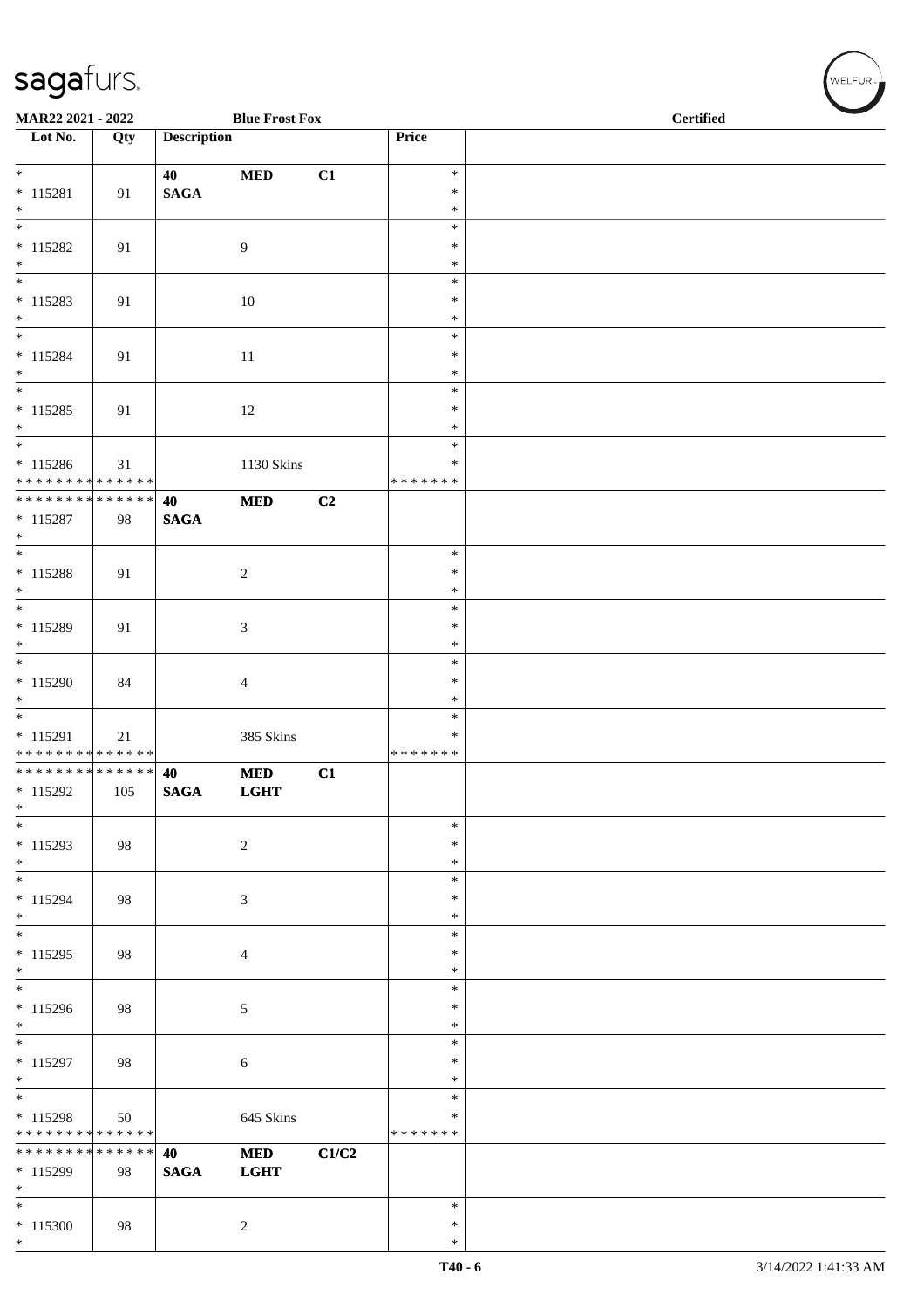| MAR22 2021 - 2022                    |     |                    | <b>Blue Frost Fox</b> |                           |                  | <b>Certified</b> |  |
|--------------------------------------|-----|--------------------|-----------------------|---------------------------|------------------|------------------|--|
| $\overline{\phantom{1}}$ Lot No.     | Qty | <b>Description</b> |                       |                           | Price            |                  |  |
|                                      |     |                    |                       |                           |                  |                  |  |
| $\ast$                               |     | 40                 | $\bf MED$             | $\mathbf{C1}/\mathbf{C2}$ | $\ast$           |                  |  |
| $* 115301$                           | 98  | <b>SAGA</b>        | <b>LGHT</b>           |                           | $\ast$           |                  |  |
| $\ast$                               |     |                    |                       |                           | $\ast$           |                  |  |
| $\ast$                               |     |                    |                       |                           | $\ast$<br>$\ast$ |                  |  |
| $* 115302$<br>$\ast$                 | 98  |                    | $\overline{4}$        |                           | $\ast$           |                  |  |
| $\ast$                               |     |                    |                       |                           | $\ast$           |                  |  |
| $* 115303$                           | 98  |                    | $\sqrt{5}$            |                           | $\ast$           |                  |  |
| $\ast$                               |     |                    |                       |                           | $\ast$           |                  |  |
| $_{\ast}$                            |     |                    |                       |                           | $\ast$           |                  |  |
| $* 115304$                           | 98  |                    | 6                     |                           | $\ast$           |                  |  |
| $\ast$<br>$\overline{\phantom{a}^*}$ |     |                    |                       |                           | $\ast$           |                  |  |
|                                      |     |                    |                       |                           | $\ast$           |                  |  |
| $*115305$                            | 98  |                    | $\boldsymbol{7}$      |                           | $\ast$<br>$\ast$ |                  |  |
| $*$<br>$*$                           |     |                    |                       |                           | $\ast$           |                  |  |
| $*115306$                            | 98  |                    | $\,8\,$               |                           | $\ast$           |                  |  |
| $\ast$                               |     |                    |                       |                           | $\ast$           |                  |  |
| $\ast$                               |     |                    |                       |                           | $\ast$           |                  |  |
| $* 115307$                           | 98  |                    | 882 Skins             |                           | $\ast$           |                  |  |
| * * * * * * * * * * * * * *          |     |                    |                       |                           | * * * * * * *    |                  |  |
| **************                       |     | 40                 | $\bf MED$             | C2                        |                  |                  |  |
| $* 115308$                           | 105 | <b>SAGA</b>        | <b>LGHT</b>           |                           |                  |                  |  |
| $\ast$<br>$\ast$                     |     |                    |                       |                           | $\ast$           |                  |  |
| $* 115309$                           | 98  |                    | $\sqrt{2}$            |                           | $\ast$           |                  |  |
| $\ast$                               |     |                    |                       |                           | $\ast$           |                  |  |
| $\overline{\ast}$                    |     |                    |                       |                           | $\ast$           |                  |  |
| $* 115310$                           | 98  |                    | $\sqrt{3}$            |                           | $\ast$           |                  |  |
| $\ast$                               |     |                    |                       |                           | $\ast$           |                  |  |
| $\overline{\phantom{0}}$             |     |                    |                       |                           | $\ast$           |                  |  |
| $* 115311$                           | 91  |                    | $\overline{4}$        |                           | $\ast$           |                  |  |
| $\ast$<br>$\ast$                     |     |                    |                       |                           | $\ast$           |                  |  |
| $* 115312$                           | 21  |                    | 413 Skins             |                           | $\ast$<br>$\ast$ |                  |  |
| * * * * * * * * * * * * * * *        |     |                    |                       |                           | *******          |                  |  |
| **************                       |     | 40                 | $\bf MED$             | C1/C2                     |                  |                  |  |
| $* 115313$                           | 98  | IA                 | HIP                   |                           |                  |                  |  |
| $\ast$                               |     |                    |                       |                           |                  |                  |  |
| $\overline{\phantom{0}}$             |     |                    |                       |                           | $\ast$           |                  |  |
| $* 115314$                           | 91  |                    | $\overline{c}$        |                           | ∗                |                  |  |
| $*$                                  |     |                    |                       |                           | $\ast$           |                  |  |
| $\ast$<br>$* 115315$                 |     |                    | 219 Skins             |                           | $\ast$<br>$\ast$ |                  |  |
| * * * * * * * * * * * * * *          | 30  |                    |                       |                           | * * * * * * *    |                  |  |
| * * * * * * * * * * * * * *          |     | 40                 | <b>MED</b>            | C1                        |                  |                  |  |
| $* 115316$                           | 105 | SI                 |                       |                           |                  |                  |  |
| $\ast$                               |     |                    |                       |                           |                  |                  |  |
| $\overline{\phantom{0}}$             |     |                    |                       |                           | $\ast$           |                  |  |
| $* 115317$                           | 98  |                    | $\overline{c}$        |                           | $\ast$           |                  |  |
| $\ast$                               |     |                    |                       |                           | $\ast$           |                  |  |
| $\overline{\ }$                      |     |                    |                       |                           | $\ast$           |                  |  |
| $* 115318$<br>$\ast$                 | 98  |                    | $\mathfrak{Z}$        |                           | $\ast$<br>$\ast$ |                  |  |
| $\overline{\phantom{0}}$             |     |                    |                       |                           | $\ast$           |                  |  |
| $* 115319$                           | 98  |                    | $\overline{4}$        |                           | $\ast$           |                  |  |
| $\ast$                               |     |                    |                       |                           | $\ast$           |                  |  |
| $_{\ast}$                            |     |                    |                       |                           | $\ast$           |                  |  |
| $* 115320$                           | 59  |                    | 458 Skins             |                           | ∗                |                  |  |
| ******** <mark>******</mark>         |     |                    |                       |                           | * * * * * * *    |                  |  |

WELFUR<sub>T</sub>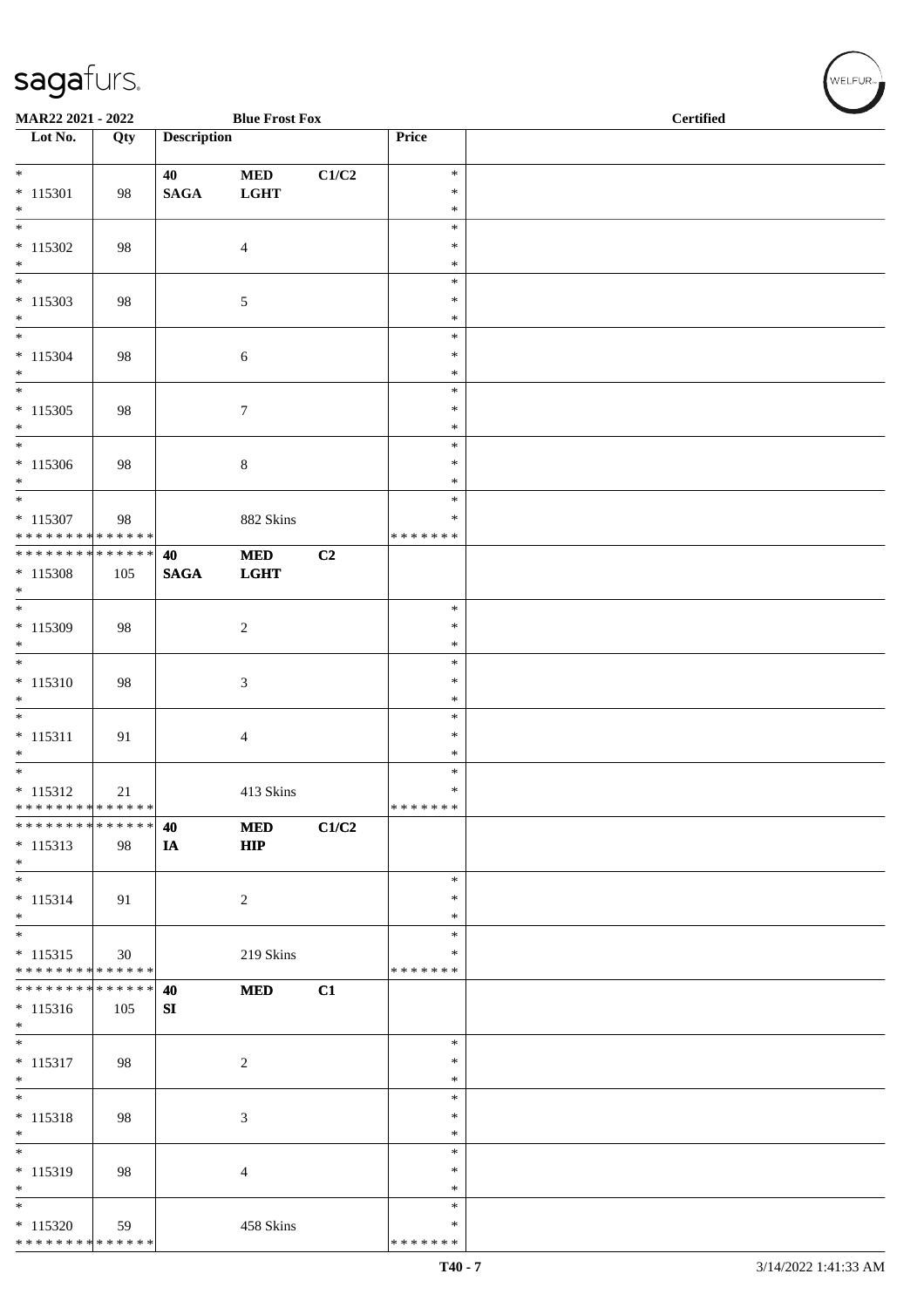| MAR22 2021 - 2022                         |     |                    | <b>Blue Frost Fox</b>    |       |                    | <b>Certified</b> |
|-------------------------------------------|-----|--------------------|--------------------------|-------|--------------------|------------------|
| Lot No.                                   | Qty | <b>Description</b> |                          |       | Price              |                  |
| **************                            |     | 40                 | $\bf MED$                | C2    |                    |                  |
| $* 115321$<br>$\ast$                      | 105 | SI                 |                          |       |                    |                  |
| $\ast$                                    |     |                    |                          |       | $\ast$             |                  |
| $* 115322$                                | 71  |                    | 176 Skins                |       | $\ast$             |                  |
| * * * * * * * * * * * * * *               |     |                    |                          |       | * * * * * * *      |                  |
| 115323                                    | 87  | 40<br>SI           | $\bf MED$<br><b>LGHT</b> | C1    |                    |                  |
| 115324                                    | 43  | 40<br>SI           | $\bf MED$<br>LGHT        | C2    |                    |                  |
| **************                            |     | 40                 | <b>MED</b>               | C1/C2 |                    |                  |
| $* 115325$<br>$\ast$                      | 105 | $\mathbf{I}$       | ${\bf HIP}$              |       |                    |                  |
| $_{\ast}^{-}$                             |     |                    |                          |       | $\ast$             |                  |
| $* 115326$<br>* * * * * * * * * * * * * * | 39  |                    | 144 Skins                |       | *<br>* * * * * * * |                  |
| **************                            |     | 40                 | <b>PALE</b>              | C1/C2 |                    |                  |
| $* 115327$                                | 91  | <b>SROY</b>        |                          |       |                    |                  |
| $\ast$                                    |     |                    |                          |       |                    |                  |
| $\ast$                                    |     |                    |                          |       | $\ast$             |                  |
| $* 115328$<br>* * * * * * * * * * * * * * | 49  |                    | 140 Skins                |       | ∗<br>* * * * * * * |                  |
| **************                            |     | 40                 | <b>PALE</b>              | C1    |                    |                  |
| $* 115329$                                | 98  | <b>SAGA</b>        |                          |       |                    |                  |
| $\ast$                                    |     |                    |                          |       |                    |                  |
| $\ast$                                    |     |                    |                          |       | $\ast$<br>$\ast$   |                  |
| $* 115330$<br>$\ast$                      | 91  |                    | $\sqrt{2}$               |       | $\ast$             |                  |
| $\overline{\phantom{a}^*}$                |     |                    |                          |       | $\ast$             |                  |
| $* 115331$                                | 91  |                    | 3                        |       | $\ast$             |                  |
| $\ast$<br>$*$                             |     |                    |                          |       | $\ast$             |                  |
| $* 115332$                                | 91  |                    | 4                        |       | $\ast$<br>$\ast$   |                  |
| $\ast$                                    |     |                    |                          |       | $\ast$             |                  |
| $\overline{\phantom{a}^*}$                |     |                    |                          |       | $\ast$             |                  |
| $* 115333$                                | 91  |                    | $\sqrt{5}$               |       | $\ast$             |                  |
| $*$<br>$\overline{\phantom{0}}$           |     |                    |                          |       | $\ast$<br>$\ast$   |                  |
| $* 115334$                                | 91  |                    | $\sqrt{6}$               |       | $\ast$             |                  |
| $*$                                       |     |                    |                          |       | $\ast$             |                  |
|                                           |     |                    |                          |       | $\ast$             |                  |
| $* 115335$<br>$*$                         | 91  |                    | $\boldsymbol{7}$         |       | $\ast$<br>$\ast$   |                  |
| $\overline{\phantom{a}^*}$                |     |                    |                          |       | $\ast$             |                  |
| $* 115336$                                | 91  |                    | 8                        |       | $\ast$             |                  |
| $\ast$                                    |     |                    |                          |       | $\ast$             |                  |
| $\overline{\phantom{0}}$                  |     |                    |                          |       | $\ast$             |                  |
| $* 115337$<br>$\ast$                      | 91  |                    | 9                        |       | $\ast$<br>$\ast$   |                  |
| $\overline{\phantom{0}}$                  |     |                    |                          |       | $\ast$             |                  |
| $* 115338$                                | 91  |                    | 10                       |       | $\ast$             |                  |
| $*$                                       |     |                    |                          |       | $\ast$             |                  |
| $\overline{\phantom{a}^*}$                |     |                    |                          |       | $\ast$             |                  |
| $* 115339$<br>$\ast$                      | 91  |                    | 11                       |       | $\ast$<br>$\ast$   |                  |
| $\overline{\ast}$                         |     |                    |                          |       | $\ast$             |                  |
| $*115340$                                 | 44  |                    | 1052 Skins               |       | $\ast$             |                  |
| ******** <mark>******</mark>              |     |                    |                          |       | * * * * * * *      |                  |

 $(\forall ELFUR_{\approx})$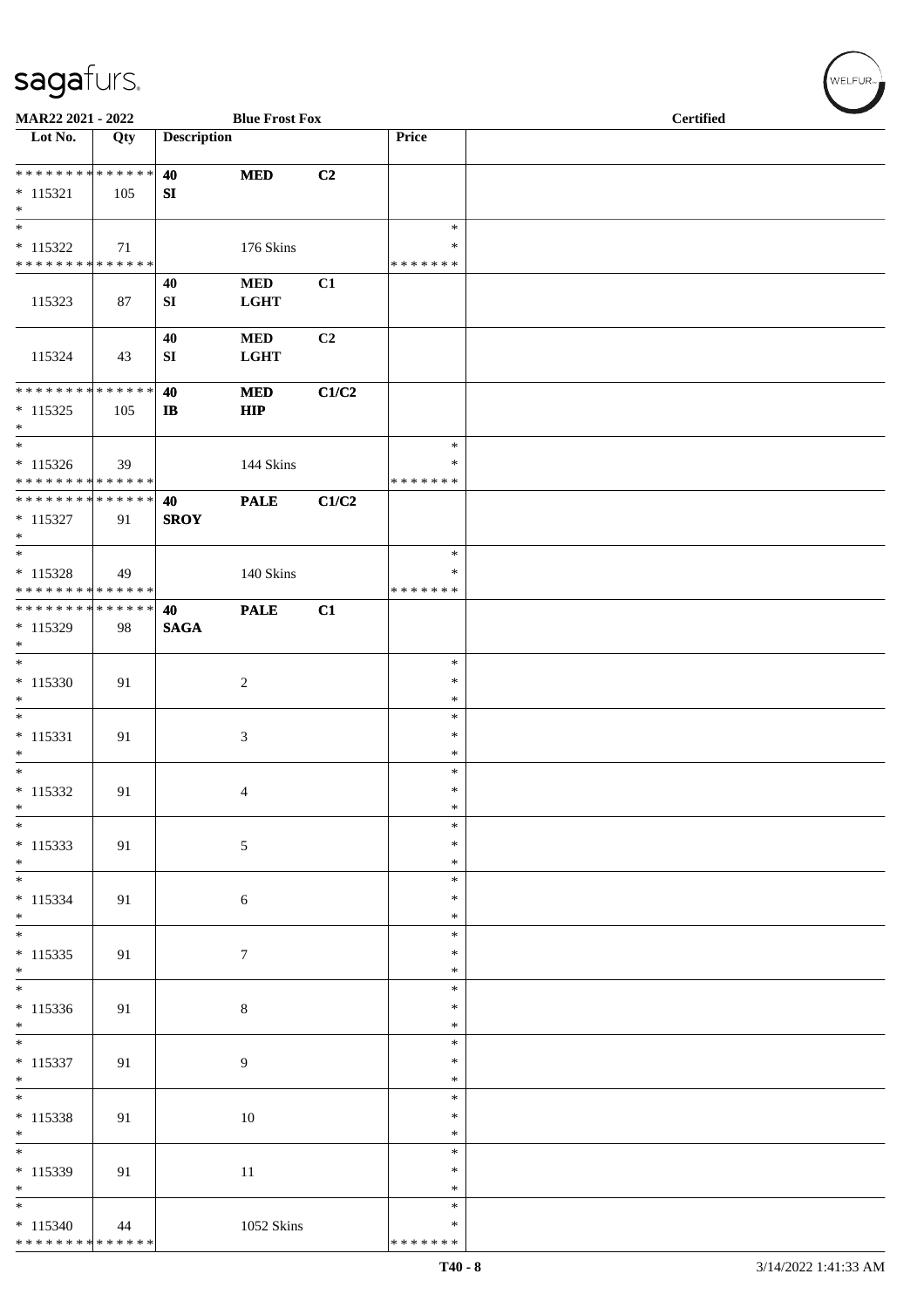| MAR22 2021 - 2022                                  |     |                    | <b>Blue Frost Fox</b>      |    |                    | <b>Certified</b> |  |
|----------------------------------------------------|-----|--------------------|----------------------------|----|--------------------|------------------|--|
| Lot No.                                            | Qty | <b>Description</b> |                            |    | Price              |                  |  |
| * * * * * * * * * * * * * *                        |     | 40                 | <b>PALE</b>                | C2 |                    |                  |  |
| $* 115341$<br>$*$                                  | 98  | <b>SAGA</b>        |                            |    |                    |                  |  |
| $\overline{\phantom{0}}$                           |     |                    |                            |    | $\ast$             |                  |  |
| $* 115342$<br>$*$                                  | 91  |                    | $\sqrt{2}$                 |    | $\ast$<br>$\ast$   |                  |  |
| $*$<br>$* 115343$                                  | 91  |                    | 3                          |    | $\ast$<br>$\ast$   |                  |  |
| $*$<br>$\ast$                                      |     |                    |                            |    | $\ast$<br>$\ast$   |                  |  |
| $* 115344$                                         | 91  |                    | $\overline{4}$             |    | *                  |                  |  |
| $*$<br>$\overline{\phantom{0}}$                    |     |                    |                            |    | $\ast$<br>$\ast$   |                  |  |
| $* 115345$<br>$*$                                  | 91  |                    | 5                          |    | $\ast$<br>$\ast$   |                  |  |
| $*$                                                |     |                    |                            |    | $\ast$             |                  |  |
| $* 115346$<br>$*$                                  | 91  |                    | 6                          |    | $\ast$<br>$\ast$   |                  |  |
| $\overline{\phantom{0}}$<br>$* 115347$             |     |                    | 608 Skins                  |    | $\ast$<br>∗        |                  |  |
| * * * * * * * * * * * * * *                        | 55  |                    |                            |    | * * * * * * *      |                  |  |
| * * * * * * * * * * * * * * *<br>$* 115348$<br>$*$ | 105 | 40<br><b>SAGA</b>  | <b>PALE</b><br><b>LGHT</b> | C1 |                    |                  |  |
| $*$                                                |     |                    |                            |    | $\ast$             |                  |  |
| $* 115349$<br>$*$                                  | 84  |                    | $\overline{2}$             |    | $\ast$<br>$\ast$   |                  |  |
| $\ast$<br>$* 115350$                               |     |                    |                            |    | $\ast$<br>∗        |                  |  |
| * * * * * * * * * * * * * *                        | 21  |                    | 210 Skins                  |    | * * * * * * *      |                  |  |
| * * * * * * * * * * * * * *<br>$* 115351$<br>$*$   | 98  | 40<br><b>SAGA</b>  | <b>PALE</b><br><b>LGHT</b> | C2 |                    |                  |  |
| $*$<br>$* 115352$                                  |     |                    | 124 Skins                  |    | $\ast$<br>$\ast$   |                  |  |
| * * * * * * * * * * * * * *                        | 26  |                    |                            |    | * * * * * * *      |                  |  |
| * * * * * * * * * * * * * *<br>$*115353$<br>$*$    | 98  | 40<br>IA           | <b>PALE</b><br><b>HIP</b>  | C1 |                    |                  |  |
| $\overline{\phantom{a}^*}$<br>$* 115354$           | 79  |                    | $\sqrt{2}$                 |    | $\ast$<br>$\ast$   |                  |  |
| $*$<br>$*$                                         |     |                    |                            |    | $\ast$<br>$\ast$   |                  |  |
| $* 115355$<br>* * * * * * * * * * * * * *          | 21  |                    | 198 Skins                  |    | *<br>* * * * * * * |                  |  |
| * * * * * * * * * * * * * *                        |     | 40                 | <b>PALE</b>                | C2 |                    |                  |  |
| $*115356$<br>$*$                                   | 87  | IA                 | <b>HIP</b>                 |    |                    |                  |  |
| $\ast$<br>$* 115357$                               | 21  |                    | 108 Skins                  |    | $\ast$<br>∗        |                  |  |
| * * * * * * * * * * * * * *                        |     |                    |                            |    | * * * * * * *      |                  |  |
| **************<br>$*115358$<br>$\ast$              | 105 | 40<br>SI           | <b>PALE</b>                | C1 |                    |                  |  |
| $\ast$                                             |     |                    |                            |    | $\ast$             |                  |  |
| $* 115359$<br>$*$                                  | 98  |                    | $\overline{c}$             |    | $\ast$<br>*        |                  |  |
| $*$<br>$*115360$                                   | 98  |                    | 3                          |    | $\ast$<br>$\ast$   |                  |  |
| $*$                                                |     |                    |                            |    | $\ast$             |                  |  |

 $(\forall ELEUR_{\text{max}})$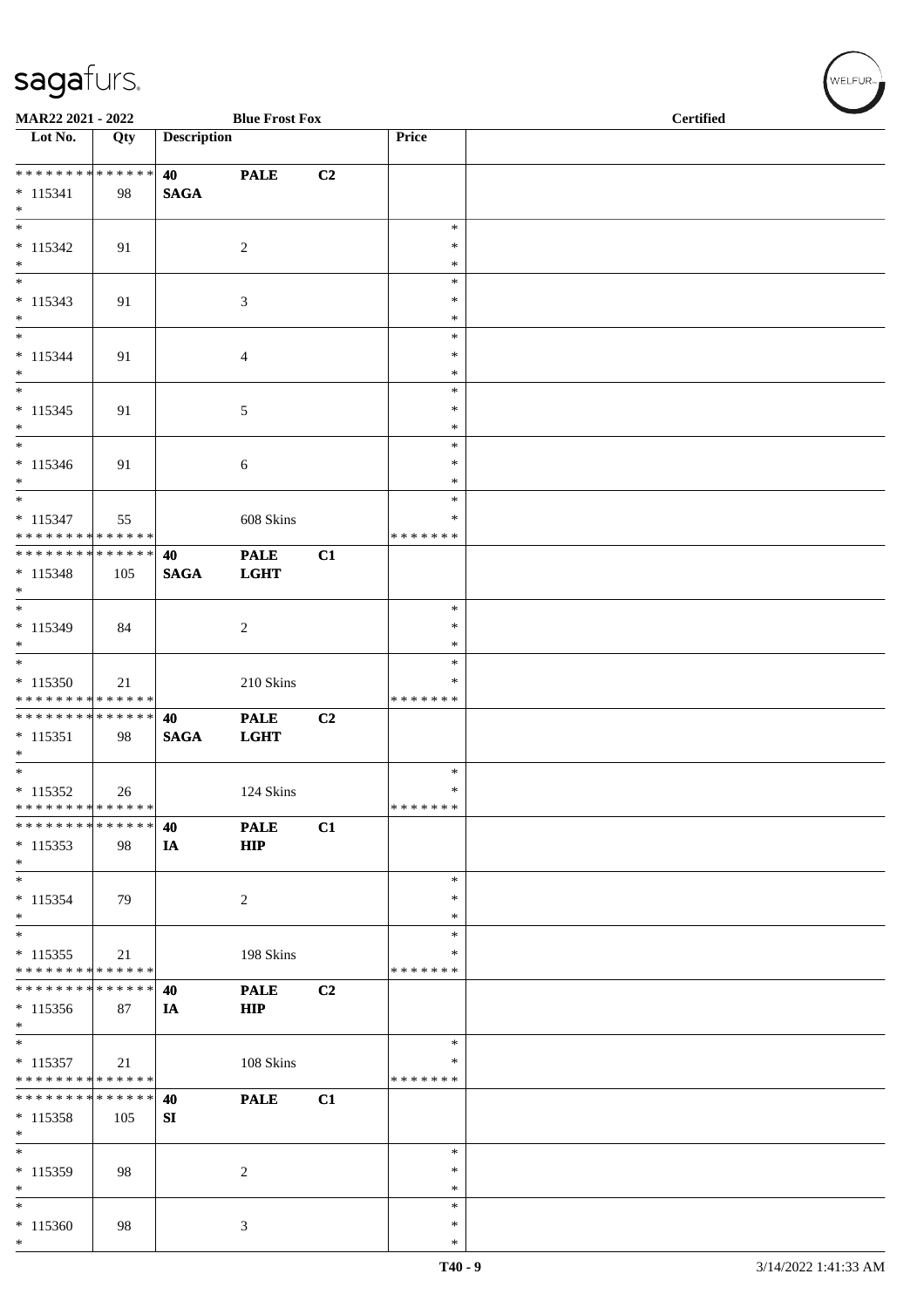| MAR22 2021 - 2022 |     |                    | <b>Blue Frost Fox</b> |                |               |  |  |  |
|-------------------|-----|--------------------|-----------------------|----------------|---------------|--|--|--|
| Lot No.           | Qty | <b>Description</b> |                       |                | <b>Price</b>  |  |  |  |
| $\ast$            |     | 40                 | <b>PALE</b>           | C1             | $\ast$        |  |  |  |
| $* 115361$        | 60  | <b>SI</b>          |                       |                | $\ast$        |  |  |  |
| **************    |     |                    |                       |                | * * * * * * * |  |  |  |
| **************    |     | 40                 | <b>PALE</b>           | C <sub>2</sub> |               |  |  |  |
| $*115362$         | 105 | <b>SI</b>          |                       |                |               |  |  |  |
| $*$               |     |                    |                       |                |               |  |  |  |
| $\ast$            |     |                    |                       |                | $\ast$        |  |  |  |
| $* 115363$        | 98  |                    | $\overline{c}$        |                | $\ast$        |  |  |  |
| $\ast$            |     |                    |                       |                | $\ast$        |  |  |  |
| $*$               |     |                    |                       |                | $\ast$        |  |  |  |
| $* 115364$        | 41  |                    | 244 Skins             |                | ∗             |  |  |  |
| **************    |     |                    |                       |                | *******       |  |  |  |
|                   |     | 40                 | <b>PALE</b>           | C1/C2          |               |  |  |  |
| 115365            | 61  | <b>SI</b>          | <b>LGHT</b>           |                |               |  |  |  |
|                   |     |                    |                       |                |               |  |  |  |
|                   |     | 40                 | <b>PALE</b>           | C1/C2          |               |  |  |  |
| 115366            | 60  | IB                 | <b>HIP</b>            |                |               |  |  |  |
|                   |     |                    |                       |                |               |  |  |  |

 $(w$ ELFUR<sub>™</sub>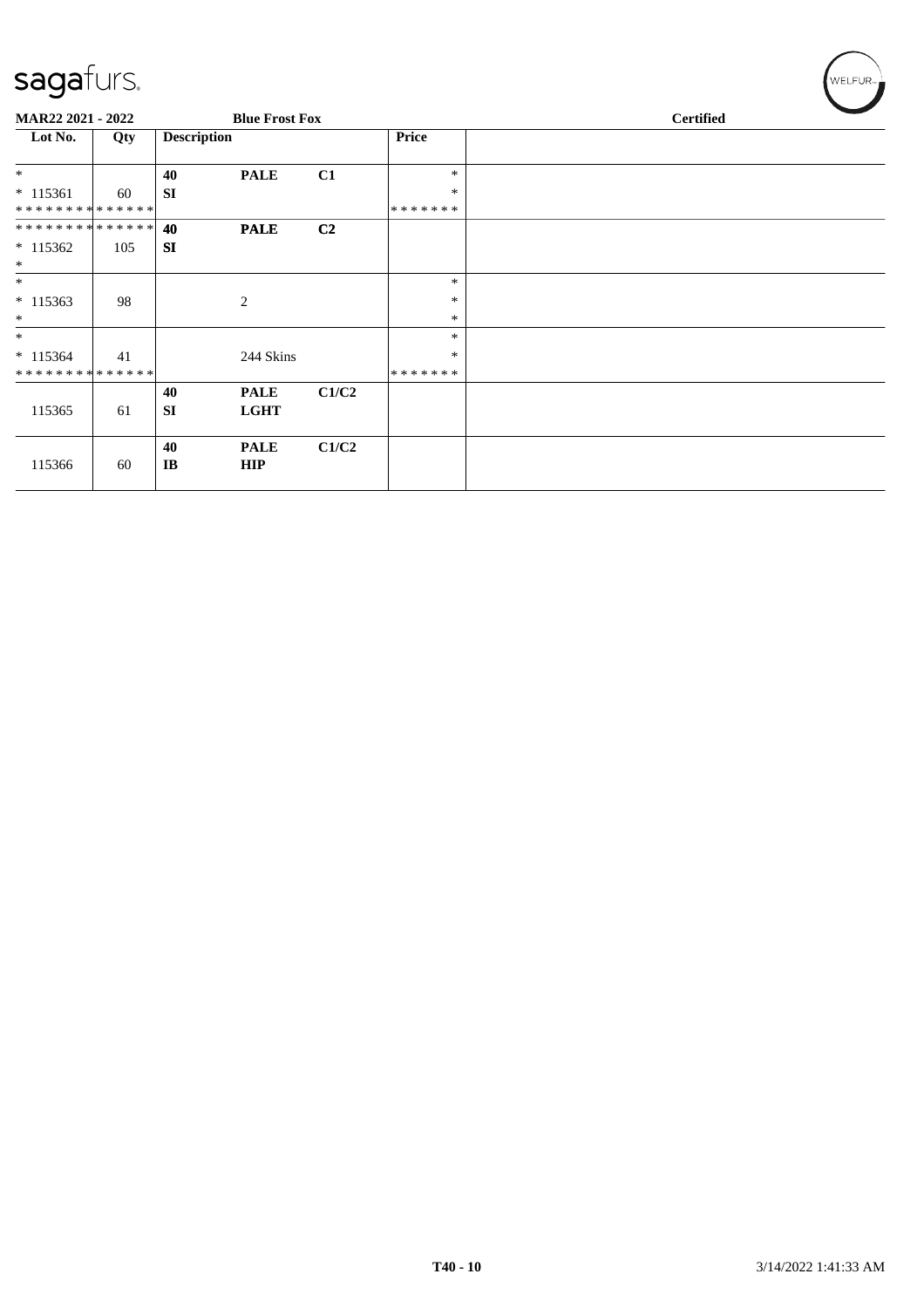| MAR22 2021 - 2022                                                          |     |                                | <b>Blue Frost Fox</b>                   |       |                                      | <b>Certified</b> |
|----------------------------------------------------------------------------|-----|--------------------------------|-----------------------------------------|-------|--------------------------------------|------------------|
| Lot No.                                                                    | Qty | <b>Description</b>             |                                         |       | Price                                |                  |
| 115401                                                                     | 81  | 30<br><b>SROY</b>              | $\mathbf{X}\mathbf{D}$                  | C1/C2 |                                      |                  |
| * * * * * * * * * * * * * *<br>$* 115402$<br>$*$                           | 105 | 30<br>$\mathbf{SAGA}$          | $\boldsymbol{\mathrm{XD}}$              | C1    |                                      |                  |
| $\overline{\ast}$<br>$* 115403$<br>$*$                                     | 98  |                                | $\sqrt{2}$                              |       | $\ast$<br>$\ast$<br>$\ast$           |                  |
| $\overline{\phantom{a}^*}$<br>$* 115404$<br>$\ast$                         | 98  |                                | $\mathfrak{Z}$                          |       | $\ast$<br>$\ast$<br>$\ast$           |                  |
| $\frac{1}{1}$<br>$* 115405$<br>$*$                                         | 98  |                                | $\overline{4}$                          |       | $\ast$<br>∗<br>$\ast$                |                  |
| $*$<br>$* 115406$<br>$*$<br>$\overline{\phantom{0}}$                       | 98  |                                | $5\phantom{.0}$                         |       | $\ast$<br>$\ast$<br>$\ast$           |                  |
| $* 115407$<br>$*$<br>$\overline{\phantom{0}}$                              | 98  |                                | $\sqrt{6}$                              |       | $\ast$<br>$\ast$<br>$\ast$<br>$\ast$ |                  |
| $* 115408$<br>$*$<br>$*$                                                   | 98  |                                | $\tau$                                  |       | $\ast$<br>$\ast$<br>$\ast$           |                  |
| $* 115409$<br>$*$<br>$\overline{\phantom{0}}$                              | 91  |                                | $\,8\,$                                 |       | $\ast$<br>$\ast$<br>$\ast$           |                  |
| $* 115410$<br>* * * * * * * * * * * * * *<br>* * * * * * * * * * * * * * * | 24  | 30                             | 808 Skins<br>$\boldsymbol{\mathrm{XD}}$ |       | $\ast$<br>* * * * * * *              |                  |
| $* 115411$<br>$*$                                                          | 105 | <b>SAGA</b>                    |                                         | C2    | $\ast$                               |                  |
| $* 115412$<br>$\ast$<br>$\overline{\phantom{1}}$                           | 98  |                                | $\boldsymbol{2}$                        |       | $\ast$<br>$\ast$<br>$\ast$           |                  |
| $* 115413$<br>* * * * * * * * * * * * * *<br>* * * * * * * * * * * * * * * | 27  |                                | 230 Skins                               |       | $\ast$<br>* * * * * * *              |                  |
| $* 115414$<br>$*$<br>$*$                                                   | 105 | 30 <sup>°</sup><br><b>SAGA</b> | $\boldsymbol{\mathrm{XD}}$              | C2    |                                      |                  |
| $* 115415$<br>$*$<br>$\overline{\phantom{0}}$                              | 98  |                                | $\overline{c}$                          |       | $\ast$<br>$\ast$<br>*<br>$\ast$      |                  |
| $* 115416$<br>$\ast$                                                       | 98  |                                | 3                                       |       | $\ast$<br>$\ast$                     |                  |
| $* 115417$<br>$*$<br>$\overline{\phantom{0}}$                              | 98  |                                | $\overline{4}$                          |       | $\ast$<br>∗<br>$\ast$                |                  |
| $* 115418$<br>$*$<br>$\overline{\phantom{a}^*}$                            | 98  |                                | $5\,$                                   |       | $\ast$<br>$\ast$<br>*                |                  |
| $* 115419$<br>$\ast$<br>$\overline{\ast}$                                  | 98  |                                | 6                                       |       | $\ast$<br>$\ast$<br>$\ast$           |                  |
| $* 115420$<br>$*$                                                          | 98  |                                | $\tau$                                  |       | $\ast$<br>$\ast$<br>$\ast$           |                  |

 $(w$ elfur $_{\approx}$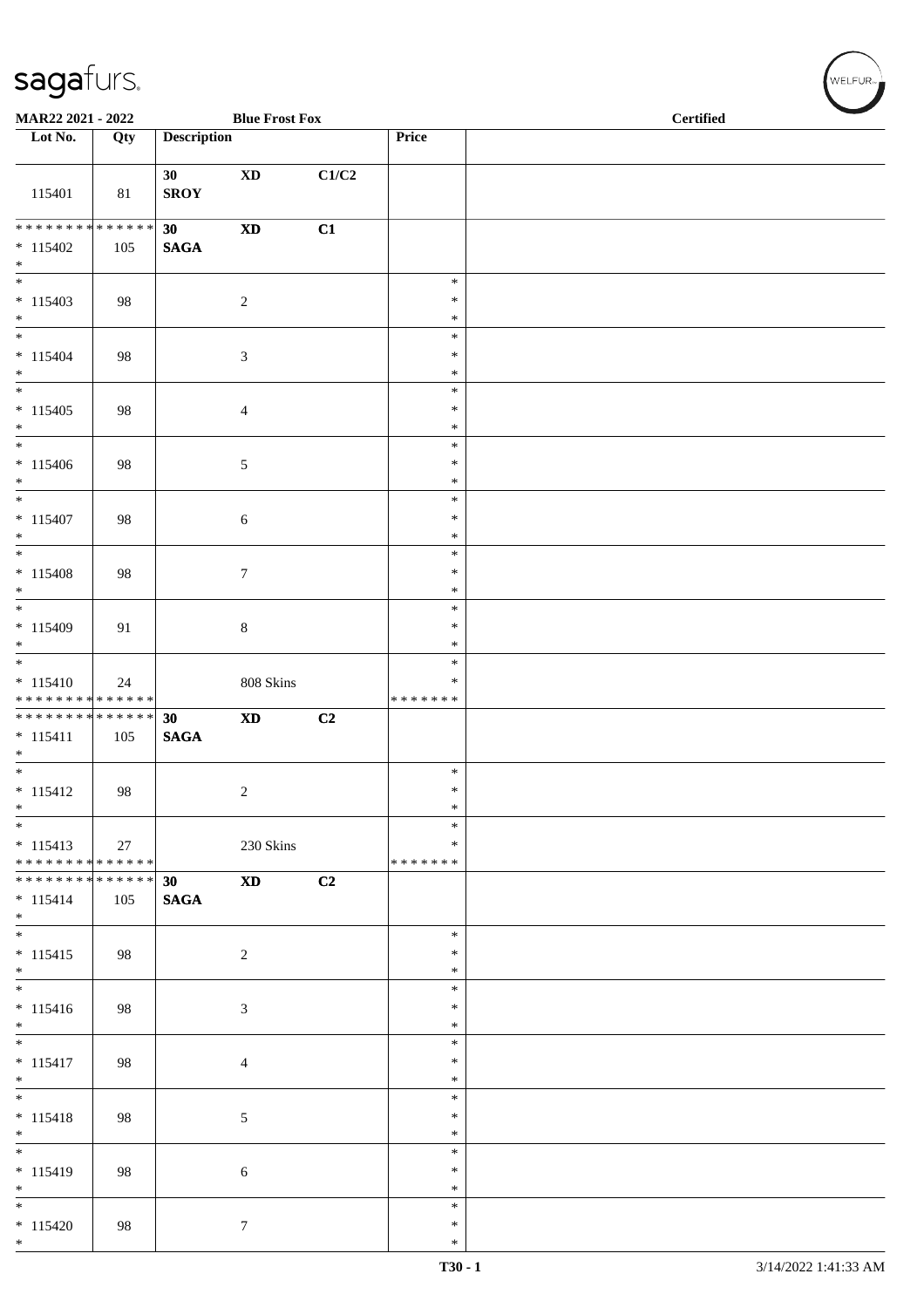| MAR22 2021 - 2022                                                                    |     |                        | <b>Blue Frost Fox</b>                     |       |                                      | <b>Certified</b> |  |
|--------------------------------------------------------------------------------------|-----|------------------------|-------------------------------------------|-------|--------------------------------------|------------------|--|
| $\overline{\text{Lot No.}}$                                                          | Qty | <b>Description</b>     |                                           |       | Price                                |                  |  |
| $*$<br>$* 115421$<br>$*$                                                             | 98  | 30<br><b>SAGA</b>      | $\mathbf{X}\mathbf{D}$                    | C2    | $\ast$<br>$\ast$<br>$\ast$           |                  |  |
| $\overline{\phantom{0}}$<br>$* 115422$<br>* * * * * * * * <mark>* * * * * * *</mark> | 23  |                        | 814 Skins                                 |       | $\ast$<br>$\ast$<br>* * * * * * *    |                  |  |
| ******** <mark>******</mark><br>$* 115423$<br>$*$                                    | 112 | 30<br><b>SAGA</b>      | $\mathbf{X}\mathbf{D}$<br><b>LGHT</b>     | C1    |                                      |                  |  |
| $*$<br>$* 115424$<br>$*$                                                             | 105 |                        | 2                                         |       | $\ast$<br>$\ast$<br>$\ast$           |                  |  |
| $* 115425$<br>$*$                                                                    | 105 |                        | 3                                         |       | $\ast$<br>$\ast$<br>$\ast$<br>*      |                  |  |
| $* 115426$<br>* * * * * * * * * * * * * *                                            | 62  |                        | 384 Skins                                 |       | *<br>* * * * * * *                   |                  |  |
| 115427                                                                               | 103 | 30<br><b>SAGA</b>      | $\mathbf{X}\mathbf{D}$<br><b>LGHT</b>     | C1/C2 |                                      |                  |  |
| * * * * * * * * * * * * * * *<br>$* 115428$<br>$*$                                   | 112 | 30<br><b>SAGA</b>      | $\boldsymbol{\mathrm{XD}}$<br><b>LGHT</b> | C1/C2 |                                      |                  |  |
| $* 115429$<br>$*$                                                                    | 105 |                        | 2                                         |       | $\ast$<br>∗<br>$\ast$                |                  |  |
| $*$<br>$* 115430$<br>$*$<br>$*$                                                      | 105 |                        | 3                                         |       | $\ast$<br>$\ast$<br>$\ast$<br>$\ast$ |                  |  |
| $* 115431$<br>$*$                                                                    | 105 |                        | 4                                         |       | $\ast$<br>$\ast$<br>$\ast$           |                  |  |
| $* 115432$<br>$\ast$<br>$\ast$                                                       | 105 |                        | $\mathfrak{S}$                            |       | $\ast$<br>$\ast$<br>$\ast$           |                  |  |
| $* 115433$<br>$*$<br>$*$                                                             | 105 |                        | $\sqrt{6}$                                |       | $\ast$<br>$\ast$<br>$\ast$           |                  |  |
| $* 115434$<br>* * * * * * * * * * * * * *<br>* * * * * * * * * * * * * * *           | 105 |                        | 742 Skins                                 |       | $\ast$<br>* * * * * * *              |                  |  |
| $* 115435$<br>$*$                                                                    | 112 | 30<br><b>SAGA</b>      | <b>XD</b><br><b>LGHT</b>                  | C2    |                                      |                  |  |
| $\ast$<br>$* 115436$<br>* * * * * * * * * * * * * *                                  | 102 |                        | 214 Skins                                 |       | $\ast$<br>$\ast$<br>* * * * * * *    |                  |  |
| 115437                                                                               | 39  | 30<br><b>SAGA</b>      | XD<br><b>LGHT</b>                         | C3/C4 |                                      |                  |  |
| 115438                                                                               | 70  | 30<br>IA               | <b>XD</b><br><b>HIP</b>                   | C1/C2 |                                      |                  |  |
| * * * * * * * * * * * * * * *<br>$* 115439$<br>$*$                                   | 112 | 30<br>${\bf S}{\bf I}$ | $\mathbf{X}\mathbf{D}$                    | C1    |                                      |                  |  |
| $*$<br>$* 115440$<br>$*$                                                             | 105 |                        | 2                                         |       | $\ast$<br>$\ast$<br>$\ast$           |                  |  |

 $(\forall ELFUR_{\approx})$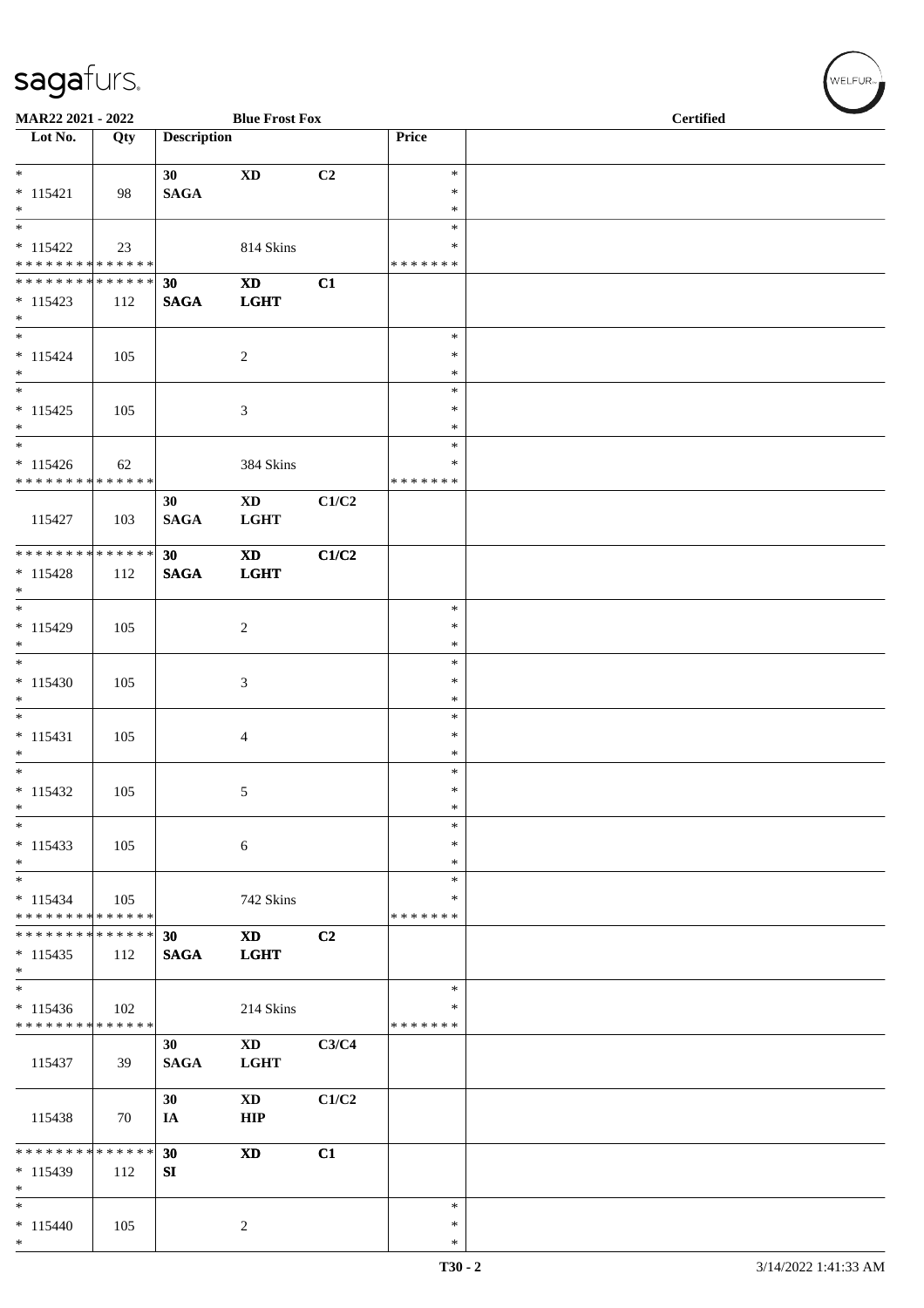| MAR22 2021 - 2022                                                     |     |                              | <b>Blue Frost Fox</b>                       |             |                                   | <b>Certified</b> |  |
|-----------------------------------------------------------------------|-----|------------------------------|---------------------------------------------|-------------|-----------------------------------|------------------|--|
| Lot No.                                                               | Qty | <b>Description</b>           |                                             |             | Price                             |                  |  |
| $\ast$<br>$* 115441$<br>******** <mark>******</mark>                  | 108 | 30<br>${\bf S}{\bf I}$       | $\mathbf{X}\mathbf{D}$                      | C1          | $\ast$<br>$\ast$<br>* * * * * * * |                  |  |
| 115442                                                                | 95  | 30<br>${\bf S}{\bf I}$       | $\mathbf{X}\mathbf{D}$                      | C2          |                                   |                  |  |
| **************<br>$* 115443$<br>$\ast$                                | 119 | 30<br>SI                     | $\mathbf{X}\mathbf{D}$<br>$_{\rm \bf LGHT}$ | C1/C2       |                                   |                  |  |
| $\overline{\phantom{a}}$<br>$* 115444$<br>* * * * * * * * * * * * * * | 90  |                              | 209 Skins                                   |             | $\ast$<br>$\ast$<br>* * * * * * * |                  |  |
| 115445                                                                | 63  | 30<br>$\mathbf{I}$ <b>B</b>  | $\mathbf{X}\mathbf{D}$<br>${\bf HIP}$       | $\rm C1/C2$ |                                   |                  |  |
| 115446                                                                | 48  | 30<br>$\mathbf{I}\mathbf{B}$ | 2XD/XD<br><b>HIP</b>                        | C2/C3       |                                   |                  |  |
| 115447                                                                | 104 | 30<br><b>SROY</b>            | <b>Dark</b>                                 | C1/C2       |                                   |                  |  |
| ******** <mark>******</mark><br>$* 115448$<br>$\ast$                  | 105 | 30<br>$\mathbf{SAGA}$        | <b>Dark</b>                                 | C1          |                                   |                  |  |
| $\frac{1}{*}$<br>$* 115449$<br>$\ast$                                 | 98  |                              | $\sqrt{2}$                                  |             | $\ast$<br>$\ast$<br>$\ast$        |                  |  |
| $\overline{\phantom{a}^*}$<br>$* 115450$<br>$\ast$                    | 98  |                              | $\boldsymbol{\mathfrak{Z}}$                 |             | $\ast$<br>$\ast$<br>$\ast$        |                  |  |
| $\ast$<br>$* 115451$<br>$\ast$                                        | 98  |                              | $\overline{4}$                              |             | $\ast$<br>$\ast$<br>$\ast$        |                  |  |
| $\overline{\phantom{0}}$<br>$* 115452$<br>$\ast$                      | 98  |                              | $\sqrt{5}$                                  |             | $\ast$<br>$\ast$<br>$\ast$        |                  |  |
| $\overline{\phantom{0}}$<br>$* 115453$<br>$*$                         | 98  |                              | $\sqrt{6}$                                  |             | $\ast$<br>$\ast$<br>$\ast$        |                  |  |
| $*$<br>$* 115454$<br>$*$ $*$                                          | 98  |                              | $\boldsymbol{7}$                            |             | $\ast$<br>$\ast$<br>$\ast$        |                  |  |
| $* 115455$<br>$*$                                                     | 98  |                              | $\,8\,$                                     |             | $\ast$<br>$\ast$<br>$\ast$        |                  |  |
| $\overline{\phantom{0}}$<br>$* 115456$<br>$\ast$                      | 98  |                              | $\overline{9}$                              |             | $\ast$<br>$\ast$<br>$\ast$        |                  |  |
| $* 115457$<br>$\ast$                                                  | 98  |                              | $10\,$                                      |             | $\ast$<br>$\ast$<br>$\ast$        |                  |  |
| $\overline{\phantom{0}}$<br>$* 115458$<br>$*$                         | 98  |                              | $11\,$                                      |             | $\ast$<br>$\ast$<br>$\ast$        |                  |  |
| $\overline{\phantom{a}^*}$<br>$* 115459$<br>$\ast$                    | 98  |                              | $12\,$                                      |             | $\ast$<br>$\ast$<br>$\ast$        |                  |  |
| $\overline{\phantom{0}}$<br>$*115460$<br>$*$                          | 98  |                              | 13                                          |             | $\ast$<br>$\ast$<br>$\ast$        |                  |  |

WELFUR<sub><sup>N</sub></sub></sub></sup>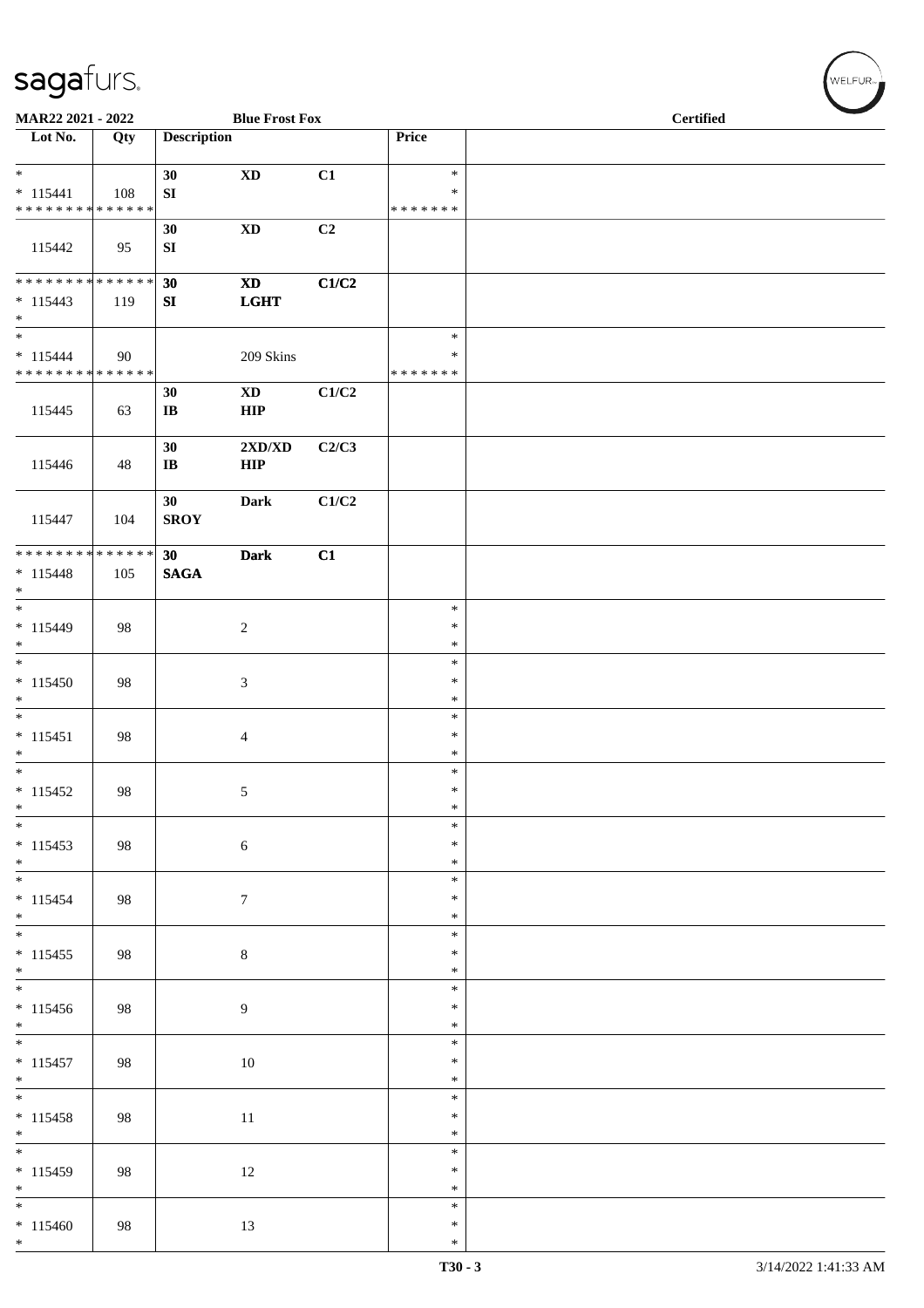| MAR22 2021 - 2022                                           |     |                    | <b>Blue Frost Fox</b> |    |                  | <b>Certified</b> |
|-------------------------------------------------------------|-----|--------------------|-----------------------|----|------------------|------------------|
| $\overline{\phantom{1}}$ Lot No.                            | Qty | <b>Description</b> |                       |    | Price            |                  |
| $*$                                                         |     | 30 <sup>1</sup>    | <b>Dark</b>           | C1 | $\ast$           |                  |
| $* 115461$                                                  | 64  | <b>SAGA</b>        |                       |    | *                |                  |
| * * * * * * * * * * * * * *<br>******** <mark>******</mark> |     |                    |                       |    | * * * * * * *    |                  |
|                                                             |     | 30 <sup>°</sup>    | <b>Dark</b>           | C1 |                  |                  |
| $* 115462$<br>$*$                                           | 105 | <b>SAGA</b>        |                       |    |                  |                  |
| $\overline{\phantom{0}}$                                    |     |                    |                       |    | $\ast$           |                  |
| $* 115463$                                                  | 91  |                    | $\overline{c}$        |    | $\ast$           |                  |
| $*$<br>$*$                                                  |     |                    |                       |    | $\ast$           |                  |
| $* 115464$                                                  | 91  |                    | $\sqrt{3}$            |    | $\ast$<br>$\ast$ |                  |
| $\ast$                                                      |     |                    |                       |    | $\ast$           |                  |
| $\ast$                                                      |     |                    |                       |    | $\ast$           |                  |
| $* 115465$                                                  | 91  |                    | $\overline{4}$        |    | $\ast$           |                  |
| $*$<br>$\overline{\phantom{0}}$                             |     |                    |                       |    | $\ast$<br>$\ast$ |                  |
| $* 115466$                                                  | 91  |                    | $\mathfrak{S}$        |    | ∗                |                  |
| $\ast$                                                      |     |                    |                       |    | $\ast$           |                  |
| $\overline{\phantom{0}}$                                    |     |                    |                       |    | $\ast$           |                  |
| $* 115467$                                                  | 91  |                    | $6\,$                 |    | $\ast$           |                  |
| $\ast$<br>$\overline{\phantom{0}}$                          |     |                    |                       |    | $\ast$<br>$\ast$ |                  |
| $* 115468$                                                  | 91  |                    | $\tau$                |    | $\ast$           |                  |
| $\ast$                                                      |     |                    |                       |    | $\ast$           |                  |
| $\overline{\phantom{0}}$                                    |     |                    |                       |    | $\ast$           |                  |
| $* 115469$<br>$\ast$                                        | 91  |                    | $\,8\,$               |    | $\ast$<br>$\ast$ |                  |
| $\overline{\ast}$                                           |     |                    |                       |    | $\ast$           |                  |
| $* 115470$                                                  | 88  |                    | 9                     |    | $\ast$           |                  |
| $*$                                                         |     |                    |                       |    | $\ast$           |                  |
| $*$                                                         |     |                    |                       |    | $\ast$<br>$\ast$ |                  |
| $* 115471$<br>******** <mark>******</mark>                  | 21  |                    | 851 Skins             |    | * * * * * * *    |                  |
| * * * * * * * * * * * * * * *                               |     | 30                 | <b>Dark</b>           | C1 |                  |                  |
| $* 115472$                                                  | 105 | <b>SAGA</b>        |                       |    |                  |                  |
| $\ast$<br>$\overline{\ast}$                                 |     |                    |                       |    | $\ast$           |                  |
| $* 115473$                                                  | 98  |                    | $\overline{2}$        |    | $\ast$           |                  |
| $\ast$                                                      |     |                    |                       |    | $\ast$           |                  |
| $\ast$                                                      |     |                    |                       |    | $\ast$           |                  |
| $* 115474$                                                  | 98  |                    | 3                     |    | $\ast$           |                  |
| $\ast$<br>$\frac{1}{*}$                                     |     |                    |                       |    | $\ast$<br>$\ast$ |                  |
| $* 115475$                                                  | 98  |                    | $\overline{4}$        |    | *                |                  |
| $\ast$                                                      |     |                    |                       |    | $\ast$           |                  |
| $\overline{\phantom{a}^*}$                                  |     |                    |                       |    | $\ast$           |                  |
| $* 115476$<br>$\ast$                                        | 98  |                    | $\sqrt{5}$            |    | $\ast$<br>$\ast$ |                  |
| $\ast$                                                      |     |                    |                       |    | $\ast$           |                  |
| $* 115477$                                                  | 98  |                    | 6                     |    | $\ast$           |                  |
| $\ast$<br>$_{\ast}$                                         |     |                    |                       |    | $\ast$           |                  |
| $* 115478$                                                  | 49  |                    | 644 Skins             |    | *<br>∗           |                  |
| * * * * * * * * * * * * * * *                               |     |                    |                       |    | * * * * * * *    |                  |
| * * * * * * * * * * * * * * *                               |     | 30                 | <b>Dark</b>           | C2 |                  |                  |
| $*115479$                                                   | 105 | <b>SAGA</b>        |                       |    |                  |                  |
| $\ast$<br>$\ast$                                            |     |                    |                       |    | $\ast$           |                  |
| $*115480$                                                   | 81  |                    | 186 Skins             |    | *                |                  |
| * * * * * * * * * * * * * *                                 |     |                    |                       |    | * * * * * * *    |                  |

WELFUR<sub><sup>N</sup></sub>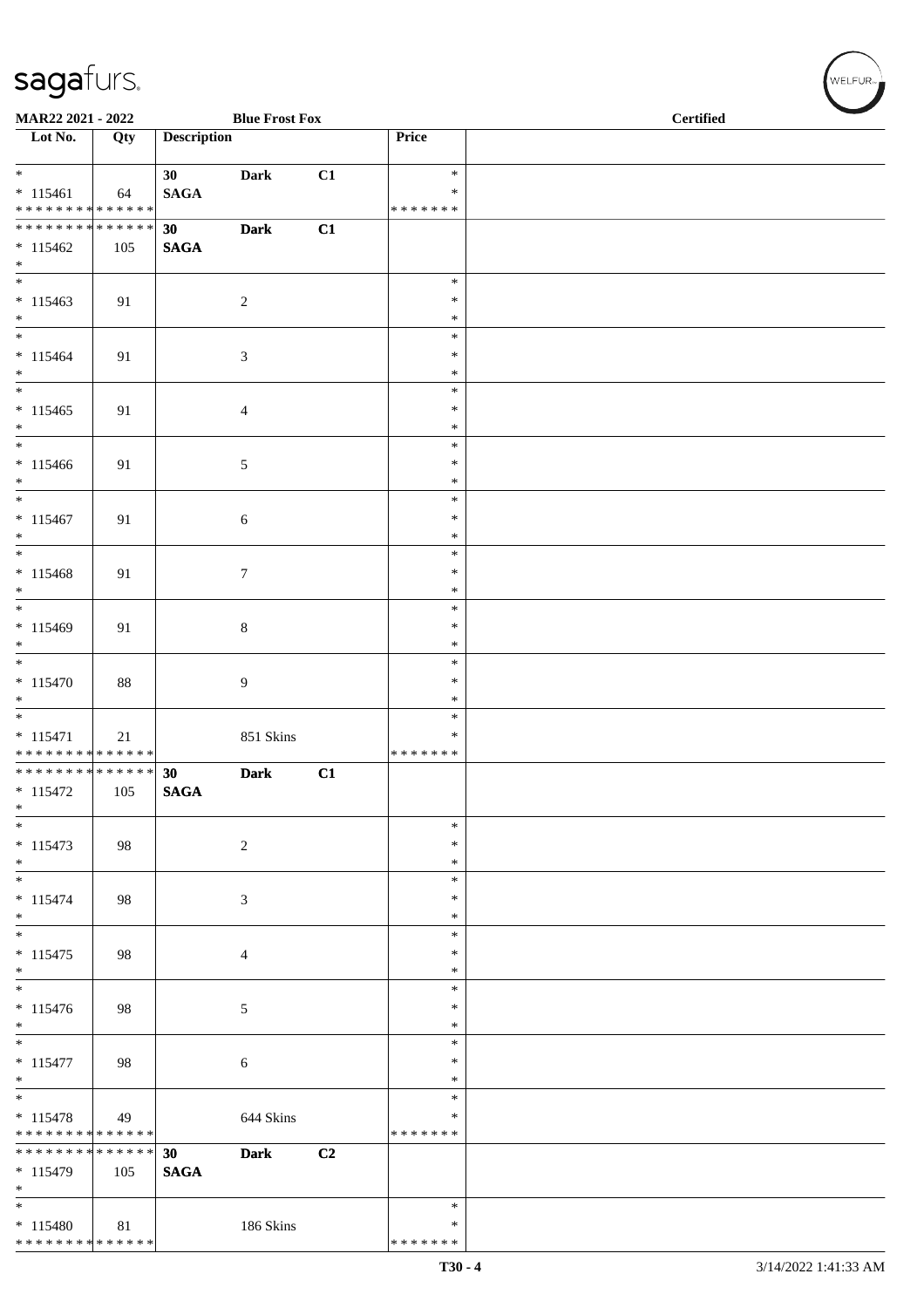| MAR22 2021 - 2022                                    |                      |                    | <b>Blue Frost Fox</b>      |                |                                   | <b>Certified</b> |  |
|------------------------------------------------------|----------------------|--------------------|----------------------------|----------------|-----------------------------------|------------------|--|
| Lot No.                                              | Qty                  | <b>Description</b> |                            |                | Price                             |                  |  |
| * * * * * * * * * * * * * * *<br>$* 115481$<br>$*$   | 112                  | 30<br><b>SAGA</b>  | <b>Dark</b><br><b>LGHT</b> | C1             |                                   |                  |  |
| $\overline{\phantom{0}}$<br>$* 115482$<br>$*$        | 105                  |                    | $\sqrt{2}$                 |                | $\ast$<br>$\ast$<br>$\ast$        |                  |  |
| $\overline{\phantom{0}}$<br>$* 115483$<br>$*$        | 105                  |                    | 3                          |                | $\ast$<br>$\ast$<br>$\ast$        |                  |  |
| $\overline{\phantom{0}}$<br>$* 115484$<br>$*$        | 105                  |                    | 4                          |                | $\ast$<br>∗<br>$\ast$             |                  |  |
| $\overline{\phantom{0}}$<br>$* 115485$<br>$*$        | 105                  |                    | 5                          |                | $\ast$<br>$\ast$<br>$\ast$        |                  |  |
| $*$<br>$* 115486$<br>$*$<br>$\overline{\phantom{0}}$ | 105                  |                    | 6                          |                | $\ast$<br>$\ast$<br>$\ast$        |                  |  |
| $* 115487$<br>$*$<br>$\overline{\ast}$               | 91                   |                    | 7                          |                | $\ast$<br>∗<br>$\ast$             |                  |  |
| $* 115488$<br>* * * * * * * * * * * * * *            | 22                   |                    | 750 Skins                  |                | $\ast$<br>∗<br>* * * * * * *      |                  |  |
| * * * * * * * * * * * * * * *<br>* 115489<br>$*$     | 112                  | 30<br><b>SAGA</b>  | <b>Dark</b><br><b>LGHT</b> | C1/C2          |                                   |                  |  |
| $*$<br>* 115490<br>$*$                               | 105                  |                    | $\overline{c}$             |                | $\ast$<br>$\ast$<br>$\ast$        |                  |  |
| $*$<br>* 115491<br>$\ast$                            | 105                  |                    | 3                          |                | $\ast$<br>$\ast$<br>$\ast$        |                  |  |
| $*$<br>$* 115492$<br>* * * * * * * * * * * * * *     | 87                   |                    | 409 Skins                  |                | $\ast$<br>$\ast$<br>*******       |                  |  |
| * * * * * * * *<br>* 115493<br>$*$                   | * * * * * *  <br>112 | 30<br><b>SAGA</b>  | <b>Dark</b><br><b>LGHT</b> | C <sub>2</sub> |                                   |                  |  |
| $\overline{\phantom{0}}$<br>$* 115494$<br>$*$        | 105                  |                    | $\boldsymbol{2}$           |                | $\ast$<br>$\ast$<br>$\ast$        |                  |  |
| $*$<br>$* 115495$<br>$*$<br>$\overline{\phantom{0}}$ | 103                  |                    | 3                          |                | $\ast$<br>$\ast$<br>$\ast$        |                  |  |
| $* 115496$<br>* * * * * * * * * * * * * *            | 21                   |                    | 341 Skins                  |                | $\ast$<br>$\ast$<br>* * * * * * * |                  |  |
| * * * * * * * * * * * * * * *<br>* 115497<br>$*$     | 105                  | 30<br>IA           | <b>Dark</b><br>HIP         | C1/C2          |                                   |                  |  |
| $*$<br>$* 115498$<br>$*$<br>$\overline{\phantom{0}}$ | 98                   |                    | $\overline{c}$             |                | ∗<br>$\ast$<br>$\ast$             |                  |  |
| * 115499<br>* * * * * * * * * * * * * *              | 89                   |                    | 292 Skins                  |                | $\ast$<br>$\ast$<br>* * * * * * * |                  |  |
| 115500                                               | 63                   | 30<br>IA           | <b>Dark</b><br><b>SPAR</b> | C1/C2          |                                   |                  |  |

 $(\forall ELFUR_{\text{max}})$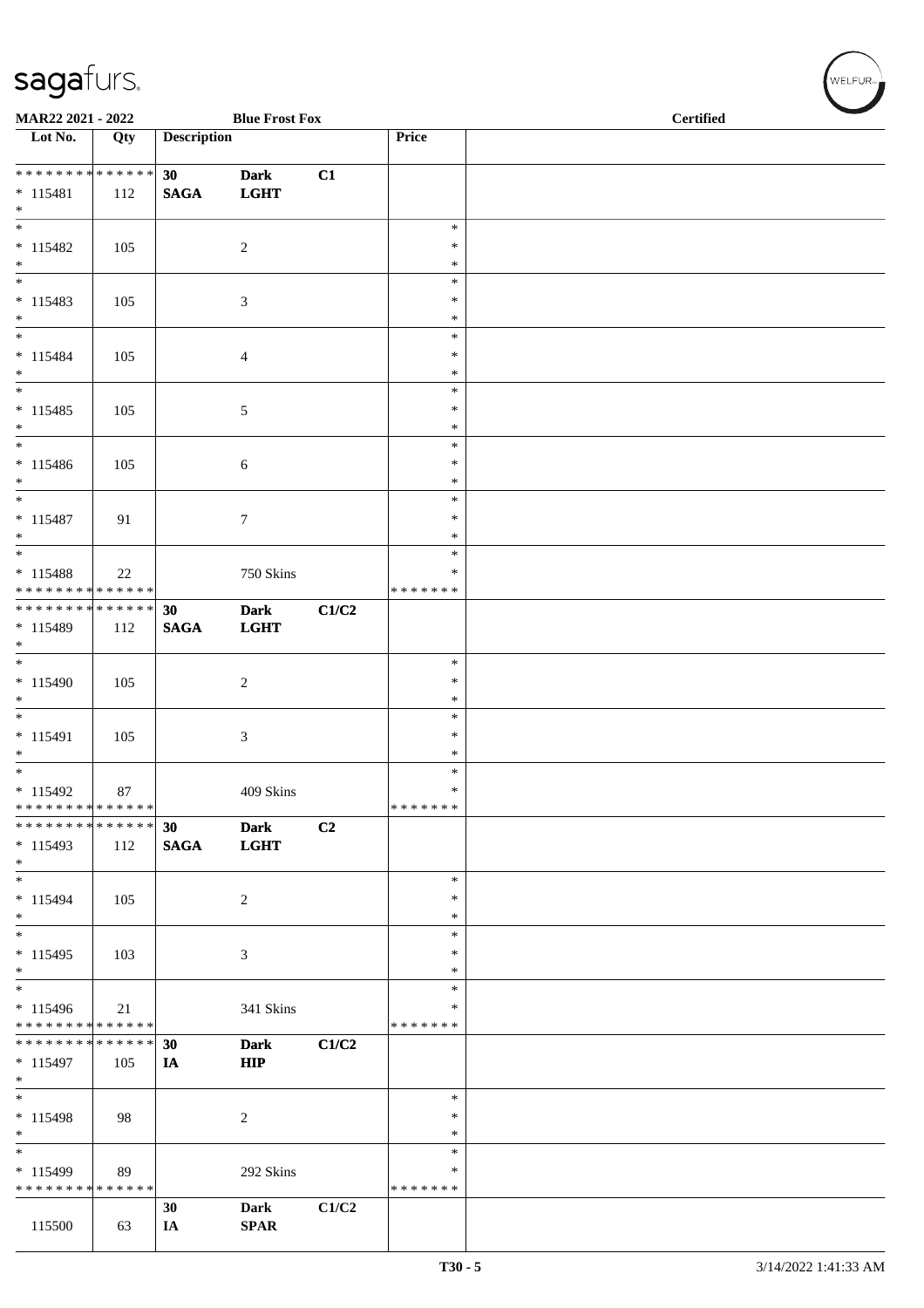| MAR22 2021 - 2022                                              |     |                                | <b>Blue Frost Fox</b>      |       |                                   | <b>Certified</b> |
|----------------------------------------------------------------|-----|--------------------------------|----------------------------|-------|-----------------------------------|------------------|
| Lot No.                                                        | Qty | <b>Description</b>             |                            |       | Price                             |                  |
| * * * * * * * * * * * * * *<br>$* 115501$<br>$\ast$            | 112 | 30<br>SI                       | <b>Dark</b>                | C1    |                                   |                  |
| $\overline{\phantom{0}}$<br>$* 115502$<br>$\ast$               | 105 |                                | $\overline{2}$             |       | $\ast$<br>$\ast$<br>$\ast$        |                  |
| $\overline{\phantom{0}}$<br>$* 115503$<br>$\ast$               | 105 |                                | $\mathfrak{Z}$             |       | $\ast$<br>$\ast$<br>$\ast$        |                  |
| $\overline{\ast}$<br>$* 115504$<br>* * * * * * * * * * * * * * | 53  |                                | 375 Skins                  |       | $\ast$<br>$\ast$<br>* * * * * * * |                  |
| **************<br>$*115505$<br>$\ast$                          | 105 | 30<br>SI                       | <b>Dark</b>                | C1/C2 |                                   |                  |
| $\overline{\phantom{0}}$<br>$*115506$<br>$\ast$                | 105 |                                | $\boldsymbol{2}$           |       | $\ast$<br>$\ast$<br>$\ast$        |                  |
| $_{\ast}$<br>$* 115507$<br>* * * * * * * * * * * * * *         | 28  |                                | 238 Skins                  |       | $\ast$<br>∗<br>* * * * * * *      |                  |
| 115508                                                         | 122 | 30<br>SI                       | <b>Dark</b>                | C2    |                                   |                  |
| **************<br>* 115509<br>$\ast$                           | 119 | 30<br>SI                       | <b>Dark</b><br><b>LGHT</b> | C1/C2 |                                   |                  |
| $\overline{\phantom{a}}$<br>$* 115510$<br>$\ast$               | 98  |                                | $\sqrt{2}$                 |       | $\ast$<br>$\ast$<br>$\ast$        |                  |
| $\ast$<br>$* 115511$<br>* * * * * * * * * * * * * *            | 25  |                                | 242 Skins                  |       | $\ast$<br>*<br>* * * * * * *      |                  |
| 115512                                                         | 105 | 30<br>$\, {\bf I} {\bf B}$     | <b>Dark</b><br>${\bf HIP}$ | C1/C2 |                                   |                  |
| 115513                                                         | 85  | 30<br>$\bf{IB}$                | <b>Dark</b><br>${\bf HIP}$ | C2/C3 |                                   |                  |
| 115514                                                         | 89  | 30 <sup>1</sup><br><b>SROY</b> | <b>MED</b>                 | C1    |                                   |                  |
| 115515                                                         | 40  | 30 <sup>1</sup><br><b>SROY</b> | <b>MED</b>                 | C2    |                                   |                  |
| ******** <mark>******</mark><br>$* 115516$<br>$*$              | 105 | 30<br><b>SAGA</b>              | <b>MED</b>                 | C1    |                                   |                  |
| $\overline{\phantom{a}^*}$<br>$* 115517$<br>$*$                | 98  |                                | $\overline{2}$             |       | $\ast$<br>$\ast$<br>$\ast$        |                  |
| $\overline{\ast}$<br>$* 115518$<br>$*$                         | 98  |                                | $\mathfrak{Z}$             |       | $\ast$<br>$\ast$<br>$\ast$        |                  |
| $\overline{\phantom{a}^*}$<br>$* 115519$<br>$\ast$             | 98  |                                | $\overline{4}$             |       | $\ast$<br>$\ast$<br>$\ast$        |                  |
| $\overline{\phantom{a}^*}$<br>$* 115520$<br>$*$                | 98  |                                | $\mathfrak{S}$             |       | $\ast$<br>$\ast$<br>$\ast$        |                  |

 $(w$ ELFUR<sub><sup>n</sub></sub></sub></sup>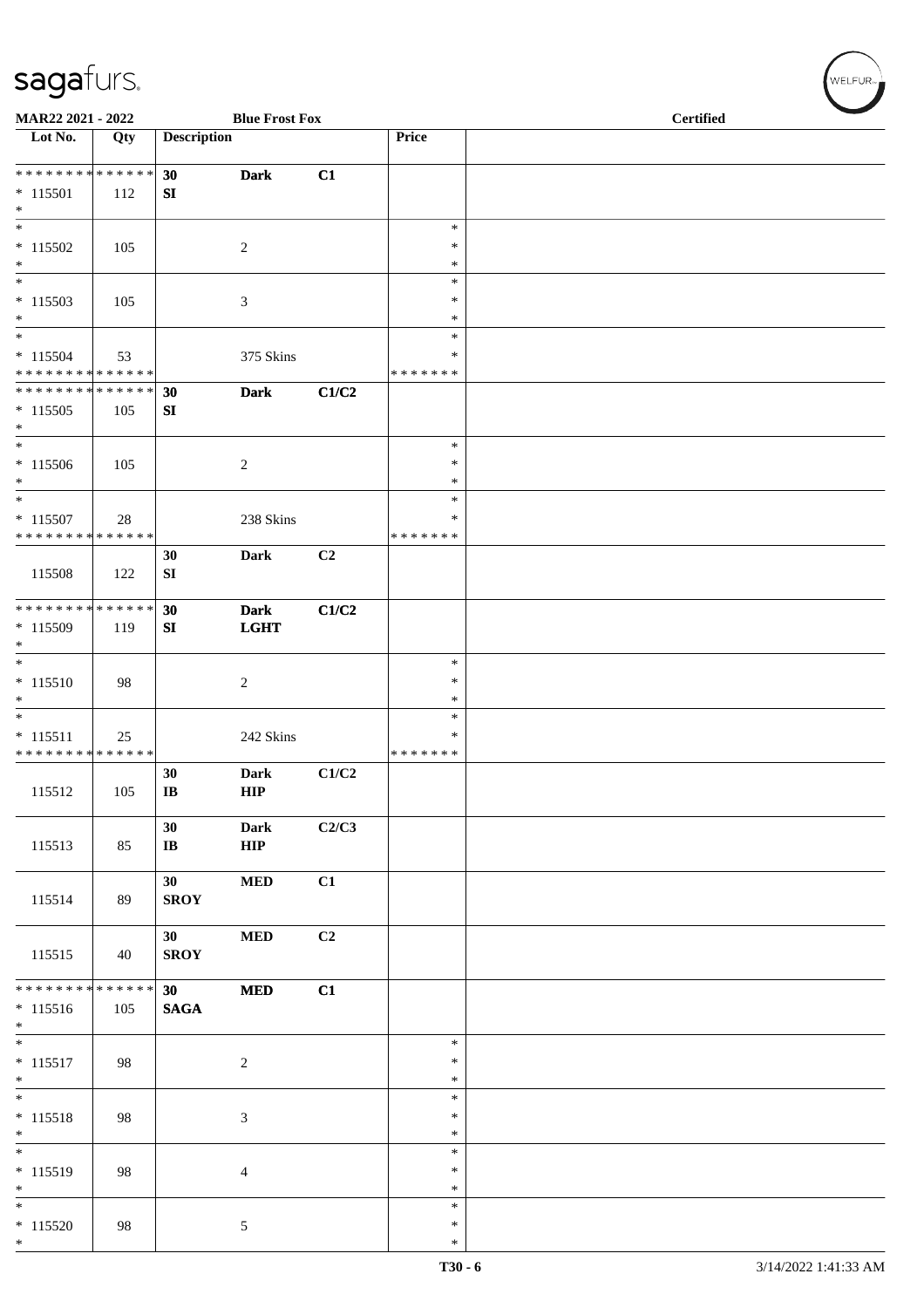| MAR22 2021 - 2022                          |     |                       | <b>Blue Frost Fox</b>       |    |                  | <b>Certified</b> |  |  |  |
|--------------------------------------------|-----|-----------------------|-----------------------------|----|------------------|------------------|--|--|--|
| $\overline{\phantom{1}}$ Lot No.           | Qty | <b>Description</b>    |                             |    | Price            |                  |  |  |  |
| $\ast$                                     |     | 30 <sup>°</sup>       | $\bf MED$                   | C1 | $\ast$           |                  |  |  |  |
| $* 115521$                                 | 98  | $\mathbf{SAGA}$       |                             |    | $\ast$           |                  |  |  |  |
| $\ast$<br>$\overline{\ast}$                |     |                       |                             |    | $\ast$<br>$\ast$ |                  |  |  |  |
| $* 115522$                                 | 98  |                       | $7\phantom{.0}$             |    | $\ast$           |                  |  |  |  |
| $\ast$                                     |     |                       |                             |    | $\ast$           |                  |  |  |  |
| $\overline{\phantom{0}}$                   |     |                       |                             |    | $\ast$           |                  |  |  |  |
| $* 115523$<br>$*$                          | 98  |                       | $\,8\,$                     |    | $\ast$<br>$\ast$ |                  |  |  |  |
| $\overline{\phantom{0}}$                   |     |                       |                             |    | $\ast$           |                  |  |  |  |
| $* 115524$                                 | 98  |                       | $\overline{9}$              |    | $\ast$           |                  |  |  |  |
| $*$<br>$\overline{\phantom{0}}$            |     |                       |                             |    | $\ast$<br>$\ast$ |                  |  |  |  |
| $* 115525$                                 | 54  |                       | 943 Skins                   |    | $\ast$           |                  |  |  |  |
| * * * * * * * * * * * * * *                |     |                       |                             |    | * * * * * * *    |                  |  |  |  |
| ******** <mark>******</mark>               |     | 30                    | $\bf MED$                   | C1 |                  |                  |  |  |  |
| $* 115526$<br>$*$                          | 105 | $\mathbf{SAGA}$       |                             |    |                  |                  |  |  |  |
| $\overline{\phantom{a}^*}$                 |     |                       |                             |    | $\ast$           |                  |  |  |  |
| $* 115527$                                 | 98  |                       | $\sqrt{2}$                  |    | $\ast$           |                  |  |  |  |
| $\ast$<br>$\overline{\phantom{0}}$         |     |                       |                             |    | $\ast$<br>$\ast$ |                  |  |  |  |
| $* 115528$                                 | 98  |                       | $\boldsymbol{\mathfrak{Z}}$ |    | $\ast$           |                  |  |  |  |
| $\ast$                                     |     |                       |                             |    | $\ast$           |                  |  |  |  |
| $\overline{\phantom{0}}$                   |     |                       |                             |    | $\ast$           |                  |  |  |  |
| $* 115529$<br>$\ast$                       | 98  |                       | $\overline{4}$              |    | $\ast$<br>$\ast$ |                  |  |  |  |
| $\overline{\phantom{a}^*}$                 |     |                       |                             |    | $\ast$           |                  |  |  |  |
| $* 115530$                                 | 98  |                       | $\sqrt{5}$                  |    | $\ast$           |                  |  |  |  |
| $\ast$<br>$\overline{\phantom{a}^*}$       |     |                       |                             |    | $\ast$<br>$\ast$ |                  |  |  |  |
| $* 115531$                                 | 98  |                       | $\sqrt{6}$                  |    | $\ast$           |                  |  |  |  |
| $\ast$                                     |     |                       |                             |    | $\ast$           |                  |  |  |  |
| $\overline{\phantom{0}}$                   |     |                       |                             |    | $\ast$<br>$\ast$ |                  |  |  |  |
| $* 115532$<br>$\ast$                       | 98  |                       | $\boldsymbol{7}$            |    | $\ast$           |                  |  |  |  |
| $\ast$                                     |     |                       |                             |    | $\ast$           |                  |  |  |  |
| $* 115533$                                 | 98  |                       | $\,8\,$                     |    | $\ast$           |                  |  |  |  |
| $\ast$<br>$\overline{\phantom{0}}$         |     |                       |                             |    | $\ast$<br>$\ast$ |                  |  |  |  |
| $* 115534$                                 | 98  |                       | 9                           |    | $\ast$           |                  |  |  |  |
| $\ast$<br>$\overline{\phantom{a}^*}$       |     |                       |                             |    | $\ast$           |                  |  |  |  |
| $* 115535$                                 | 98  |                       | 10                          |    | $\ast$<br>$\ast$ |                  |  |  |  |
| $\ast$                                     |     |                       |                             |    | $\ast$           |                  |  |  |  |
| $\overline{\phantom{a}^*}$                 |     |                       |                             |    | $\ast$           |                  |  |  |  |
| $* 115536$<br>$\ast$                       | 98  |                       | 11                          |    | $\ast$<br>$\ast$ |                  |  |  |  |
| $\overline{\phantom{a}^*}$                 |     |                       |                             |    | $\ast$           |                  |  |  |  |
| $* 115537$                                 | 70  |                       | 1155 Skins                  |    | $\ast$           |                  |  |  |  |
| * * * * * * * * * * * * * *                |     |                       |                             |    | * * * * * * *    |                  |  |  |  |
| ******** <mark>******</mark><br>$* 115538$ | 105 | 30<br>$\mathbf{SAGA}$ | <b>MED</b>                  | C2 |                  |                  |  |  |  |
| $\ast$                                     |     |                       |                             |    |                  |                  |  |  |  |
| $\overline{\phantom{a}^*}$                 |     |                       |                             |    | $\ast$           |                  |  |  |  |
| $* 115539$<br>$\ast$                       | 98  |                       | $\overline{c}$              |    | $\ast$<br>$\ast$ |                  |  |  |  |
| $\ast$                                     |     |                       |                             |    | $\ast$           |                  |  |  |  |
| $* 115540$                                 | 39  |                       | 242 Skins                   |    | $\ast$           |                  |  |  |  |
| * * * * * * * * * * * * * *                |     |                       |                             |    | * * * * * * *    |                  |  |  |  |

WELFUR<sub>"</sub>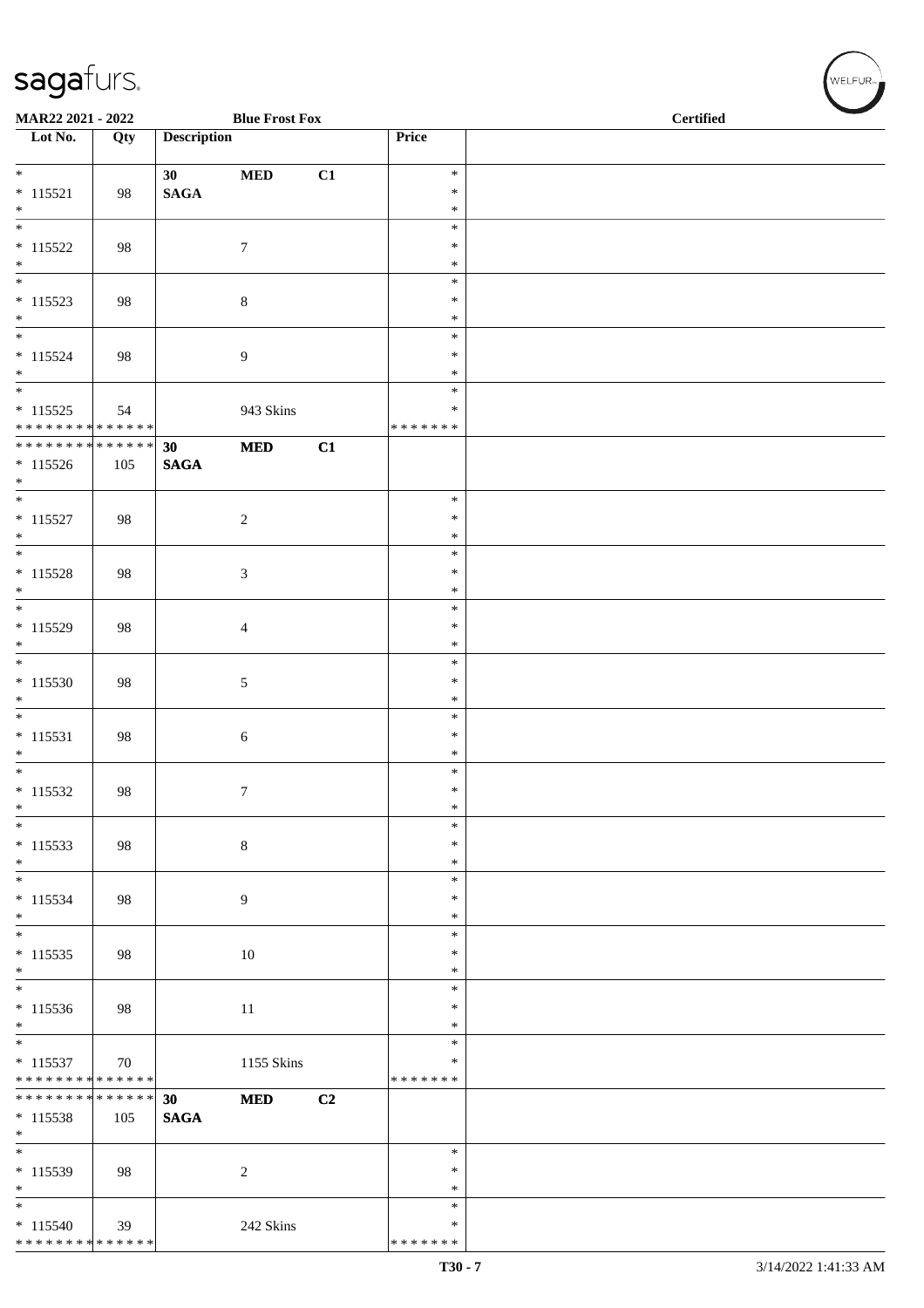| MAR22 2021 - 2022                             |     |                    | <b>Blue Frost Fox</b>    |       |                    | <b>Certified</b> |
|-----------------------------------------------|-----|--------------------|--------------------------|-------|--------------------|------------------|
| Lot No.                                       | Qty | <b>Description</b> |                          |       | Price              |                  |
| **************                                |     | 30 <sup>°</sup>    | <b>MED</b>               | C2    |                    |                  |
| $* 115541$<br>$\ast$                          | 105 | <b>SAGA</b>        |                          |       |                    |                  |
| $\overline{\phantom{a}^*}$                    |     |                    |                          |       | $\ast$             |                  |
| $* 115542$                                    | 84  |                    | 189 Skins                |       | ∗                  |                  |
| * * * * * * * * * * * * * *<br>************** |     | 30                 | $\bf MED$                | C1    | * * * * * * *      |                  |
| $* 115543$<br>$\ast$                          | 112 | <b>SAGA</b>        | <b>LGHT</b>              |       |                    |                  |
| $\ast$                                        |     |                    |                          |       | $\ast$<br>$\ast$   |                  |
| $* 115544$<br>$\ast$                          | 105 |                    | $\overline{c}$           |       | $\ast$             |                  |
| $\overline{\phantom{a}^*}$                    |     |                    |                          |       | $\ast$             |                  |
| $* 115545$<br>$\ast$                          | 105 |                    | 3                        |       | $\ast$<br>∗        |                  |
| $_{\ast}^{-}$                                 |     |                    |                          |       | $\ast$             |                  |
| $* 115546$<br>$\ast$                          | 105 |                    | $\overline{4}$           |       | $\ast$<br>$\ast$   |                  |
| $\ast$                                        |     |                    |                          |       | $\ast$             |                  |
| $* 115547$<br>* * * * * * * * * * * * * *     | 79  |                    | 506 Skins                |       | ∗<br>* * * * * * * |                  |
| **************                                |     | 30                 | <b>MED</b>               | C1/C2 |                    |                  |
| $* 115548$<br>$*$                             | 105 | <b>SAGA</b>        | <b>LGHT</b>              |       |                    |                  |
| $\overline{\phantom{a}^*}$                    |     |                    |                          |       | $\ast$             |                  |
| * 115549<br>$*$                               | 105 |                    | $\overline{c}$           |       | $\ast$<br>$\ast$   |                  |
| $\ast$                                        |     |                    |                          |       | $\ast$             |                  |
| $*115550$<br>$\ast$                           | 105 |                    | 3                        |       | $\ast$<br>$\ast$   |                  |
| $\ast$                                        |     |                    |                          |       | $\ast$             |                  |
| $* 115551$                                    | 105 |                    | $\overline{4}$           |       | $\ast$             |                  |
| $\ast$<br>$\overline{\phantom{a}^*}$          |     |                    |                          |       | $\ast$<br>$\ast$   |                  |
| $* 115552$                                    | 90  |                    | 5                        |       | $\ast$             |                  |
| $\ast$                                        |     |                    |                          |       | $\ast$             |                  |
| $\ast$<br>$* 115553$                          | 21  |                    | 531 Skins                |       | ∗<br>∗             |                  |
| * * * * * * * * * * * * * *                   |     |                    |                          |       | * * * * * * *      |                  |
| * * * * * * * * * * * * * *                   |     | 30                 | <b>MED</b>               | C2    |                    |                  |
| $* 115554$<br>$*$                             | 112 | <b>SAGA</b>        | <b>LGHT</b>              |       |                    |                  |
| $\ast$                                        |     |                    |                          |       | $\ast$             |                  |
| $* 115555$                                    | 40  |                    | 152 Skins                |       | ∗                  |                  |
| * * * * * * * * * * * * * *<br>************** |     | 30                 | <b>MED</b>               | C3/C4 | * * * * * * *      |                  |
| $* 115556$                                    | 112 | <b>SAGA</b>        | <b>LGHT</b>              |       |                    |                  |
| $*$<br>$*$                                    |     |                    |                          |       | $\ast$             |                  |
| $* 115557$                                    | 36  |                    | 148 Skins                |       | *                  |                  |
| * * * * * * * * * * * * * *                   |     |                    |                          |       | * * * * * * *      |                  |
| * * * * * * * * * * * * * *<br>$* 115558$     |     | 30                 | <b>MED</b><br><b>HIP</b> | C1/C2 |                    |                  |
| $\ast$                                        | 105 | IA                 |                          |       |                    |                  |
| $\ast$                                        |     |                    |                          |       | $\ast$             |                  |
| * 115559<br>* * * * * * * * * * * * * *       | 24  |                    | 129 Skins                |       | ∗<br>* * * * * * * |                  |
| * * * * * * * * * * * * * *                   |     | 30                 | <b>MED</b>               | C1    |                    |                  |
| $*115560$                                     | 112 | SI                 |                          |       |                    |                  |
| $\ast$                                        |     |                    |                          |       |                    |                  |

 $(w$ ELFUR<sub>m</sub>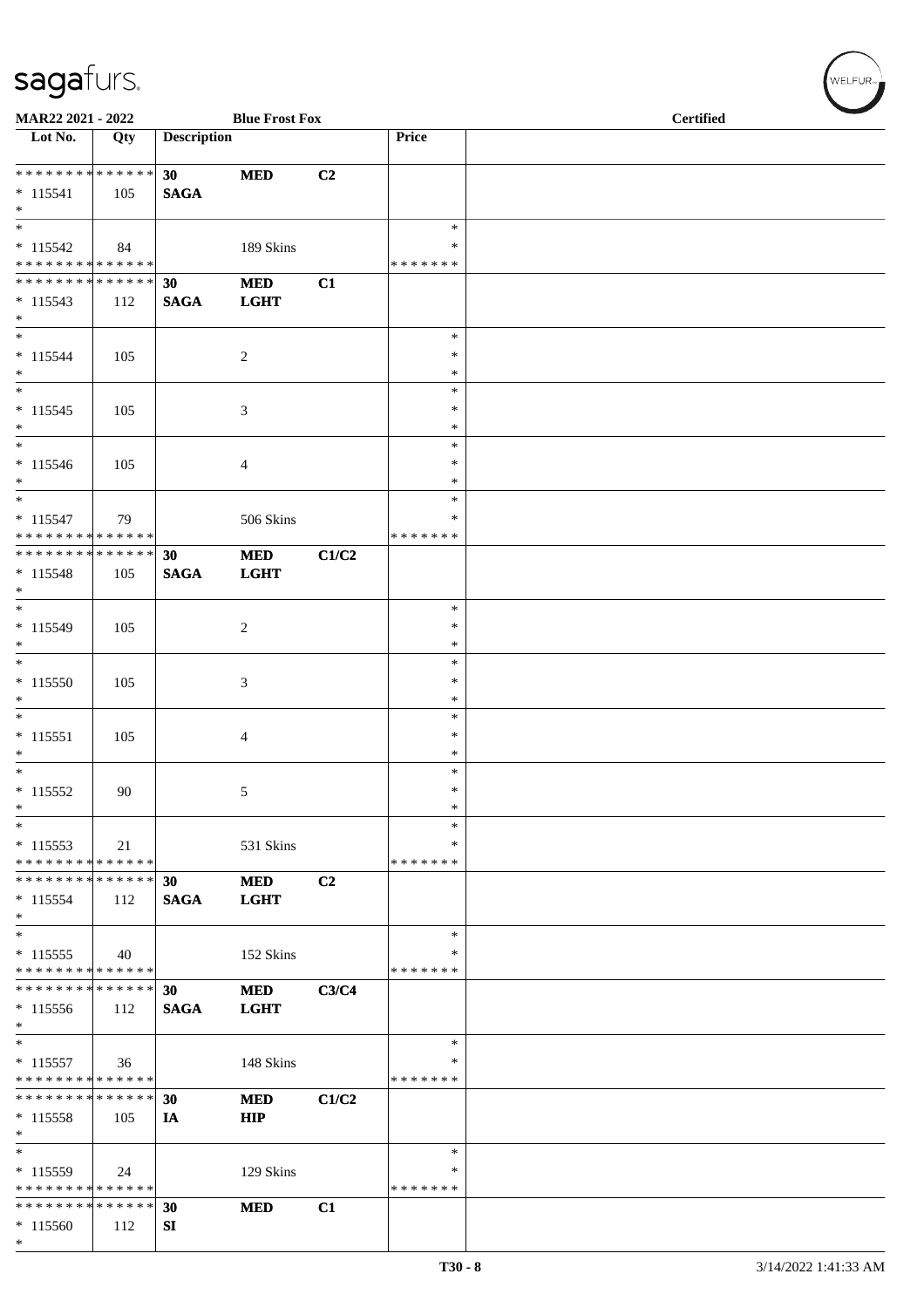| MAR22 2021 - 2022                                          |     |                              | <b>Blue Frost Fox</b>     |                |                  | <b>Certified</b> |  |
|------------------------------------------------------------|-----|------------------------------|---------------------------|----------------|------------------|------------------|--|
| Lot No.                                                    | Qty | <b>Description</b>           |                           |                | Price            |                  |  |
| $*$                                                        |     | 30                           | <b>MED</b>                | C1             | $\ast$           |                  |  |
| $* 115561$<br>$\ast$                                       | 105 | SI                           |                           |                | $\ast$<br>$\ast$ |                  |  |
| $\ast$                                                     |     |                              |                           |                | $\ast$           |                  |  |
| $* 115562$<br>$\ast$                                       | 105 |                              | 3                         |                | $\ast$<br>$\ast$ |                  |  |
| $\ast$                                                     |     |                              |                           |                | $\ast$<br>$\ast$ |                  |  |
| $*115563$<br>$\ast$                                        | 105 |                              | $\overline{4}$            |                | $\ast$           |                  |  |
| $\ast$<br>$* 115564$                                       | 105 |                              | 5                         |                | $\ast$<br>∗      |                  |  |
| $\ast$                                                     |     |                              |                           |                | $\ast$           |                  |  |
| $\ast$<br>$* 115565$                                       | 105 |                              | 637 Skins                 |                | $\ast$<br>∗      |                  |  |
| * * * * * * * * * * * * * *<br>* * * * * * * * * * * * * * |     | 30                           | <b>MED</b>                | C <sub>2</sub> | * * * * * * *    |                  |  |
| $*115566$<br>$*$                                           | 112 | ${\bf SI}$                   |                           |                |                  |                  |  |
| $*$<br>$* 115567$                                          | 67  |                              |                           |                | $\ast$<br>∗      |                  |  |
| * * * * * * * * * * * * * *                                |     |                              | 179 Skins                 |                | * * * * * * *    |                  |  |
| * * * * * * * * * * * * * *<br>* 115568                    | 119 | 30<br>SI                     | <b>MED</b><br><b>LGHT</b> | C1/C2          |                  |                  |  |
| $*$                                                        |     |                              |                           |                |                  |                  |  |
| $\ast$<br>* 115569                                         | 63  |                              | 182 Skins                 |                | ∗<br>∗           |                  |  |
| * * * * * * * * * * * * * *                                |     |                              |                           | C2/C3          | * * * * * * *    |                  |  |
| 115570                                                     | 122 | 30<br>SI                     | $\bf MED$<br><b>LGHT</b>  |                |                  |                  |  |
| * * * * * * * * * * * * * *                                |     | 30                           | <b>MED</b>                | C1/C2          |                  |                  |  |
| $* 115571$<br>$\ast$                                       | 112 | $\mathbf{I}$                 | <b>HIP</b>                |                |                  |                  |  |
| $*$<br>$* 115572$                                          | 45  |                              | 157 Skins                 |                | $\ast$<br>$\ast$ |                  |  |
| * * * * * * * * * * * * * *                                |     |                              |                           |                | * * * * * * *    |                  |  |
| 115573                                                     | 112 | 30<br>$\mathbf{I}\mathbf{B}$ | <b>MED</b><br>HIP         | C2/C3          |                  |                  |  |
| * * * * * * * * * * * * * *                                |     | 30 <sup>°</sup>              | <b>PALE</b>               | C1/C2          |                  |                  |  |
| $* 115574$<br>$*$                                          | 91  | <b>SROY</b>                  |                           |                |                  |                  |  |
| $\ast$<br>$* 115575$                                       | 22  |                              | 113 Skins                 |                | ∗<br>∗           |                  |  |
| * * * * * * * * * * * * * *                                |     |                              |                           |                | * * * * * * *    |                  |  |
| * * * * * * * * * * * * * * *<br>* 115576                  | 105 | 30<br><b>SAGA</b>            | <b>PALE</b>               | C1             |                  |                  |  |
| $\ast$                                                     |     |                              |                           |                |                  |                  |  |
| $\ast$<br>$* 115577$                                       | 98  |                              | $\overline{2}$            |                | $\ast$<br>$\ast$ |                  |  |
| $*$<br>$\overline{\phantom{a}^*}$                          |     |                              |                           |                | *<br>$\ast$      |                  |  |
| $* 115578$                                                 | 98  |                              | $\mathfrak{Z}$            |                | $\ast$           |                  |  |
| $\ast$<br>$*$                                              |     |                              |                           |                | $\ast$<br>$\ast$ |                  |  |
| $* 115579$                                                 | 98  |                              | $\overline{4}$            |                | $\ast$           |                  |  |
| $*$<br>$\ast$                                              |     |                              |                           |                | $\ast$<br>$\ast$ |                  |  |
| * 115580<br>$*$                                            | 98  |                              | 5                         |                | $\ast$<br>$\ast$ |                  |  |

WELFUR<sub>"</sub>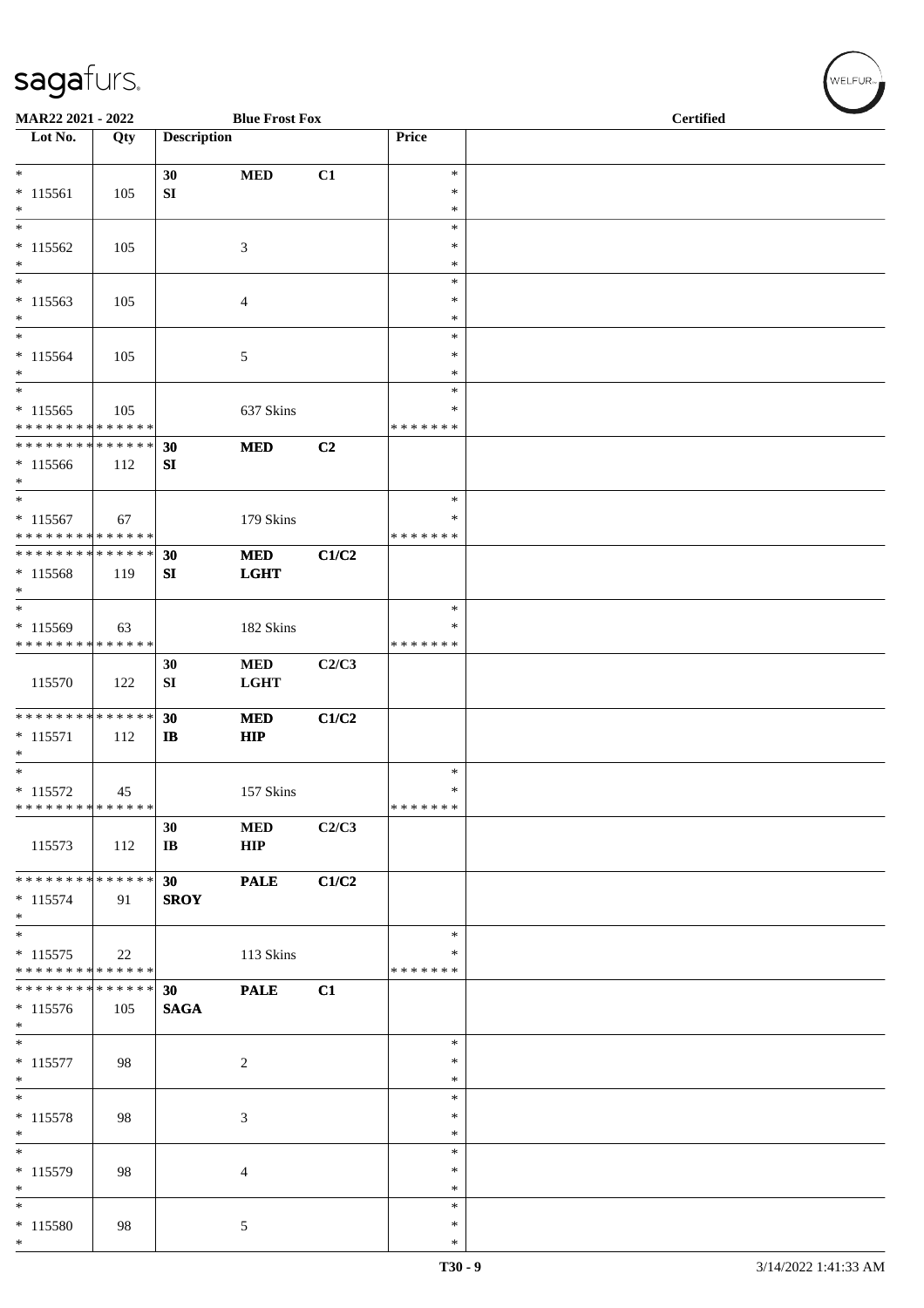| MAR22 2021 - 2022                         |     |                    | <b>Blue Frost Fox</b> |                |                    | <b>Certified</b> |  |
|-------------------------------------------|-----|--------------------|-----------------------|----------------|--------------------|------------------|--|
| $\overline{\phantom{1}}$ Lot No.          | Qty | <b>Description</b> |                       |                | Price              |                  |  |
|                                           |     |                    |                       |                |                    |                  |  |
| $*$                                       |     |                    |                       |                | $\ast$             |                  |  |
|                                           |     | 30                 | <b>PALE</b>           | C1             | $\ast$             |                  |  |
| $* 115581$<br>$*$                         | 98  | <b>SAGA</b>        |                       |                | $\ast$             |                  |  |
| $\overline{\ast}$                         |     |                    |                       |                | $\ast$             |                  |  |
|                                           |     |                    |                       |                |                    |                  |  |
| $* 115582$                                | 98  |                    | $\tau$                |                | $\ast$             |                  |  |
| $*$                                       |     |                    |                       |                | $\ast$             |                  |  |
| $*$                                       |     |                    |                       |                | $\ast$             |                  |  |
| $* 115583$                                | 98  |                    | 8                     |                | $\ast$             |                  |  |
| $\ast$<br>$\overline{\ast}$               |     |                    |                       |                | $\ast$             |                  |  |
|                                           |     |                    |                       |                | $\ast$             |                  |  |
| * 115584<br>$*$                           | 91  |                    | 9                     |                | $\ast$<br>$\ast$   |                  |  |
| $\overline{\ast}$                         |     |                    |                       |                | $\ast$             |                  |  |
|                                           |     |                    |                       |                |                    |                  |  |
| $* 115585$<br>* * * * * * * * * * * * * * | 21  |                    | 903 Skins             |                | ∗<br>* * * * * * * |                  |  |
| * * * * * * * * * * * * * * *             |     |                    |                       |                |                    |                  |  |
|                                           |     | 30                 | <b>PALE</b>           | C <sub>2</sub> |                    |                  |  |
| * 115586<br>$*$                           | 105 | <b>SAGA</b>        |                       |                |                    |                  |  |
| $*$                                       |     |                    |                       |                | $\ast$             |                  |  |
| $* 115587$                                |     |                    |                       |                | $\ast$             |                  |  |
| $*$                                       | 98  |                    | $\overline{c}$        |                | $\ast$             |                  |  |
| $\overline{\ast}$                         |     |                    |                       |                | $\ast$             |                  |  |
| $* 115588$                                |     |                    |                       |                | $\ast$             |                  |  |
| $*$                                       | 98  |                    | 3                     |                | $\ast$             |                  |  |
| $\overline{\ast}$                         |     |                    |                       |                | $\ast$             |                  |  |
| * 115589                                  |     |                    |                       |                | $\ast$             |                  |  |
| $\ast$                                    | 98  |                    | 4                     |                | $\ast$             |                  |  |
| $*$                                       |     |                    |                       |                | $\ast$             |                  |  |
| * 115590                                  | 98  |                    | 5                     |                | $\ast$             |                  |  |
| $\ast$                                    |     |                    |                       |                | $\ast$             |                  |  |
| $\overline{\phantom{0}}$                  |     |                    |                       |                | $\ast$             |                  |  |
| * 115591                                  |     |                    | 579 Skins             |                | ∗                  |                  |  |
| * * * * * * * * * * * * * *               | 82  |                    |                       |                | * * * * * * *      |                  |  |
| * * * * * * * * * * * * * *               |     | 30                 | <b>PALE</b>           | C1             |                    |                  |  |
| * 115592                                  | 105 | <b>SAGA</b>        | <b>LGHT</b>           |                |                    |                  |  |
| $\ast$                                    |     |                    |                       |                |                    |                  |  |
| $*$                                       |     |                    |                       |                | $\ast$             |                  |  |
| $*115593$                                 | 50  |                    | 155 Skins             |                | $\ast$             |                  |  |
| * * * * * * * * * * * * * *               |     |                    |                       |                | * * * * * * *      |                  |  |
|                                           |     | 30                 | <b>PALE</b>           | C2             |                    |                  |  |
|                                           | 99  |                    |                       |                |                    |                  |  |
| 115594                                    |     | <b>SAGA</b>        | <b>LGHT</b>           |                |                    |                  |  |
| * * * * * * * * * * * * * * *             |     | 30                 | <b>PALE</b>           | C1             |                    |                  |  |
| $* 115595$                                |     |                    | <b>HIP</b>            |                |                    |                  |  |
| $\ast$                                    | 105 | IA                 |                       |                |                    |                  |  |
| $*$                                       |     |                    |                       |                | $\ast$             |                  |  |
| * 115596                                  | 33  |                    | 138 Skins             |                | ∗                  |                  |  |
| * * * * * * * * * * * * * *               |     |                    |                       |                | * * * * * * *      |                  |  |
|                                           |     | 30                 | <b>PALE</b>           | C <sub>2</sub> |                    |                  |  |
| 115597                                    | 85  | IA                 | HIP                   |                |                    |                  |  |
|                                           |     |                    |                       |                |                    |                  |  |
| * * * * * * * * * * * * * * *             |     | 30                 | <b>PALE</b>           | C1             |                    |                  |  |
| * 115598                                  | 112 | SI                 |                       |                |                    |                  |  |
| $*$                                       |     |                    |                       |                |                    |                  |  |
| $*$                                       |     |                    |                       |                | $\ast$             |                  |  |
| $* 115599$                                | 105 |                    | $\overline{c}$        |                | $\ast$             |                  |  |
| $\ast$                                    |     |                    |                       |                | $\ast$             |                  |  |
| $*$                                       |     |                    |                       |                | $\ast$             |                  |  |
| $*115600$                                 | 105 |                    | 3                     |                | $\ast$             |                  |  |
| $*$                                       |     |                    |                       |                | $\ast$             |                  |  |

WELFUR<sub>"</sub>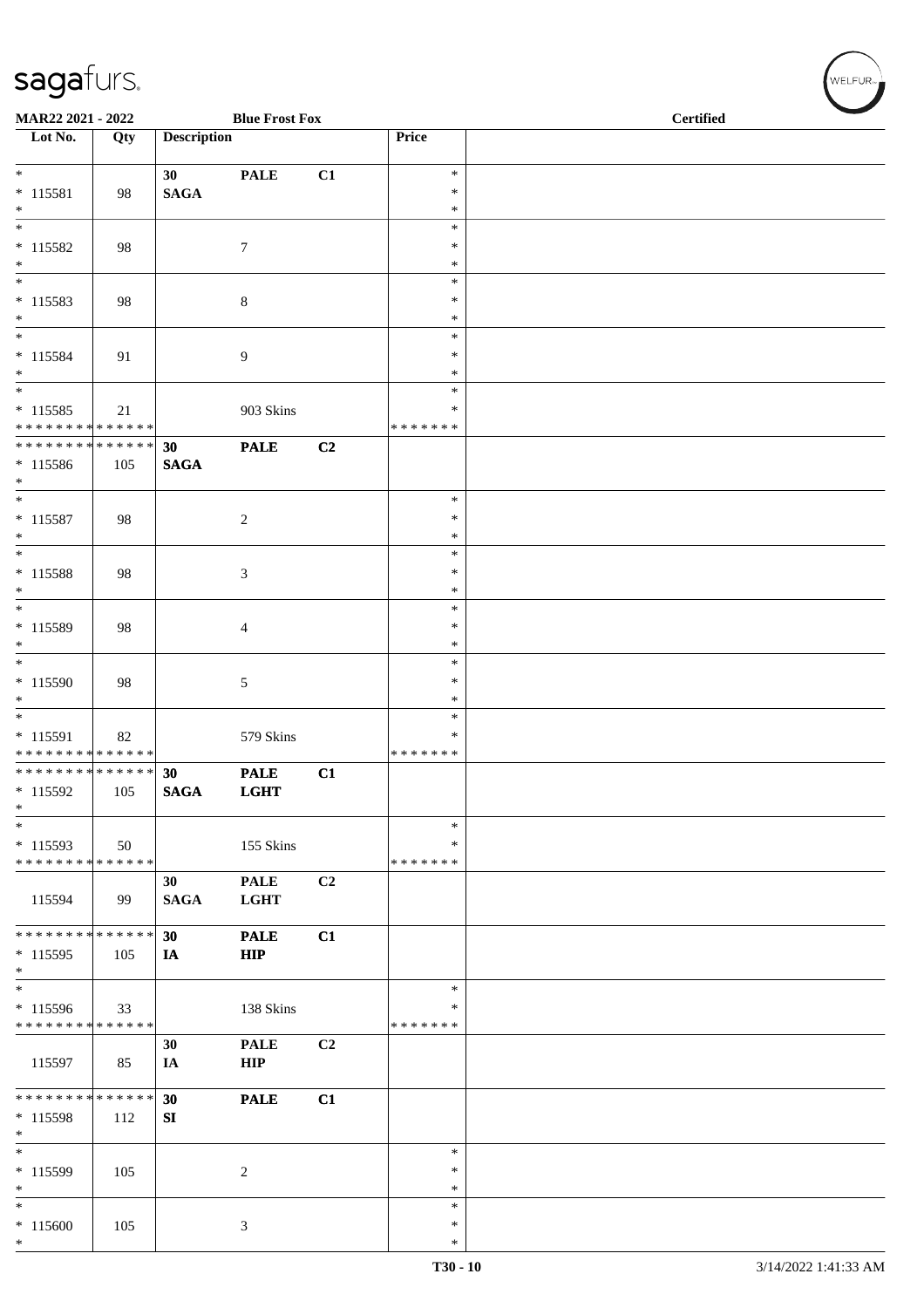| $\overline{\phantom{0}}$ |     |                    |                       |                |         |                  |  |
|--------------------------|-----|--------------------|-----------------------|----------------|---------|------------------|--|
| MAR22 2021 - 2022        |     |                    | <b>Blue Frost Fox</b> |                |         | <b>Certified</b> |  |
| Lot No.                  | Qty | <b>Description</b> |                       |                | Price   |                  |  |
| $\ast$                   |     | 30                 | <b>PALE</b>           | C1             | $\ast$  |                  |  |
| $*115601$                | 29  | <b>SI</b>          |                       |                | $\ast$  |                  |  |
| **************           |     |                    |                       |                | ******* |                  |  |
| **************           |     | 30                 | <b>PALE</b>           | C <sub>2</sub> |         |                  |  |
| $* 115602$               | 112 | <b>SI</b>          |                       |                |         |                  |  |
| $\ast$                   |     |                    |                       |                |         |                  |  |
| $\ast$                   |     |                    |                       |                | $\ast$  |                  |  |
| $*115603$                | 97  |                    | 2                     |                | $\ast$  |                  |  |
| $\ast$                   |     |                    |                       |                | $\ast$  |                  |  |
| $*$                      |     |                    |                       |                | $\ast$  |                  |  |
| $* 115604$               | 21  |                    | 230 Skins             |                | $\ast$  |                  |  |
| **************           |     |                    |                       |                | ******* |                  |  |
|                          |     | 30                 | <b>PALE</b>           | C1/C2          |         |                  |  |
| 115605                   | 106 | <b>SI</b>          | <b>LGHT</b>           |                |         |                  |  |
|                          |     |                    |                       |                |         |                  |  |
|                          |     | 30                 | <b>PALE</b>           | C1/C2          |         |                  |  |
| 115606                   | 84  | IB                 | <b>HIP</b>            |                |         |                  |  |
|                          |     |                    |                       |                |         |                  |  |

 $(w$ elfur<sub>n</sub>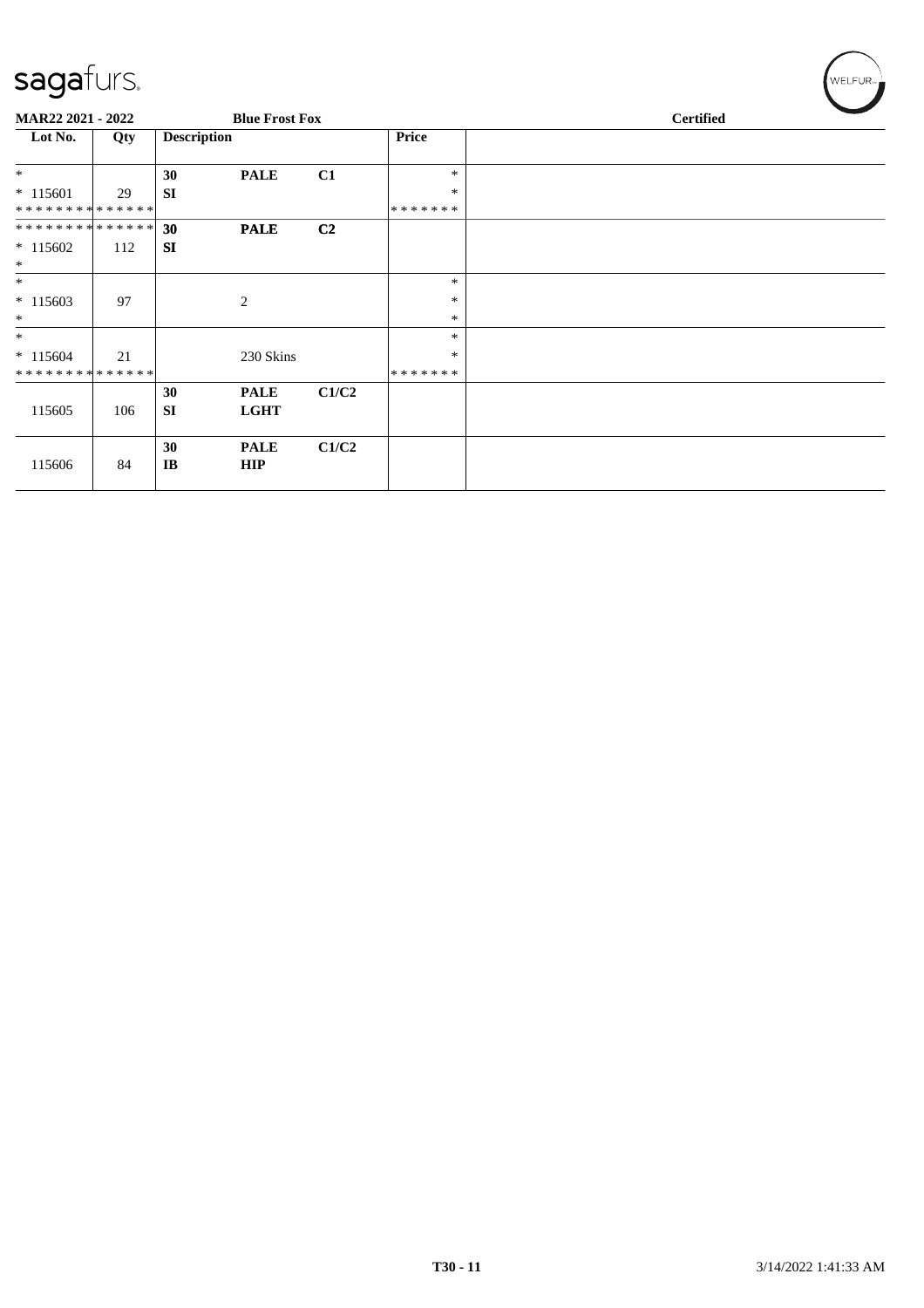| MAR22 2021 - 2022                                                     |               |                        | <b>Blue Frost Fox</b>                 |       |                                   |  | <b>Certified</b> |  |
|-----------------------------------------------------------------------|---------------|------------------------|---------------------------------------|-------|-----------------------------------|--|------------------|--|
| Lot No.                                                               | Qty           | <b>Description</b>     |                                       |       | Price                             |  |                  |  |
| 115641                                                                | 58            | 20<br>$\mathbf{SAGA}$  | 3 <sub>xD</sub>                       | C2/C3 |                                   |  |                  |  |
| 115642                                                                | 94            | 20<br><b>SAGA</b>      | $2{\bf X}{\bf D}$                     | C2/C3 |                                   |  |                  |  |
| 115643                                                                | 94            | 20<br><b>SAGA</b>      | 2XD<br><b>LGHT</b>                    | C2/C3 |                                   |  |                  |  |
| 115644                                                                | 48            | 20<br>$I\!\!A$         | 2XD/XD<br>HIP                         | C2/C3 |                                   |  |                  |  |
| 115645                                                                | 49            | 20<br><b>SROY</b>      | $\mathbf{X}\mathbf{D}$                | C1/C2 |                                   |  |                  |  |
| * * * * * * * * * * * * * * *<br>$* 115646$<br>$*$                    | 112           | 20<br>$\mathbf{SAGA}$  | $\boldsymbol{\mathrm{XD}}$            | C1    |                                   |  |                  |  |
| $\overline{\phantom{0}}$<br>$* 115647$<br>$*$                         | 105           |                        | $\boldsymbol{2}$                      |       | $\ast$<br>$\ast$<br>$\ast$        |  |                  |  |
| $\overline{\ast}$<br>$* 115648$<br>* * * * * * * * * * * * * *        | 73            |                        | 290 Skins                             |       | $\ast$<br>$\ast$<br>* * * * * * * |  |                  |  |
| 115649                                                                | 80            | 20<br>$\mathbf{SAGA}$  | $\mathbf{X}\mathbf{D}$                | C2    |                                   |  |                  |  |
| 115650                                                                | 88            | 20<br>$\mathbf{SAGA}$  | $\mathbf{X}\mathbf{D}$<br>LGHT        | C1/C2 |                                   |  |                  |  |
| 115651                                                                | 71            | 20<br>$\mathbf{SAGA}$  | $\mathbf{X}\mathbf{D}$<br><b>LGHT</b> | C3/C4 |                                   |  |                  |  |
| 115652                                                                | 82            | 20<br>${\bf S}{\bf I}$ | $\mathbf{X}\mathbf{D}$                | C2/C3 |                                   |  |                  |  |
| 115653                                                                | 67            | 20<br><b>SROY</b>      | Dark                                  | C1/C2 |                                   |  |                  |  |
| * * * * * * * *<br>$* 115654$<br>$*$                                  | ******<br>112 | 20<br><b>SAGA</b>      | <b>Dark</b>                           | C1    |                                   |  |                  |  |
| $*$<br>$* 115655$<br>$*$                                              | 105           |                        | $\boldsymbol{2}$                      |       | $\ast$<br>$\ast$<br>$\ast$        |  |                  |  |
| $*$<br>$*115656$<br>$*$                                               | 105           |                        | 3                                     |       | $\ast$<br>$\ast$<br>∗             |  |                  |  |
| $\overline{\phantom{0}}$<br>$* 115657$<br>* * * * * * * * * * * * * * | 105           |                        | 427 Skins                             |       | $\ast$<br>∗<br>* * * * * * *      |  |                  |  |
| 115658                                                                | 95            | 20<br><b>SAGA</b>      | <b>Dark</b>                           | C2    |                                   |  |                  |  |
| ******** <mark>******</mark><br>* 115659<br>$*$                       | 119           | 20<br><b>SAGA</b>      | <b>Dark</b><br><b>LGHT</b>            | C1/C2 |                                   |  |                  |  |
| $\ast$<br>$*115660$<br>$*$                                            | 112           |                        | $\overline{c}$                        |       | $\ast$<br>$\ast$<br>$\ast$        |  |                  |  |

 $(\forall ELFUR_{\approx})$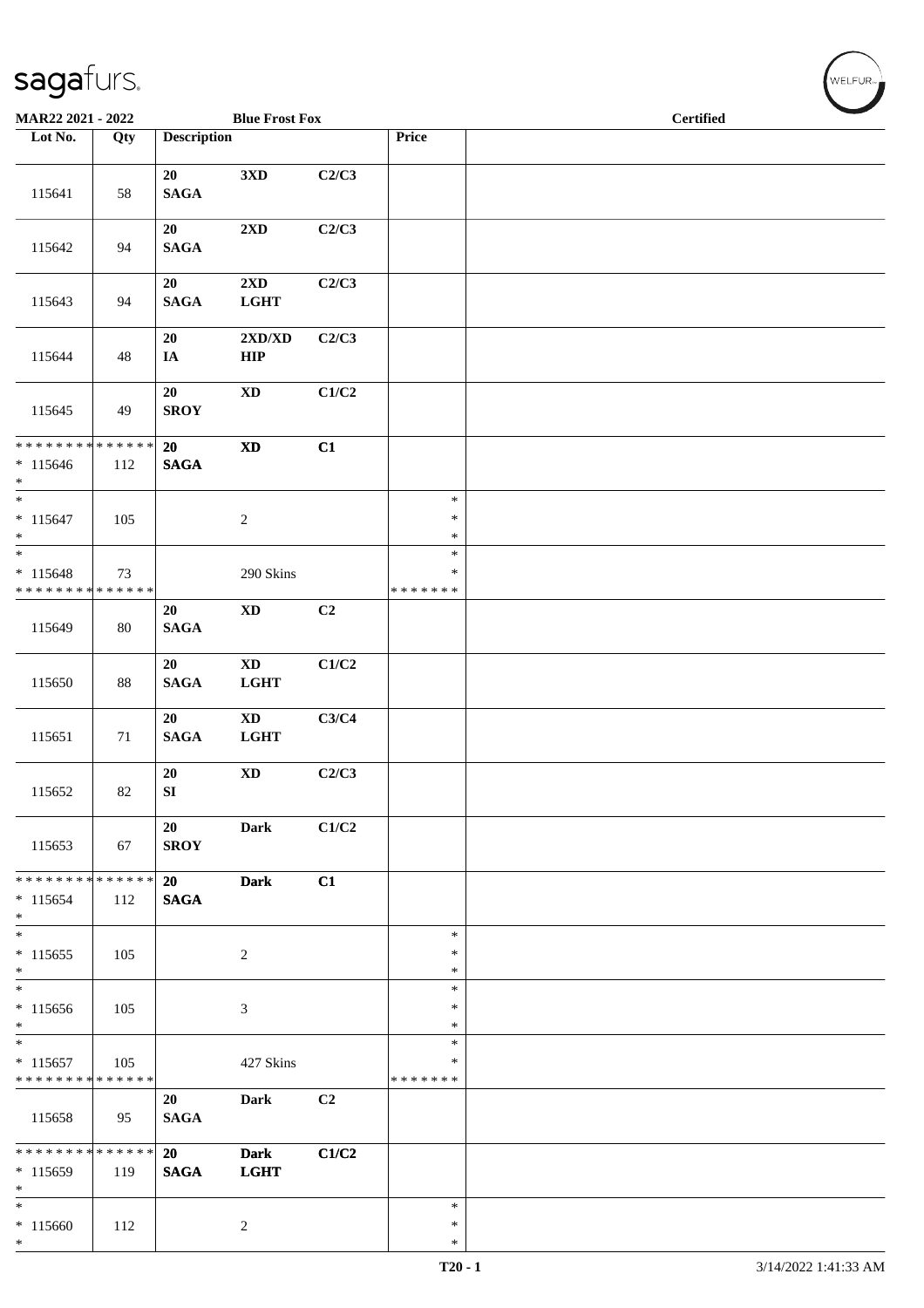| MAR22 2021 - 2022                                              |     |                    | <b>Blue Frost Fox</b>      |                |                                   |  | <b>Certified</b> | $\overline{\phantom{a}}$ |
|----------------------------------------------------------------|-----|--------------------|----------------------------|----------------|-----------------------------------|--|------------------|--------------------------|
| Lot No.                                                        | Qty | <b>Description</b> |                            |                | Price                             |  |                  |                          |
| $*$<br>$* 115661$<br>* * * * * * * * * * * * * *               | 46  | 20<br><b>SAGA</b>  | <b>Dark</b><br><b>LGHT</b> | C1/C2          | $\ast$<br>$\ast$<br>* * * * * * * |  |                  |                          |
| 115662                                                         | 102 | 20<br><b>SAGA</b>  | <b>Dark</b><br><b>LGHT</b> | C3/C4          |                                   |  |                  |                          |
| 115663                                                         | 58  | 20<br>IA           | Dark<br>${\bf HIP}$        | C2/C3          |                                   |  |                  |                          |
| 115664                                                         | 96  | 20<br>SI           | <b>Dark</b>                | C2/C3          |                                   |  |                  |                          |
| 115665                                                         | 63  | 20<br><b>SROY</b>  | <b>MED</b>                 | C1/C2          |                                   |  |                  |                          |
| * * * * * * * * * * * * * *<br>$*115666$<br>$*$                | 105 | 20<br><b>SAGA</b>  | $\bf MED$                  | C1             |                                   |  |                  |                          |
| $\ast$<br>$* 115667$<br>$*$                                    | 105 |                    | $\overline{c}$             |                | $\ast$<br>$\ast$<br>$\ast$        |  |                  |                          |
| $*$<br>$* 115668$<br>* * * * * * * * * * * * * *               | 105 |                    | 315 Skins                  |                | $\ast$<br>$\ast$<br>* * * * * * * |  |                  |                          |
| * * * * * * * * * * * * * *<br>$*115669$<br>$\ast$             | 112 | 20<br><b>SAGA</b>  | <b>MED</b>                 | C2             |                                   |  |                  |                          |
| $\overline{\ast}$<br>$* 115670$<br>* * * * * * * * * * * * * * | 53  |                    | 165 Skins                  |                | $\ast$<br>∗<br>* * * * * * *      |  |                  |                          |
| 115671                                                         | 42  | 20<br><b>SAGA</b>  | <b>DK/MED</b>              | C <sub>3</sub> |                                   |  |                  |                          |
| ******** <mark>******</mark><br>$* 115672$<br>$\ast$           | 119 | 20<br><b>SAGA</b>  | <b>MED</b><br><b>LGHT</b>  | C1/C2          |                                   |  |                  |                          |
| $\ast$<br>$* 115673$<br>* * * * * * * * * * * * * *            | 28  |                    | 147 Skins                  |                | $\ast$<br>∗<br>* * * * * * *      |  |                  |                          |
| 115674                                                         | 93  | 20<br><b>SAGA</b>  | <b>MED</b><br><b>LGHT</b>  | C3/C4          |                                   |  |                  |                          |
| 115675                                                         | 46  | 20<br>IA           | <b>MED</b><br>HIP          | C2/C3          |                                   |  |                  |                          |
| * * * * * * * * * * * * * *<br>$*115676$<br>$\ast$             | 119 | 20<br>SI           | <b>MED</b>                 | C1/C2          |                                   |  |                  |                          |
| $\ast$<br>$* 115677$<br>* * * * * * * * * * * * * *            | 55  |                    | 174 Skins                  |                | ∗<br>∗<br>* * * * * * *           |  |                  |                          |
| 115678                                                         | 110 | 20<br>SI           | $\bf MED$                  | C3/C4          |                                   |  |                  |                          |
| 115679                                                         | 56  | 20<br><b>SROY</b>  | <b>PALE</b>                | C1/C2          |                                   |  |                  |                          |
| * * * * * * * * * * * * * *<br>$*115680$<br>$\ast$             | 105 | 20<br><b>SAGA</b>  | <b>PALE</b>                | C1             |                                   |  |                  |                          |

WELFUR<sub>\*</sub>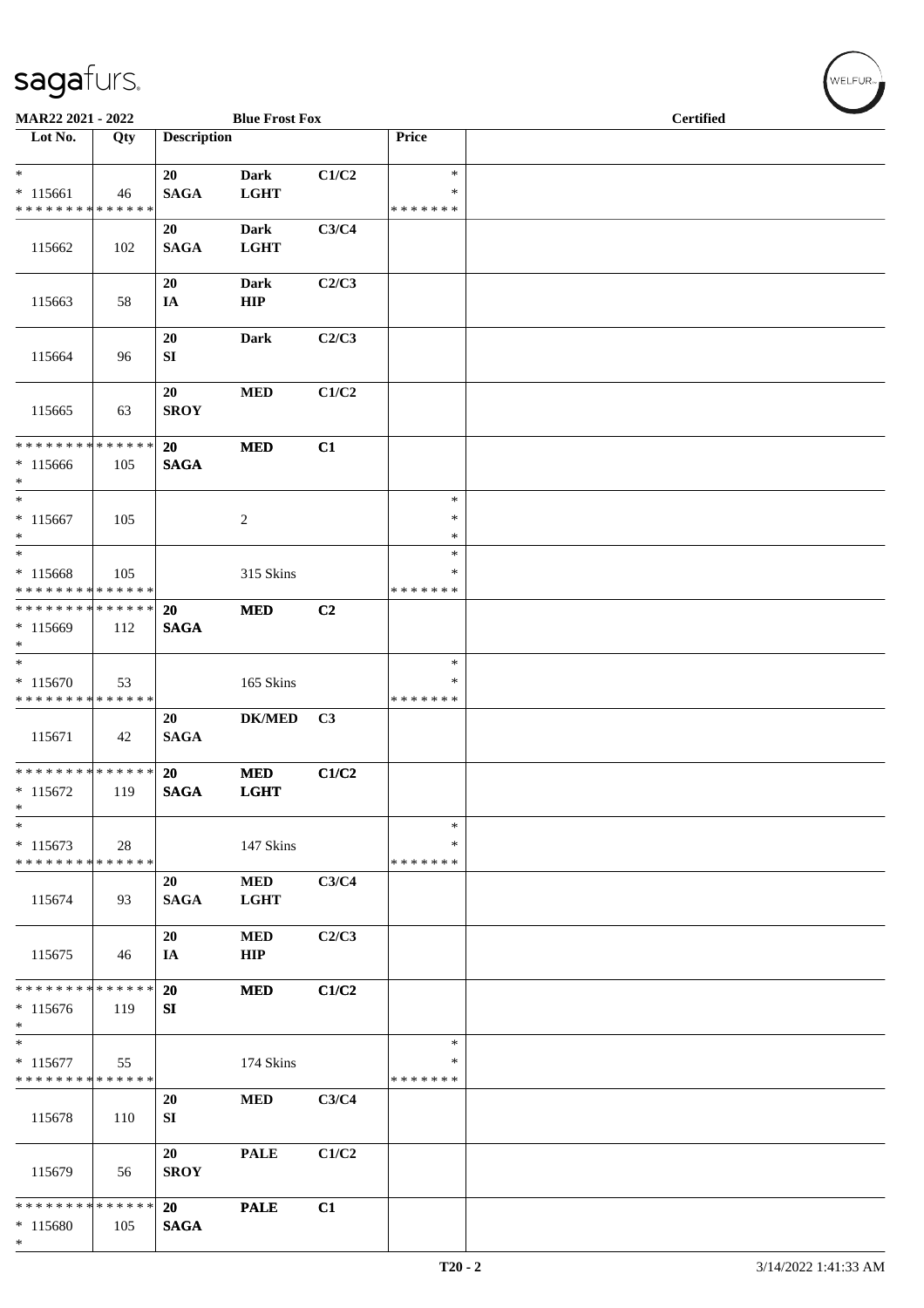| MAR22 2021 - 2022                                                               |     |                          | <b>Blue Frost Fox</b>      |                |                              | <b>Certified</b> |  |
|---------------------------------------------------------------------------------|-----|--------------------------|----------------------------|----------------|------------------------------|------------------|--|
| Lot No.                                                                         | Qty | <b>Description</b>       |                            |                | Price                        |                  |  |
| $* 115681$                                                                      | 105 | 20<br>$\mathbf{SAGA}$    | <b>PALE</b>                | C1             | $\ast$<br>$\ast$             |                  |  |
| $*$<br>$\overline{\phantom{0}}$<br>$* 115682$                                   | 105 |                          | 315 Skins                  |                | $\ast$<br>$\ast$<br>$\ast$   |                  |  |
| * * * * * * * * * * * * * *<br>* * * * * * * * * * * * * *<br>$* 115683$<br>$*$ | 112 | 20<br><b>SAGA</b>        | <b>PALE</b>                | C2             | * * * * * * *                |                  |  |
| $*$<br>$* 115684$<br>* * * * * * * * * * * * * *                                | 63  |                          | 175 Skins                  |                | $\ast$<br>∗<br>* * * * * * * |                  |  |
| 115685                                                                          | 103 | 20<br><b>SAGA</b>        | <b>PALE</b><br><b>LGHT</b> | C1/C2          |                              |                  |  |
| 115686                                                                          | 71  | 20<br><b>SAGA</b>        | <b>PALE</b><br><b>LGHT</b> | C3/C4          |                              |                  |  |
| 115687                                                                          | 34  | 20<br>IA                 | <b>PALE</b><br>HIP         | C2/C3          |                              |                  |  |
| 115688                                                                          | 70  | 20<br>SI                 | <b>PALE</b>                | C1/C2          |                              |                  |  |
| 115689                                                                          | 64  | 20<br>${\bf SI}$         | <b>PALE</b>                | C3/C4          |                              |                  |  |
| * * * * * * * * * * * * * * *<br>$* 115690$<br>$\ast$                           | 112 | 20<br><b>SAGA</b>        | $\bold{XP}$                | C1             |                              |                  |  |
| $\overline{\phantom{0}}$<br>* 115691<br>$\ast$                                  | 105 |                          | $\overline{c}$             |                | $\ast$<br>∗<br>$\ast$        |                  |  |
| $*$<br>$* 115692$<br>$\ast$                                                     | 105 |                          | 3                          |                | $\ast$<br>$\ast$<br>$\ast$   |                  |  |
| $\ast$<br>$*115693$<br>* * * * * * * * * * * * * *                              | 26  |                          | 348 Skins                  |                | $\ast$<br>∗<br>* * * * * * * |                  |  |
| 115694                                                                          | 44  | 20<br><b>SAGA</b>        | PAL/XP                     | C3             |                              |                  |  |
| 115695                                                                          | 38  | 20<br><b>SROY</b>        | XP/2XP                     | C1/C2          |                              |                  |  |
| * * * * * * * * * * * * * * *<br>$*115696$<br>$\ast$                            | 105 | <b>20</b><br><b>SAGA</b> | XP/2XP                     | C1             |                              |                  |  |
| $*$<br>* 115697<br>* * * * * * * * * * * * * *                                  | 23  |                          | 128 Skins                  |                | $\ast$<br>∗<br>* * * * * * * |                  |  |
| 115698                                                                          | 89  | 20<br><b>SAGA</b>        | XP/2XP                     | C <sub>2</sub> |                              |                  |  |
| 115699                                                                          | 57  | 20<br><b>SAGA</b>        | XP/2XP<br><b>LGHT</b>      | C1/C2          |                              |                  |  |
| 115700                                                                          | 43  | 20<br><b>SAGA</b>        | XP/2XP<br><b>LGHT</b>      | C3/C4          |                              |                  |  |

 $(\forall ELFUR_{\approx})$